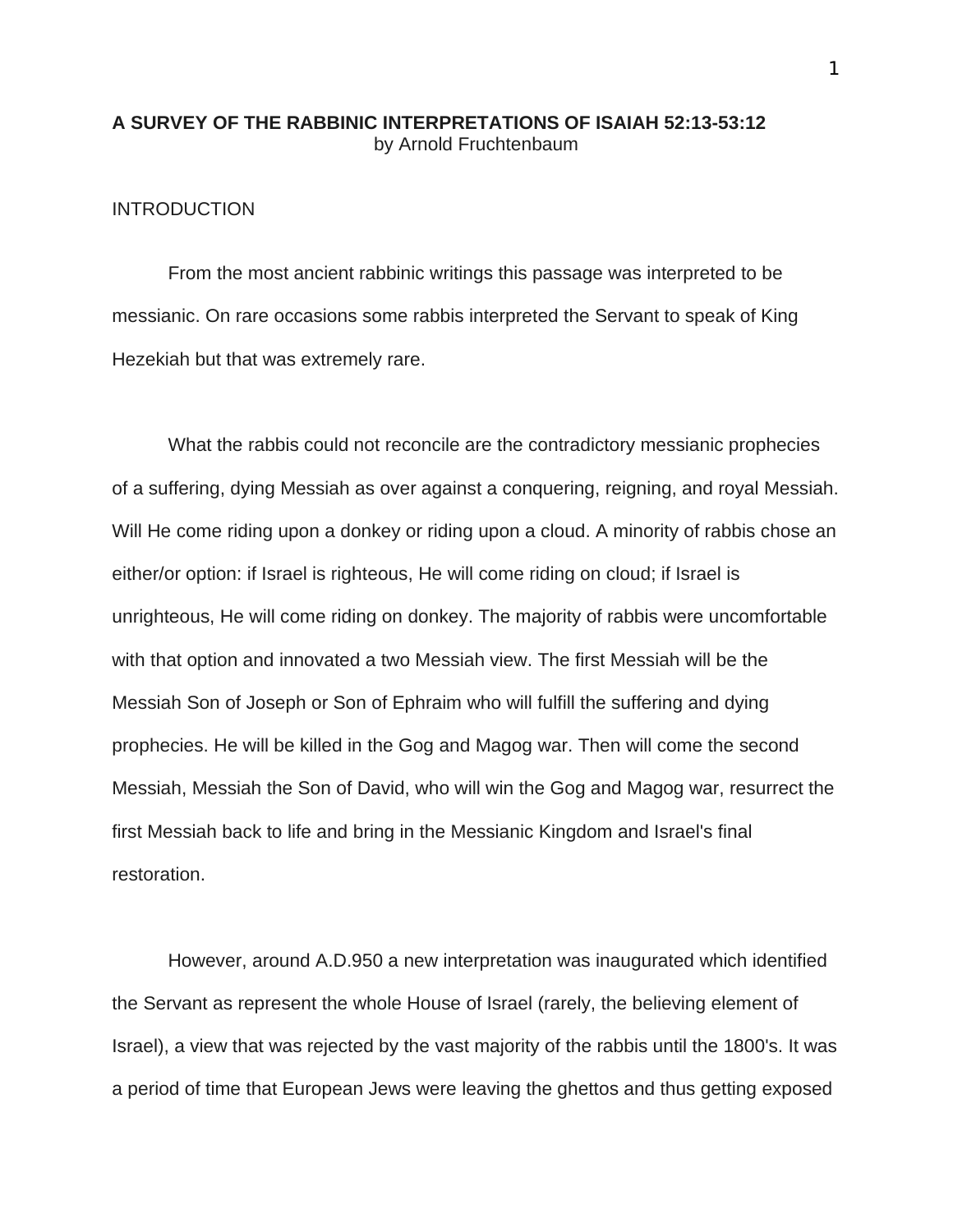to many evangelical believers who witnessed to the Jews using the key Isaiah passage and thus many Jews came to faith as a result. Thus the vast majority of rabbis over that century discarded the messianic view and adopted the national view and at the present time it will hard to find any rabbi who would adhere the messianic view.

The following pages will contain many quotations of the messianic view, then the transition to the national view, and different rabbinic reactions to the national view before that view became so dominant.

# I. THE PERIOD FROM THE FIRST TO THE TENTH CENTURY

# A. THE TARGUM OF YONATHAN

LII. Behold my servant Messiah shall prosper; he shall be high, and increase, and be exceeding strong, as the house of Israel looked to him during many days, because their countenance was darkened amount the peoples, and their complexion beyond the sons of men, so will he scatter many peoples: at him kings shall be silent, and put their hands upon their mouth, because that which was not told them have they seen, and that which they had not heard they have observed.

LIII. Who hath believed this out glad tidings? And they strength of the might arm of the Lord, upon whom as thus hath it been revealed? The righteous will grow up before him, yea, like blooming shoots, and like a tree which sends forth its roots to streams of water will they increase a holy generation in the land that was in need of him: his countenance no profane countenance, and the terror at him not the terror at an ordinary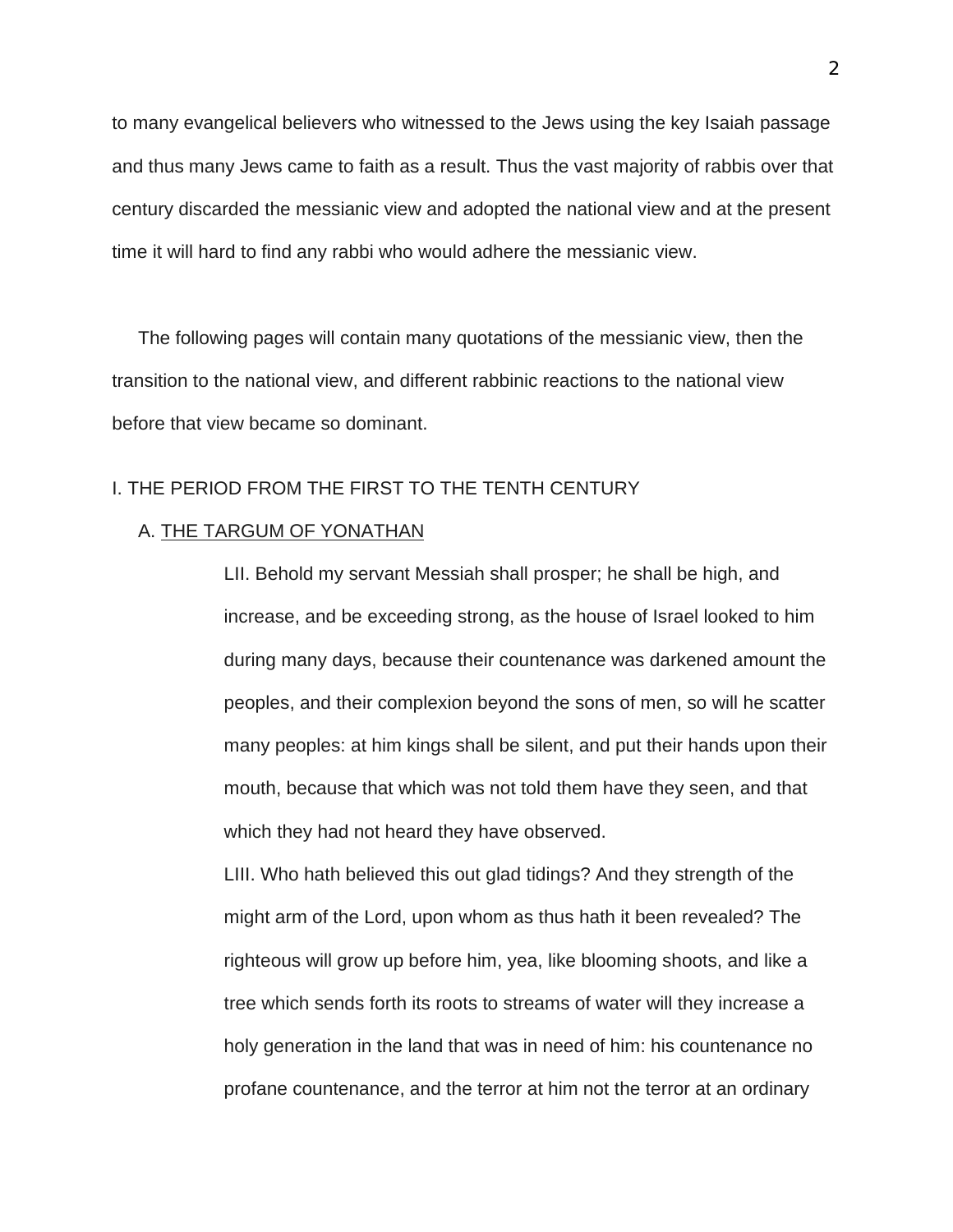man; his complexion shall be a holy complexion, and all who see him will look wistfully upon him. Then he will become despised, and will cut off the glory of all the kingdoms; they will be prostrate and mourning, like a man of pains and like one destined for sicknesses; and as though the presence of the Shekinah had been withdrawn from us, they will be despised, and esteemed not. Then for our sins he will pray, and our iniquities will for his sake be forgiven, although *we* were accounted stricken, smitten from before the Lord, and afflicted. But he will build up the Holy Place, which has been polluted for our sins, and delivered to the enemy for our iniquities; and by his instruction peace shall be increased upon us, and by devotion to his words, out sins will be forgiven us. All we like sheep had been scattered, we had each wandered off on his own way; but it was the Lord's good pleasure to forgive the sins of all of us for his sake. He prayed, and he was answered, and ere even he had opened his mouth he was accepted; the mighty of the peoples he will deliver up like a sheep to the slaughter and like a lamb dumb before her shearers; there shall be none before him opening his mouth or saying a word. Out of chastisements and punishment he will bring out captives near; the wondrous things done to us in his days who shall be able to tell? For he will cause the dominion of the Gentiles to pass away from the land of Israel, and transfer to them the sins which my people have committed. He will deliver the wicked into Gehinnom, and those that are rich in possessions into the death of utter destruction, in order that those who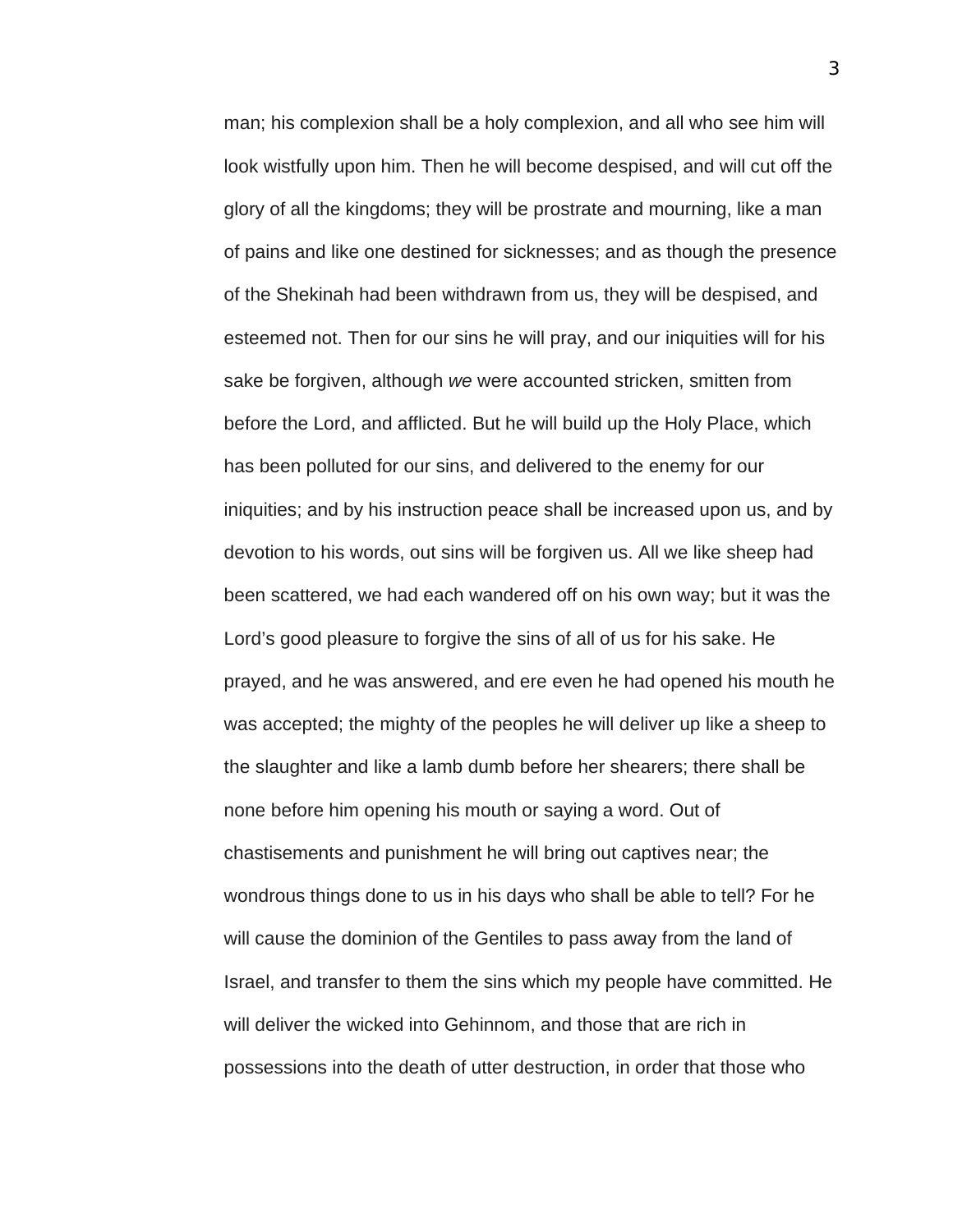commit sin may not be established, nor speak deceits with their mouth. But it is the Lord's good please to try and to purify the remnant of his people, so as to cleanse their souls from sin: These shall look on the kingdom of their Messiah, their sons and their daughters shall be multiplied, they shall prolong their days, and those who perform the Law of the Lord shall prosper in his good pleasure. From the subjection of the nations he will deliver their soul, they shall look upon the punishment of those that hate them, and be satisfied to the law; and for their sins he will intercede. Then will I divide for him the spoil of many peoples, and the possessions of strong cities shall he divide as prey, because he delivered up his soul to death, and made the rebellious subject to the Law" he shall intercede for many sins, and the rebellious for his sake shall be forgiven.

### B. THE TALMUD OF JERUSALEM

R. Yonah says, it is written, "I will allot him a portion with the many: this refers to R. Aqibha, who introduced the study of the *Midrash, the Halakhoth, and the Haggadoth.* 

# C. THE TALMUD OF BABYLON

The Messiah- what is his name?...The Rabbis say, the leprous one [; those] of the house of Rabbi [say, the sick one], as it is said, 'Surely he hath borne our sicknesses, etc.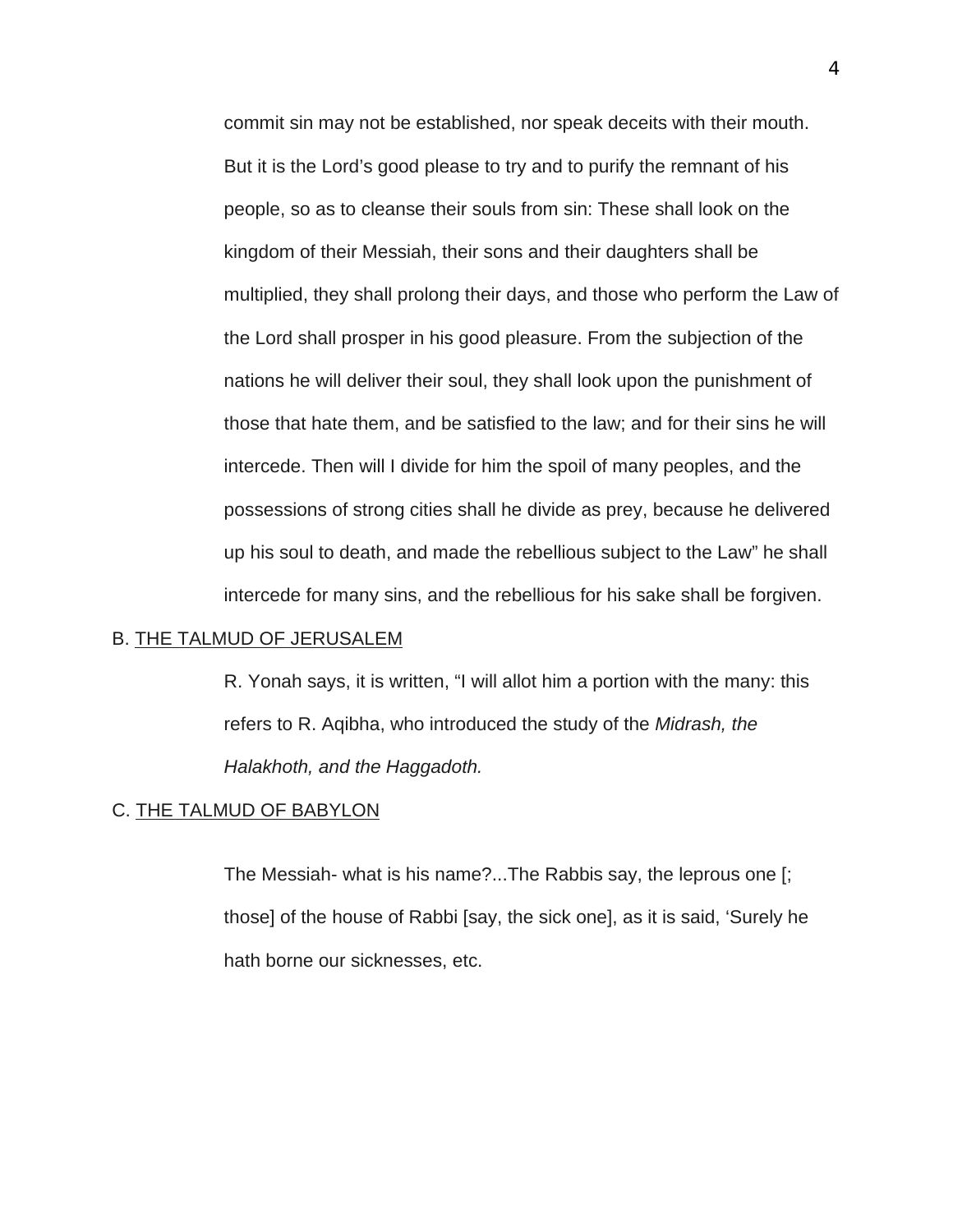### D. MIDRASH RABBAH

Another explanation (of Ruth ii. 14): - He is speaking of the king Messiah; 'Come hither', draw near to the throne; and eat of the bread, that is, the bread of the kingdom; and dip thy morsel in the vinegar, this refers to the chastisements, as it is said, 'But he was wounded for our transgressions, bruised for our iniquities.'

## E. YALQUT

I. *Who art thou, O great mountains?* (Zech. Iv. 7.) This refers to the King Messiah. And why does he call him 'the great mountain? Because he is greater than the patriarchs, as it is said, "My servant shall be high, and lifted up, and lofy exceedingly'- he will be higher than Abraham, who says, 'I raise high my hands unto the Lord' (Gen. xiv. 22); lifted up above Moses, to whom it said, *'Lift it up into thy bosom*' (Num. xi. 120; loftier than the ministering angels, of who, it is written, 'Their wheels were lofty and terrible' (Ez. i. 18). And out of who does he come forth? Out of David.

2. *I will tell of the institution* (Ps.ii.7). Already are the words [concerning my servant] told in the institutions of the Pentateuch, of the book of the Prophets, and of Hagiographa: in the Pentateuch where are they told? 'Israel is my firstborn' (Ex iv.22); in the prophets, where? 'Behold my servant will deal prudently,' and near to it, 'My servant who I uphold' (xlii.i); in the Hagiographa, where? 'The Lord said to my lord,' and 'The Lord said unto me' (Ps. cx., I, ii. 7).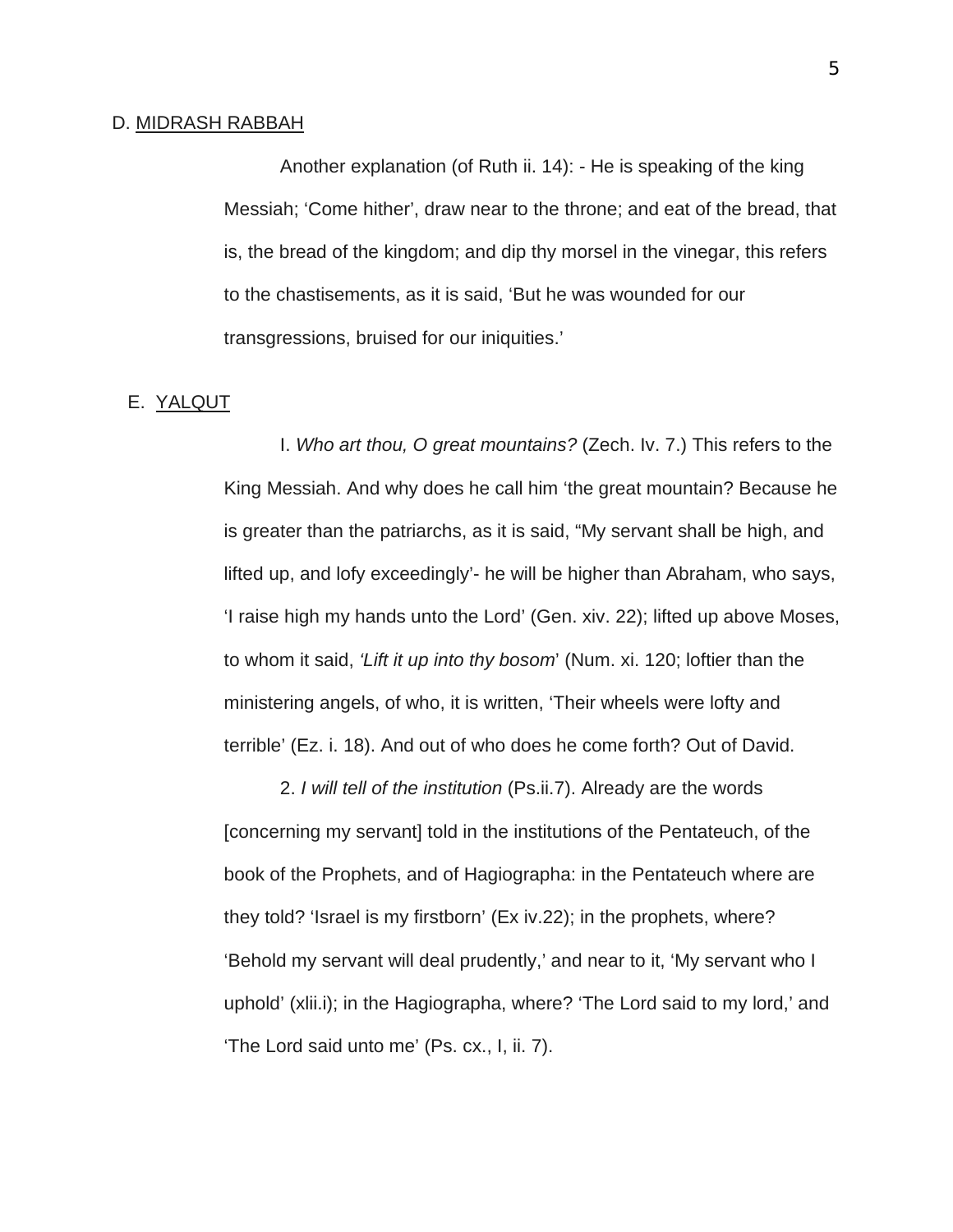3. (Ps.ii.6). According to another view this means, 'I have *woven* him, …Jud. Xvi.14: i.e. I have drawn him out of the chastisements. R. Huna, on the authority of R. Aha, says, the chastisements are divided into three parts: one for David and the fathers, one for out own generation, and one for the King Messiah; and this is what which is written, 'He was wounded for our transgressions.' etc.

#### F. SIPHRE

R. Yose the Galilean said, come forth and learn the righteousness of the King Messiah and the reward of the just from the first man who received but one commandment, a prohibition, and transgressed it: consider how many deaths were inflicted upon himself, upon his own generations, and upon those that followed them, till the end of all generations.

## G. ZOHAR

### Section *Vayikhal*

Happy is the portion of the just in this world and in that which is to come! The souls which are in the garden of Eden below go to and fro every new moon and sabbath, in order to ascend to the place that is called the Walls of Jerusalem….After that they journey on and contemplate all those that are possessed of pains and sicknesses and those that are martyrs for the unity of their Lord, and then return and announce it to the Messiah. And as they tell him of the misery of Israel in their captivity, and of those wicked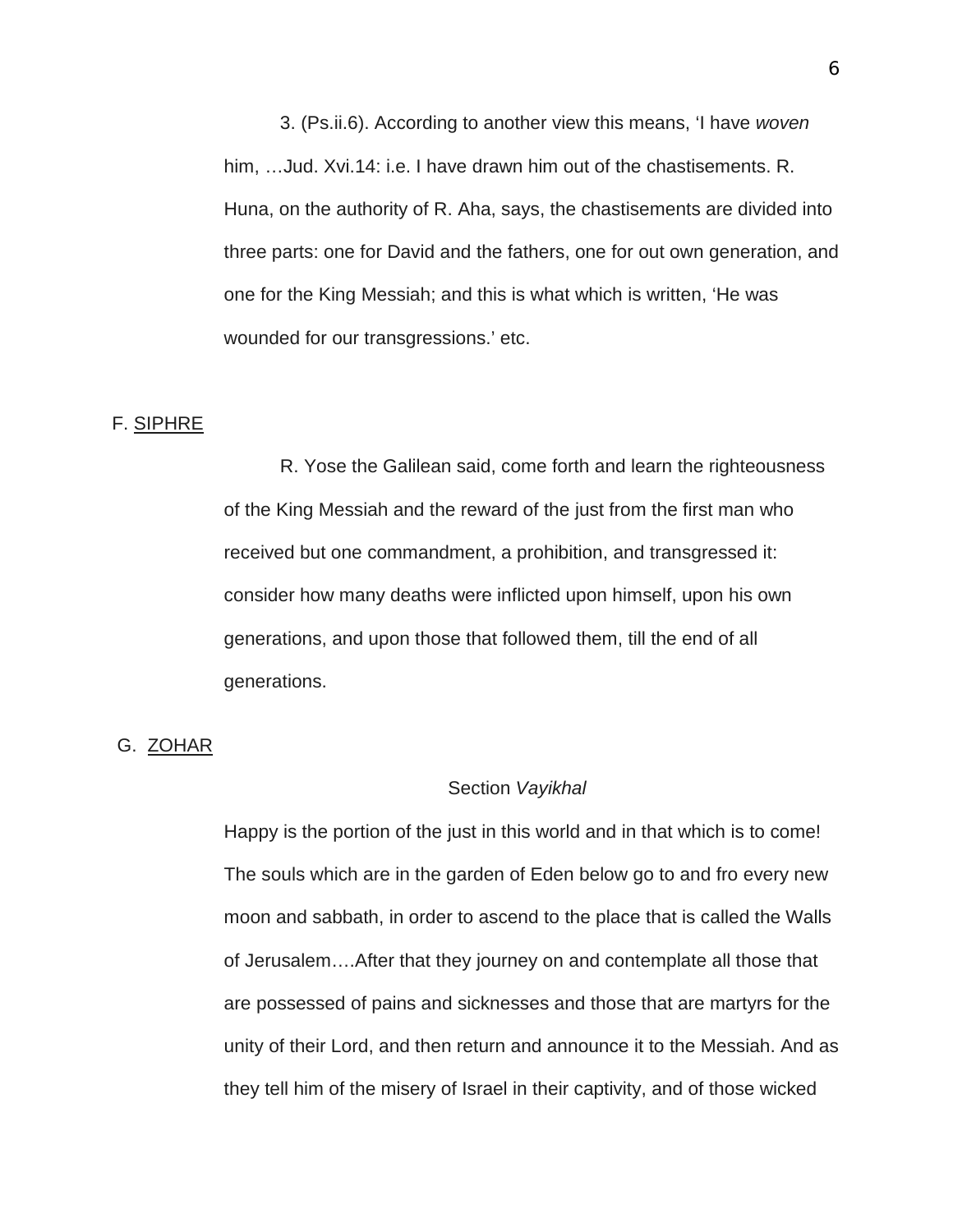ones among them who are not attentive to know their Lord, he lifts up his voice and weeps for their wickedness: and so it is written, 'He was wounded for our transgressions, etc. Then those souls return and abide in their own place. There is in the garden of Eden a place called Palace of the sons of sickness: This palace the Messiah then enters, and summons every sickness, every pain, and every chastisement of Israel; they all come and rest upon him.

## Section *Pinchas*

At the time when the Holy One desires to atone for the sins of the world, like a physician who to save the other limbs, bleeds the arm, he smites their arm and heals their whole person: as it is written, 'He was wounded for our iniquities,' etc.

Thy bride [i.e. the law], O faithful shepherd, was given by the Holy One to Abraham…and to Isaac….that she might be true to thee at the time when thou comest to her at the last redemption, as it is written, 'That which was, is that which shall be' (Ecc.i.9). Because they (Israel) produced and wrought good things for thee, thou hast borne for their sakes ever so many strokes in order that Messiah the son of Joseph might not be slain….And therefore it is written, ' He was wounded for our transgressions, and by his stripes we were healed.'

# Section *Ki Teitzei*

….the faithful shepherd, of whom it is said, 'And the man Moses was exceedingly afflicted 'Num xii. 3), for he bore the weight of the sixty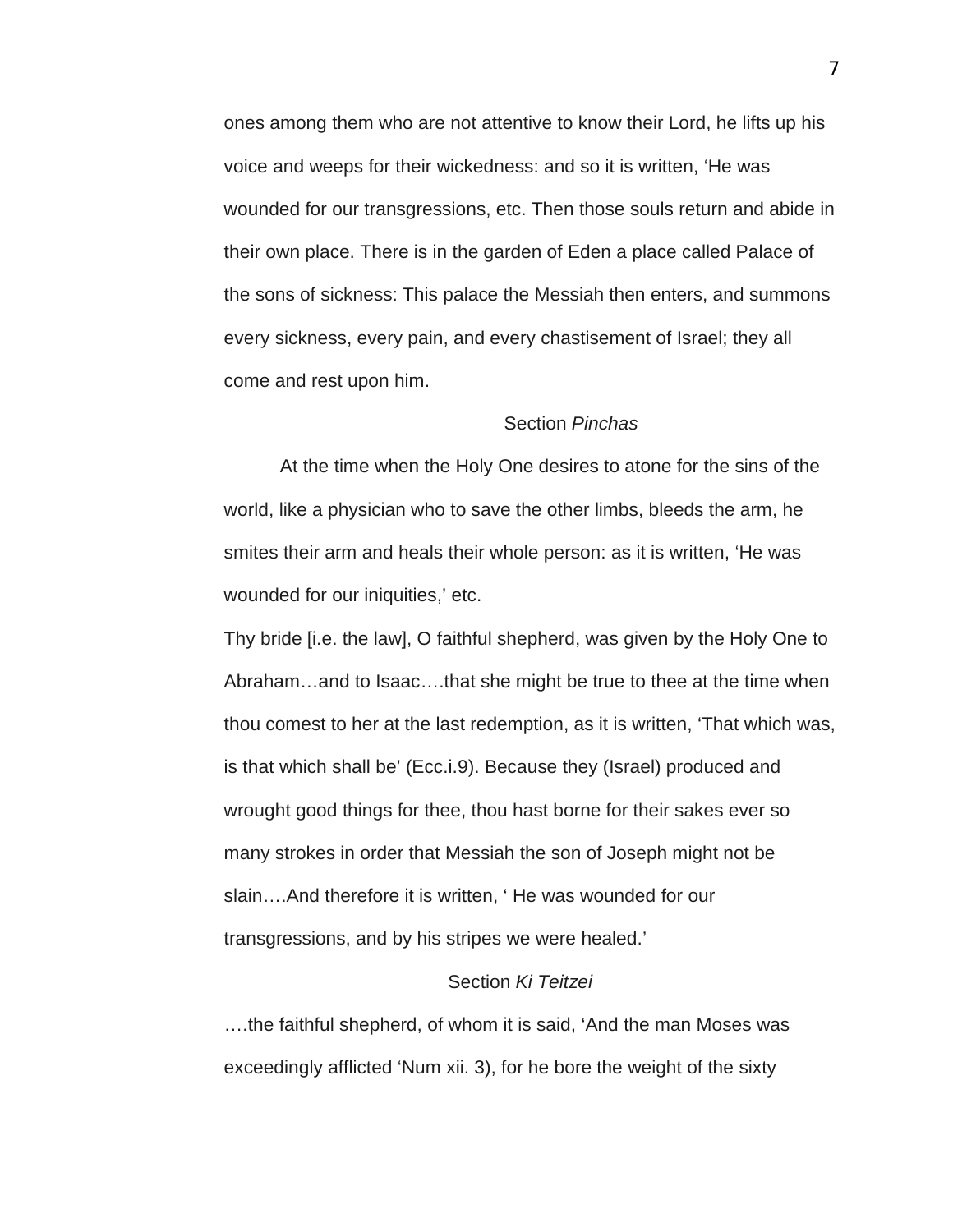myraids of Israel. Of him, too, it is written, 'From the place of his habitation he looked forth' (Ps.xxxiii.14). And also, with reference to the generation of the second captivity, 'But the Lord laid upon him the iniquity of us all.'

## Section *Veara*

Come, consider the congregation of Israel, how it is called a *lamb*, as it is said, 'Like a lamb that before her shearers is dumb. Why was it dumb? Because while the other nations ruled over it, it was deprived of speech and made dumb.

C.

# H. YEPHETH BEN 'ALL

Others of them think the subject of it to be David and the Messiah, saying that all the expressions of contempt, such as 'many were desolated at thee,' refers to the seed of David who are in exile; and all the glorious things, such as 'behold my servant will be prosperous' and 'so shall he sprinkle,' refer to the Messiah. As to myself, I am inclined, with Benjamin of Nehawend, to regard it as alluding to the Messiah, and as opening with a description of his condition in exile, form the time of his birth to his accession to the throne: For the prophet begins by speaking of his being seated in a position of great honour, and then goes back to relate all that will happen to him during the captivity. He thus gives us to understand two things: In the first instance, that the Messiah will only reach his highest degree of honour after long and severe trials; and secondly, that these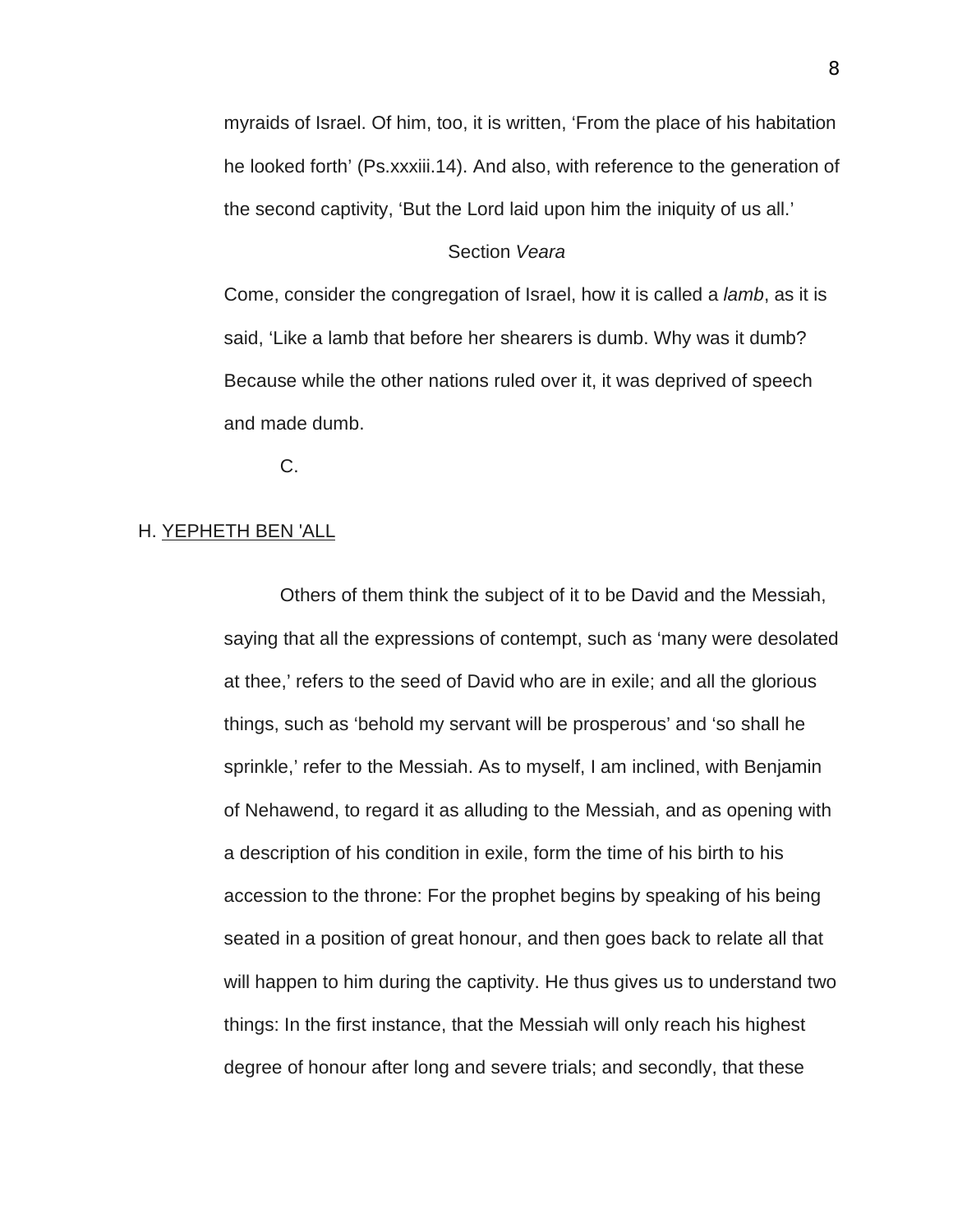trials will be sent upon him as a kind of sign, so that, if he finds himself under the yoke of misfortunes whilst remaining pure in his actions, he may know that he is the desired one, as we shall explain in the course of the section. The expression 'my servant' is applied to the Messiah as it is applied to his ancestor in the verse' I have sworn to David my servant' (Ps. lxxxix. 4) as in this verse four grades of dignity which he will rise to successively: 1. *Yaskil* which describes his prosperity at the beginning of his career, when he will be victorious in war, a term used also for his forefather David (I Sam. Xviii. 14); 2. *Yarum* which means he will sit upon the throne of Israel at that time when our Lord Elijah will anoint him,- this also is applied to David (Ps. lxxxxix. 20); 3. *Ve-nasa* referring to the time when he will reign over the entire world, ' Let him have dominion from sea to sea' (Ps. lxxii. 8); 4. *Ve-gava meod* which means he will reach the highest rank possible; hence the addition of the word *meod*. In having the last two expressions applied to him, I mean *nasa* and *gava,* the Messiah has the advantage over his ancestor, as we have explained upon Is. ix. 6.

'As many were desolated' forms here the protasis, of which 'so shall he sprinkle' is the apodosis. His condition is described as being such that any one seeing him would be desolated at him, on account of the sicknesses which had befallen him. *Ravim* signifies the great men who knew him. The prophet explains to them the cause of their desolation concerning him by saying, 'His countenance was marred beyond the sons of Adam," i.e. he was so altered in form as to resemble a corpse: and,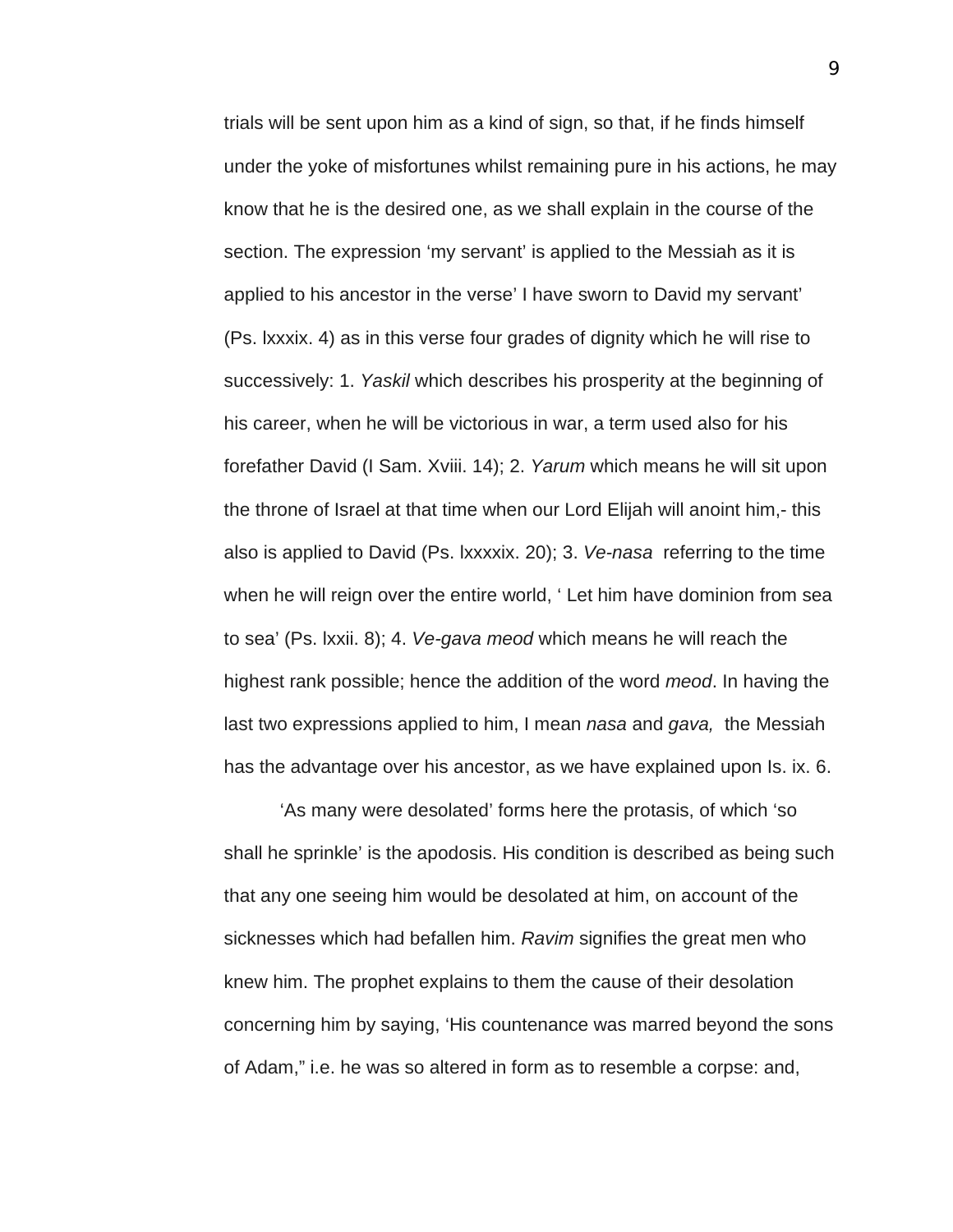alluding to the same fact, he says, towards the end of the section, 'For he was cur off out of the land of the living.'

( A word *[kamohu*] must be supplied), what they had never been *told the like of*: there have been indeed in Israel and in other nations kings of whose doing they have heard, but when they witness the reign of the Messiah they will know that there was never any king in the world like him. Israel turns back now to describe the manner of the Messiah's birth, comparing him to a young twig or sucker because he is one of the children of David, and to a root because he will become a root like his father David. So says Ezekiel (xvii. 22,23), 'From the top of his suckers I will crop off a tender one…and it shall become a goodly cedar.'

The Messiah came up out of captivity. He then adds, "And like a root out of the dry earth,' meaning that he resembles a root emerging, sickly, and weak, out of the arid soil. This comparison relates to the beginning of his career; and the same is the case with the words 'he had no form no comeliness.' Which in no way refer to the period of his sickness. In this respect he differs from his forefather, who during the time that he was king, when great multitudes gathered round him, and he was consequently well know, had both form and comeliness. In the next words Israel describes how when they looked at him they saw in him neither majesty, nor comeliness, nor beauty, yet they desired his company, instead of fleeing from it and hiding themselves, as the words in the verse following imply that they did afterwards.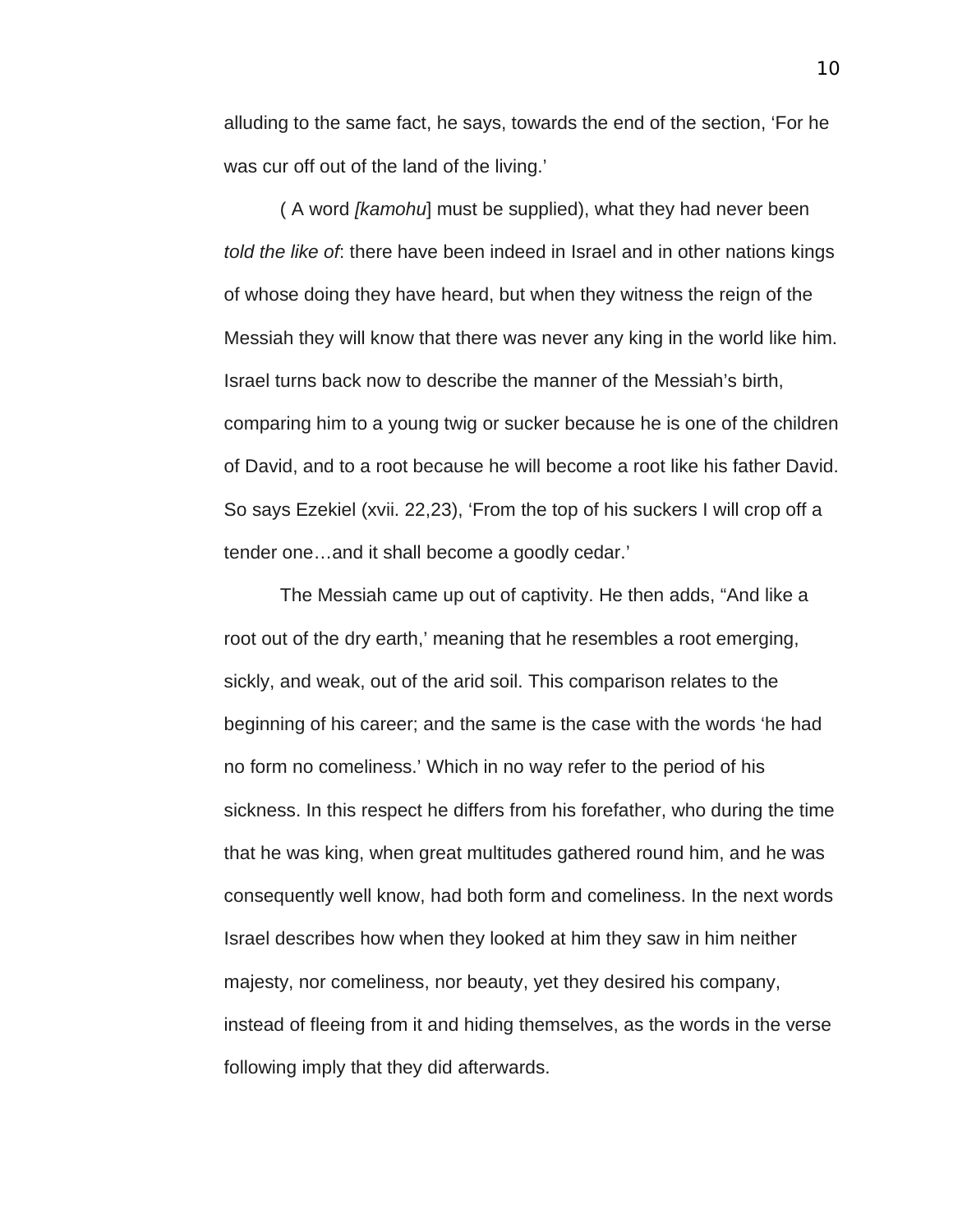By the words' surely he hath carried out sicknesses, 'they mean that the pains and sickness which he fell into were merited by them, but that he bore them instead: the next words 'yet we did esteem him,' etc., intimate that they thought him afflicted by God for his own sins, as they distinctly say, 'smitten of God and afflicted.' And here I think it necessary to pause for a few moments, in order to explain why God caused these sicknesses to attach themselves to the Messiah for the sake of Israel.

It is plain from this how great their iniquity must have been, as in fact it is said, 'The iniquity of the house of Israel and Judah is exceedily great' (Ezek. Ix. 9); And great is the iniquity of the daughter of my people' (Lam. Iv. 6); and in other passages similarly. The nation deserved from God greater punishment than that which actually came upon them, but not being strong enough to bear it (as Amos says, vii. 2, 'O Lord, forgive, I beseech thee; how can Jacob endure, for he is small?) the prophet had to alleviate it. Inasmuch now as at the end of the captivity there will be no prophet to intercede at the time of distress, the time of the Lord's anger and of his fury, God appoints his servant to carry their sins, and by doing so lighten their punishment in order that Israel might not be completely exterminated. Thus from the words 'he was wounded for out transgressions,' we learn two things: 1. That Israel had committed many sins and transgressions, for which they deserved the indignation of God; 2. That by the Messiah bearing them they would be delivered from the wrath which rested upon them, and be enabled to endure it, as it is said,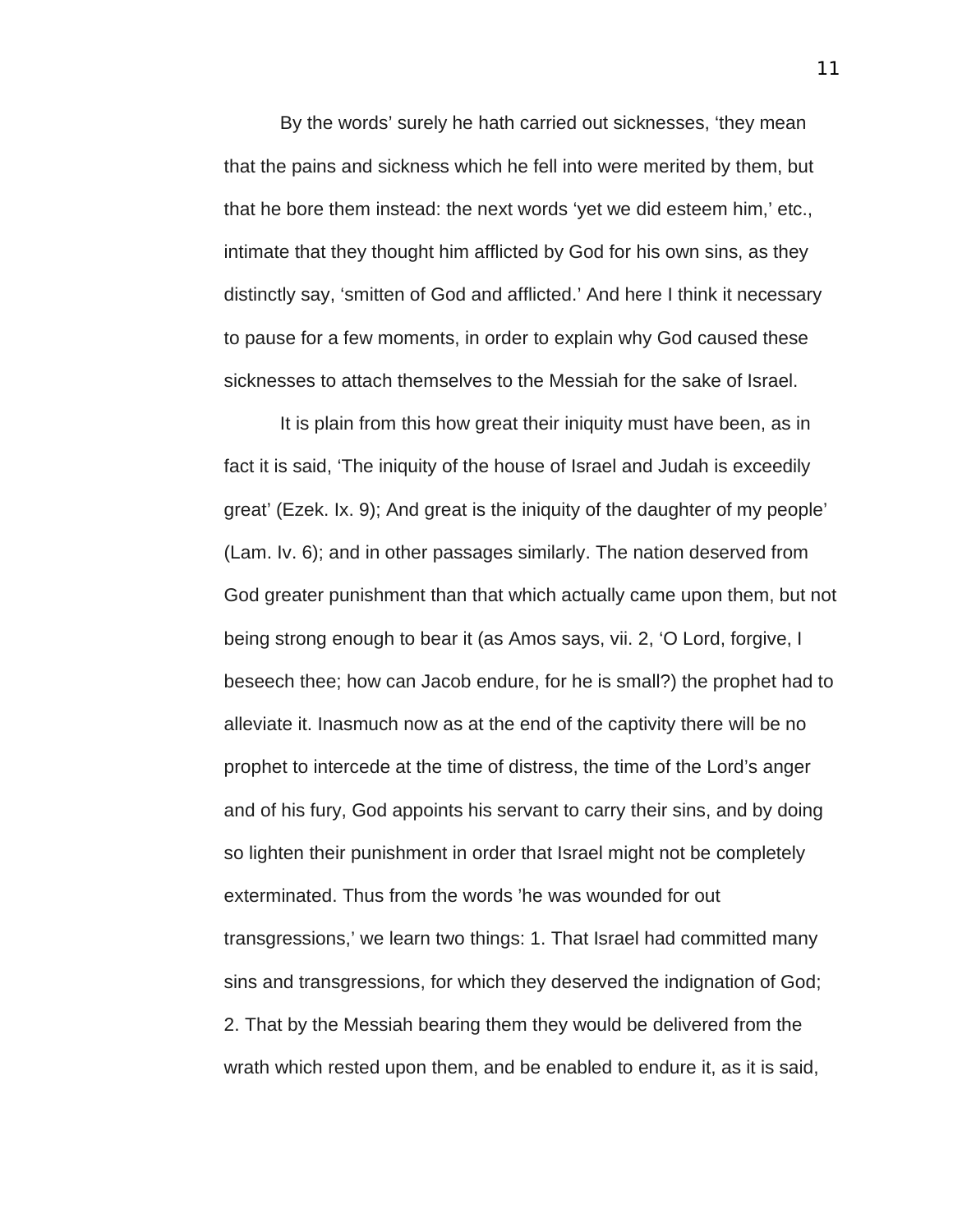'And by associating with him we are healed.' God indeed with afflict the Messiah with longer and severer sicknesses than Ezekiel; but this is owing to the period in which he lives and to its requirements, and in giving him the rank of a prophet., he will bring his excellence to light.

The expression 'smitten of God' signifies that these sicknesses attacked him by the will of God; they did not arise from natural causes (like humours of the body), or belong to the class of disease occasioned by change of air: and the word 'afflicted' corresponds to 'despised' in ver. 3, the meaning being that he was afflicted with poverty.

Israel says: This chastisement which the Lord has put upon us, and from which he will heal us, is owing to him (*calav*). [(Maskil)] *[ubchavuvato*] means that the Messiah, by participating with them in these pains and sicknesses, will be the cause of their being healed. This verse exhibits Israel's wickedness in not awaking to repentance after God had punished them with his plagues. They are compared in this respect to sheep without a shepherded wandering from the way, and torn by wild beasts, going astray among the mountains, without any to lead them back, as it is said, "My sheep wander through all the mountains' (Ezek. Xxxiv.6)

And whilst God looks upon their work, and they do not think of their sicknesses, their guilt is thrown upon this guide, as it is said, 'And the Lord laid on him the iniquity of us all.' The prophet does not by *avon* mean *iniquity,* but *punishment* for iniquity, as in the passage, 'Be sure your sin will find out' (Num. xxxii.23). Here the words of Israel end, and the rest of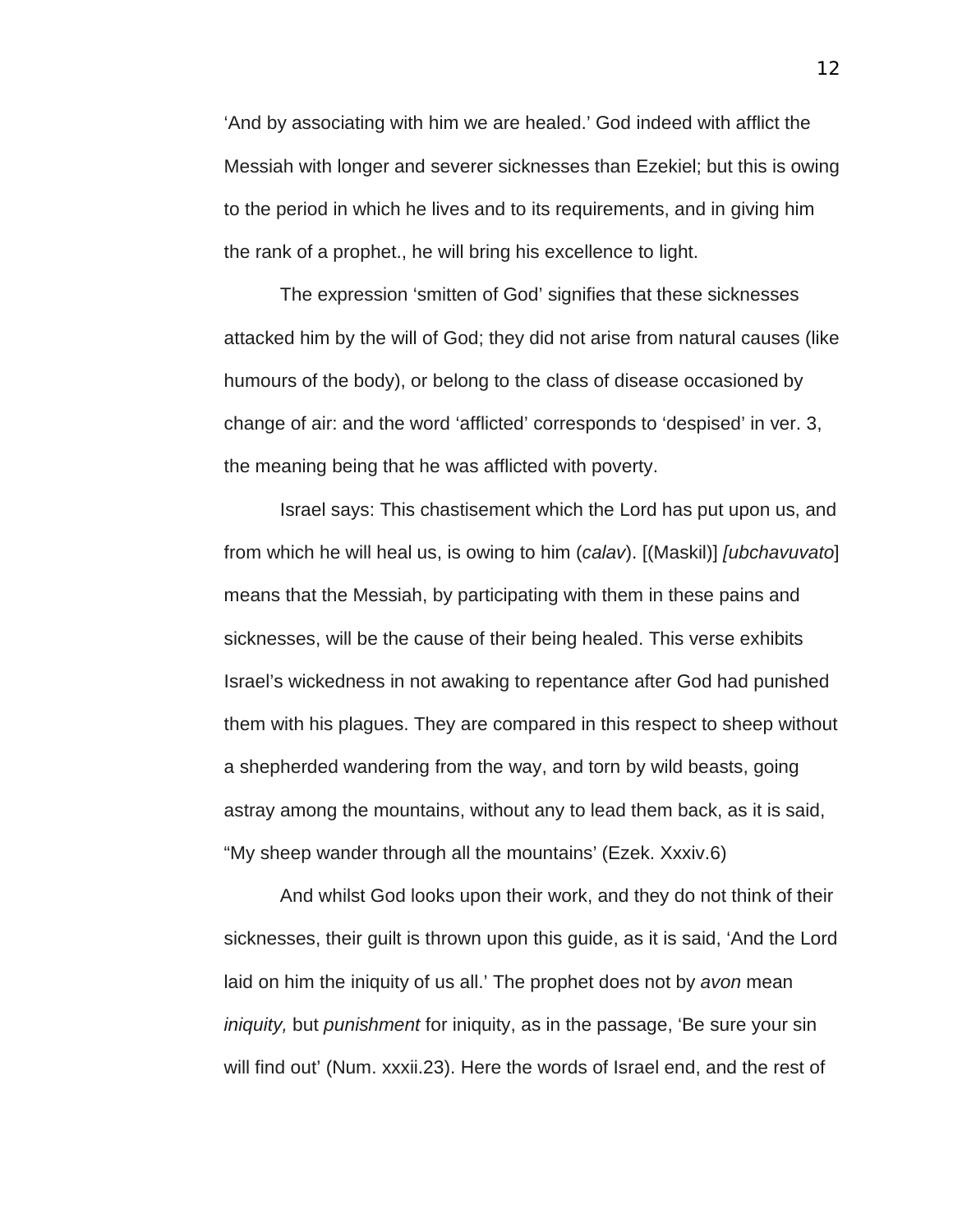the section contains, as the context shews, the speech of God himself and the prophet here describes how the Messiah will resign himself to die, and be buried in their tomb. The addition 'beacuase he did no violence' is intended to mark the difference between the Messiah and those wicked Israelites who had perished after the Messiah and those wicked Israelites who had perished after perpetrating violence and deceit: he means to say that though he made his grave with them he had still never participated in their actions. It was said above, 'The Lord laid upon him the iniquity of us all,' and the prophet repeats the same thought here, saying that God was pleased to bruise and sicken him, though not in consequence of since. The prophet next says, "which his soul makes a trespass-offering,' indicating thereby that his soul was compelled to take Israel's guilt upon itself, as it is said below, 'And he bare the sin of many' (ver.12). Here the narrative of the state of Messiah ends, and the account of the rewards given to him begins.

In saying, 'And he was numbered with the transgressors' he means that at the time when God will strike the transgressors of Israel with calamities, the Messiah will numbered amongst them: this answers to the words in ver.7, 'he was oppressed and he was afflicted;' in the same way, 'he bare the sin of many' corresponds to 'when his soul makes a trespassoffering.' And the last words 'make intercession for the transgressors' mean that being associated with them in the misery arising from the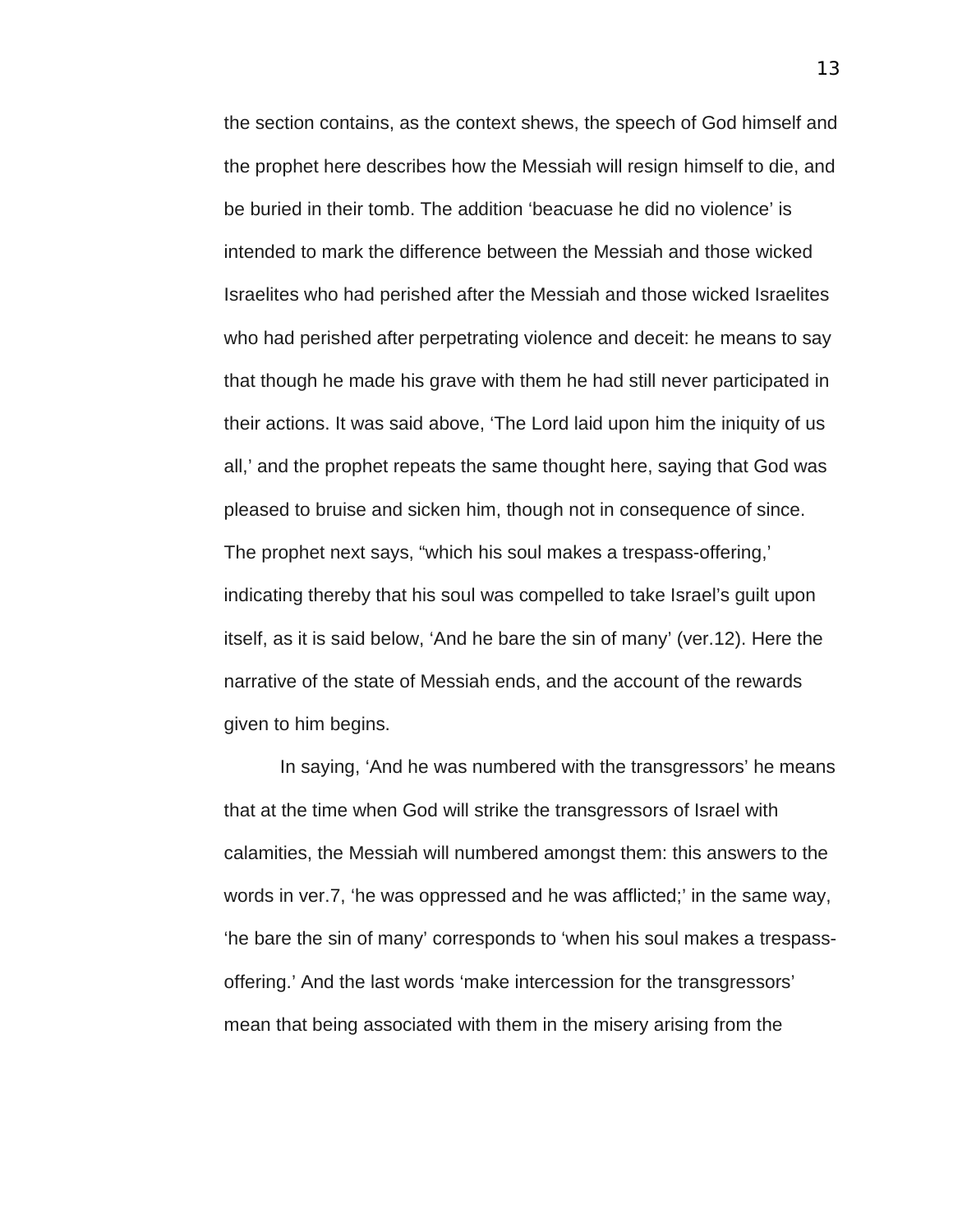exaction of tribute and other similar causes, he will pray for their deliverance as well as his own.

I must here give a compendious account of the whole of the Messiah's career; it is as follows; His first advent will be from the north, as we have explained upon xli. 25, 'I have raised one up from the north and he came; then with his arrival in the land of Israel the period affliction and violence will cease from Jacob, and at the same time all the things mentioned in the present section will happen to him. Every good quality will be united in him, but in spite of all this the people will not recognize in him the will of God. For his sake, however, God will deliver Israel from all his afflictions: and when the season of redemption comes, our lord Elijah will appear to the people and anoint him ,and from that moment he will begin to be prosperous, as it is said, 'Behold my servant shall prosper.' His forces will then spread in every direction and be victorious, as we have explained on lii. 15; and then at last Israel will dwell in safety. When news of this reaches God, they will rush forth and 'gather themselves together against the Lord and against his Anointed;' but when he prays to God in the midst of his people, God will come to him with deliverance, as his forefather prophesied: 'The Lord answer thee in the day of trouble,' etc., with rest of the psalm (Ps. xx). Ans then he will be 'high and exalted and lofty exceedingly; and afterwards the promise announced by God will be fulfilled, 'Therefore I will divide him a portion with the great;' and last of all he shall 'see seed and lengthen days.' Such is the narrative of his history

14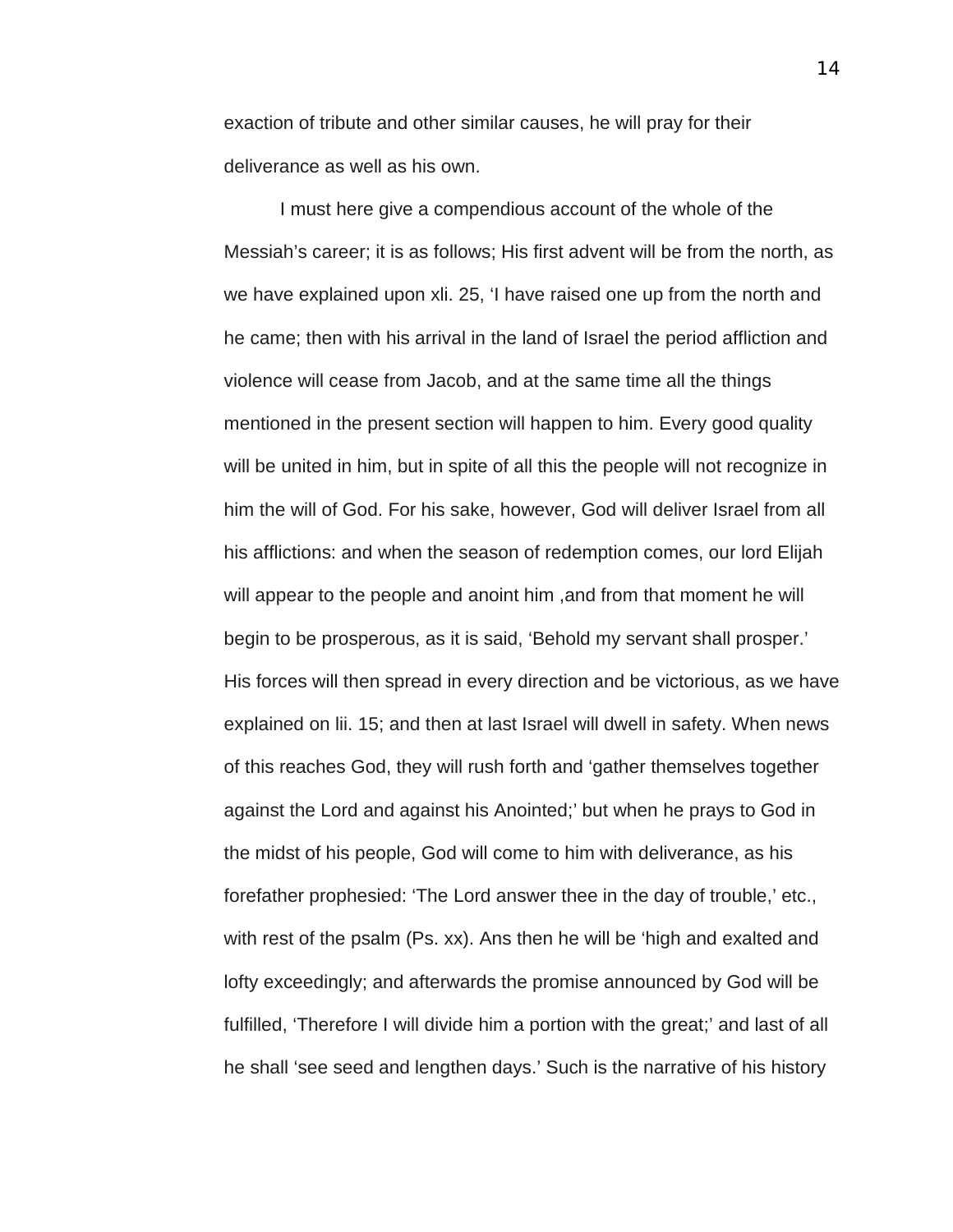arranged in due order. Ans notice how to each of his sufferings and actions a reward or counterpart announced is, 'so he will sprinkle many nations;' to 'if his soul makes a trespass-offering,' he will see seed and lengthen days; to 'by his knowledge my righteous servant shall make many righteous,' 'I will divide him a portion with many.' Thus every detail of his history is provided with its counterpart" but to exhibit this fully would occupy us too long. Many of the parallels have been already mentioned by Benjamin of Nehawend in the preface to his commentary on the Canticle. We shall only add that the return to the idea of his death, expressed in the words 'because he laid bare his soul to die,' has two objects: 1. To sum up the scope and object of the whole section; 2. To introduce the final addition 'and made intercession for the transgressors.' Space does not permit us to pursue the explanation of this section in greater detail, as the reader will already have been wearied by its length; we have therefore adhered to the same compendious form adopted in our commentary elsewhere.

### I. MYSTERIES OF RABBI SHIM'ON BEN YOHAI

And Armilaus will join battle with Messiah, the son of Ephraim, in the East gate…; and Messiah, the son of Ephraim, will die there, and Israel will mourn for him. And afterwards the Holy One will reveal to them Messiah, the son of David, whom Israel will desire to stone, saying, Thou speakest falsely; already is the Messiah slain, and there is none other Messiah to stand up (after him): and so they will despise him, as it is written,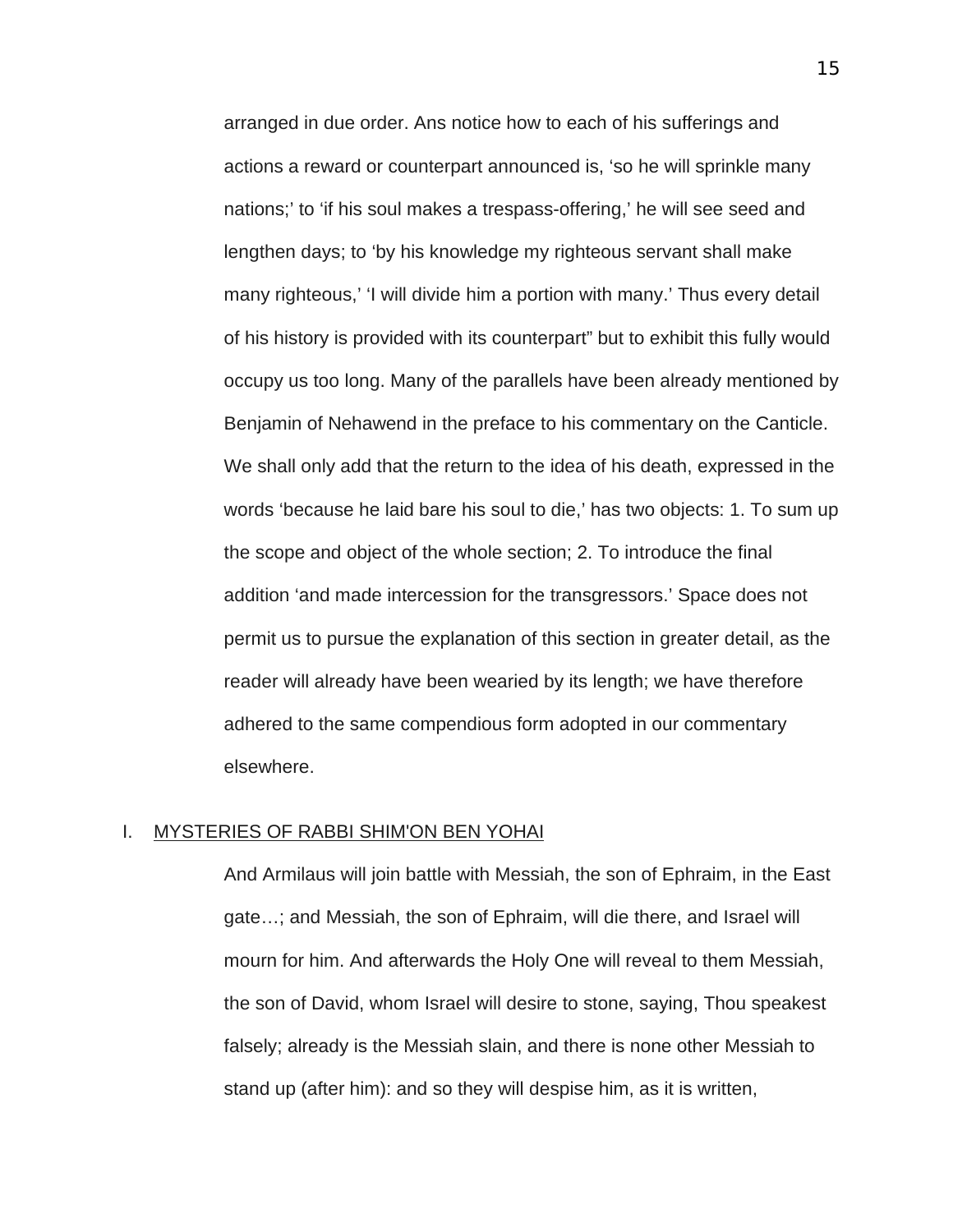'Despised and forlorn of men; ' but he will turn and hide himself from them, according to the words, 'Like one hiding his face from us.'

# J. B'RESHITH RABBAH OF RABBI MOSHEH HAD-DARSHAN

*And Jacob went forth from Beersheda.* This is that which is written, "I will lift mine eyes unto the hills; O whence cometh my help; (Ps.cxxi. I)? and 'Who art thou, O great mountain' (Zech. Iv. 7)? The great mountain means the Messiah, and why does he speak of him thus? Because he is greater than the patriarchs, as it is said, 'Behold my servant shall prosper.'

I have learnt it from the words of R. Mosheh had-Darshan: The redeemer whom I shall raise up from amoung you will have no father, as it is written, 'Behold the man whose name is Zemah [branch], and he shall branch up out of his place' (Zech. Vi. 120; and so Isaiah says, "And he came up like a sucker,' etc. says R. B'rekhyah, The Holy One said to Israel, You have spoken before me, saying, we are orphans and have no father (Lam v. 3): The redeemer whom I shall raise up out of your midst will have no father also, as it is said, 'Behold the man whose name is the Branch, and he shall branch up out of his place' (Zech. Vi. 12); and similarly by Isaiah, 'And he came up as a sucker before him.'

*In the beginning God created the heavens and the earth*. This is what is written. 'There is light sown for the righteous' (Ps. xcvii. 11). R. Abba says, 'And with him dwelleth light' (Dan. Ii. 22): this is the light of the King Messiah; and so it is said, 'For with thee is the fountain of life, in they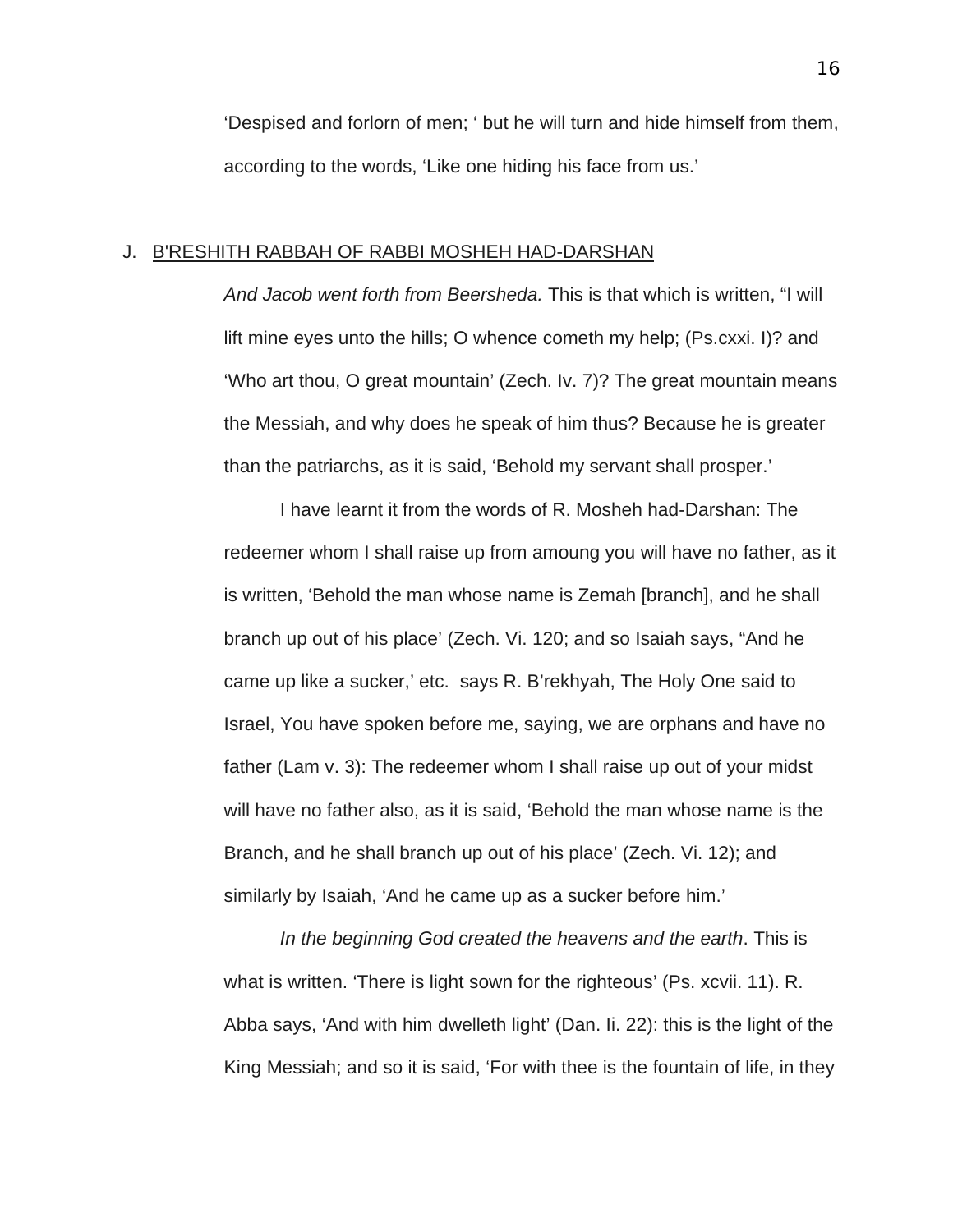light do we see light' (Ps. xxxvi.10)- that is, the light of the Messiah. These passages teach how the Holy One watched the Messiah and his generation, and kept them hidden underneath the throne of his glory. Satan said, Lord of the world, this light hidden beneath the throne of the glory-to whom does it belong? The Holy One answered, to the Messiah and to his generation. Satan said, Lord of the world, suffer me, and I will be an adversary unto the Messiah and his generation. The holy One said, thou canst not prevail against him. Satan answered, Lord of the world, suffer me, and I will prevail. The Holy one said, if this is the intention, I will destroy Satan out of the world, but not a single soul belonging to that generation will I destroy. Forthwith the Holy One began to make a covenant with the Messiah: O Messiah, my righteousness, said he, the iniquities of those who are hidden beside thee will cause thee to enter into a hard yoke" Thine eyes shall see no light, and thine ears shall hear great reproaches from the nations of the world; thy nostrils shall smell ill savours, thy mouth taste bitterness, and thy tongue cleave to thy gums; thy skin shall hand upon thy bones, and thy body grow weak in grief and sighing. Art thou willing to accept this? If so, it shall be well; but if not, behold, I drive them from me for ever. Said the Messiah, Lord of the world, I accept it joyfully, and will endure these chastisements, upon condition that thou givest life again to those who die in my days, and to those who died from the time of the first man until now; and that thou savest in my days not these only, but those also whom wolves and lions have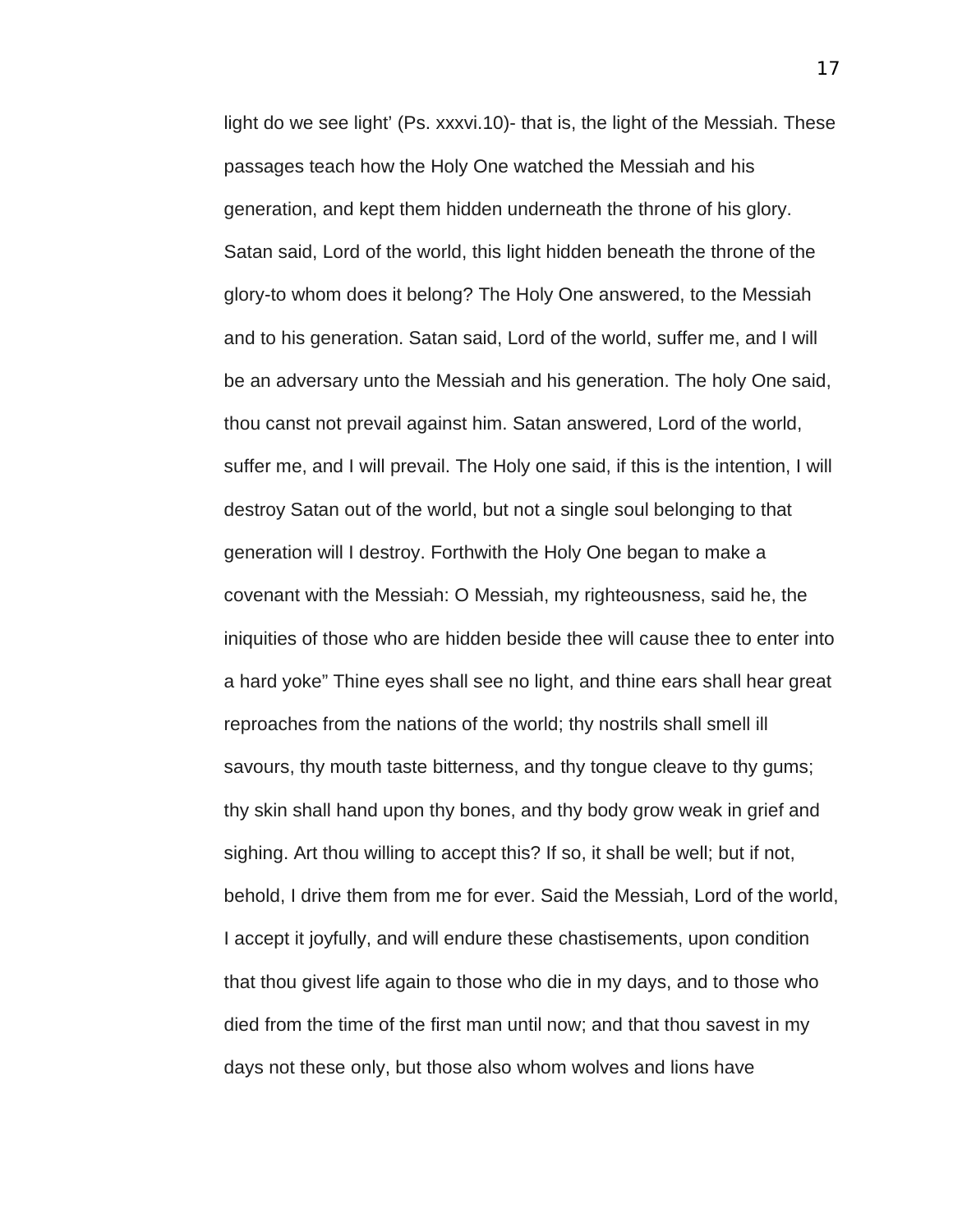devoured, and who have been swallowed up in waters and rivers; and not only these, but such also as were born out of due time; nor again these only, but those also whom thou thoughtest to create but who were not created. The Holy One replied, I will do so: and forthwith the Messiah accepted the chastisements of love, as it is written, 'He was oppressed, and he was afflicted.

And Jacob brought her into the tent of Sarah his mother *(Gen.xxiv.*) 67). This is the King Messiah, who belonged to the generation of the wicked, but rejected them, and chose the Holy One and his holy name to serve him with all his heart, and applied himself to seek for mercy for Israel, and to fast and humble himself on their behalf, as it is said, "He was wounded for our transgressions,' etc. And when Israel is sinful, the Messiah seeks for mercy upon them, as it is written 'By his stripes we were healed,' and, 'He carried the sin of many, and made intercession for the transgressors.'

### K. LEQAH TOBH

'Let water stream from his buckets' (Num. xxiv.7)- from the poor who are in Israel: hence they say 'Be careful with the children of the people of the land [i.e. the poor], because from them doth the law go forth.' 'And let his see be on many waters': The kingdom of Israel is to be above all kingdoms of the earth. "May his king be high above 9or, from) Agag': from the days of Agag, king of Amalek, the kingdom of Israel took its rise. 'And let his kingdom be exalted.' In the days of the Messiah, of whom it is said,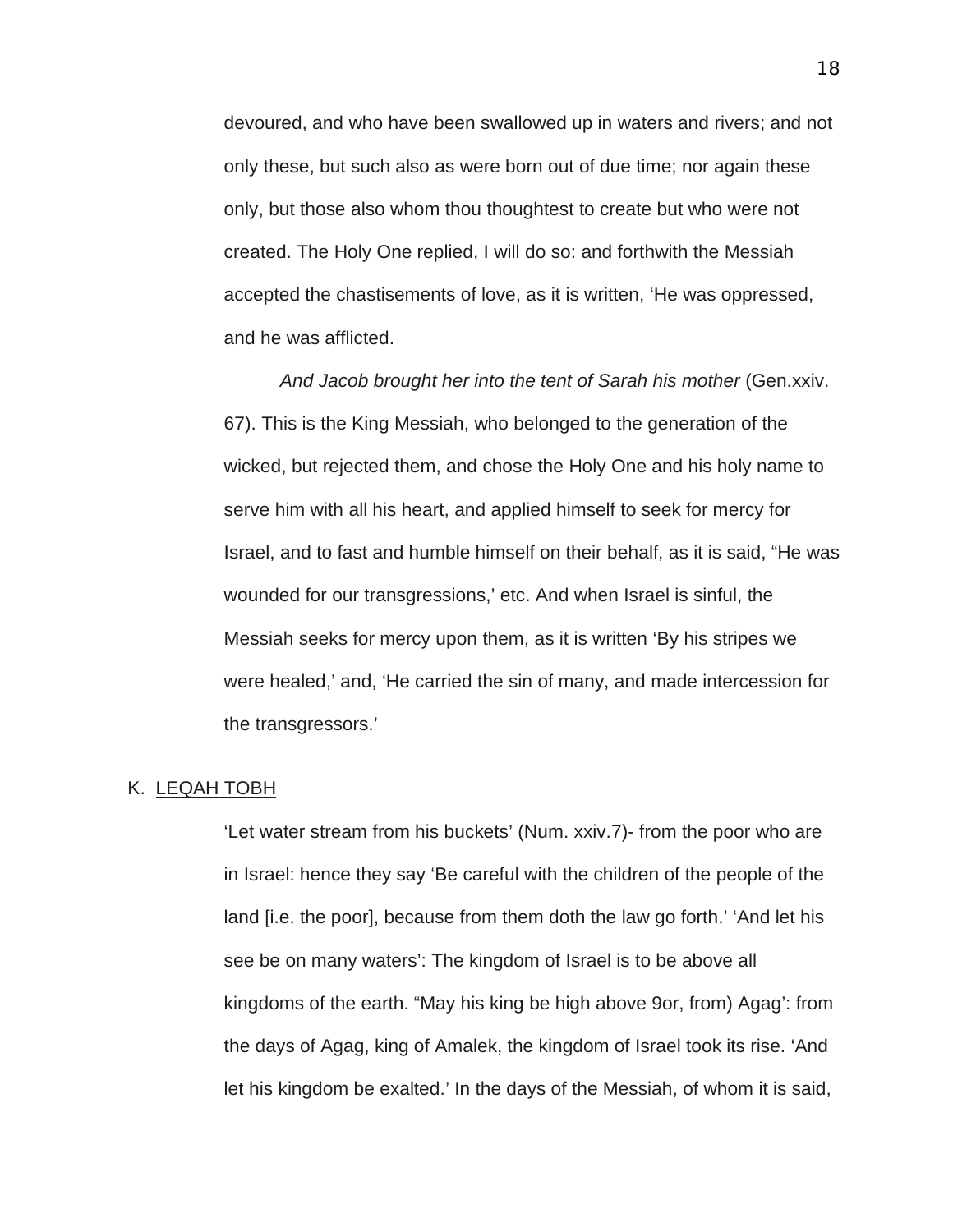'Behold my servant shall prosper; he will be high and exalted, and lofty exceedingly.'

## L. RABBI MOSHEH BEN NAHMAN

*Hineh yaskil avdi the* right view respecting this Parashah is to suppose that by the phrase 'my servant' the whole of Israel is meant, as in xliv.2, xlix.3, and often. As a different opinion, however, is adopted by the Midrash, which refers it to the Messiah, it is necessary for us to explain it in conformity with the view there maintained. The prophet says, the Messiah, the son of David, of whom the text speaks, will never be conquered or perish by the hands of his enemies. And, in fact, the text teaches this clearly.

# INTERPRETATION

*Behold my servant shall understand.* For, at the time of redemption the Messiah will perceive and *understand* the end, and know when the period for his coming is at hand, and the time has arrived for him to reveal himself to the congregation of those that are waiting for him. *Yaskil* is used in the same sense as by Daniel, xii. 9 f., where the meaning is that there will be come among the wicked who will display their wickedness by 'reproaching the footsteps of the Messiah' (Ps. lxxxix. 52) on account of his long tarring, and by refusing to believe in him at all; thus they will not perceive the end, but will go astray after any one who may claim to be the Messiah; 'those that understand,' on the other hand, 'will be attentive' for the true end, and look for it expectantly. In agreement with the words of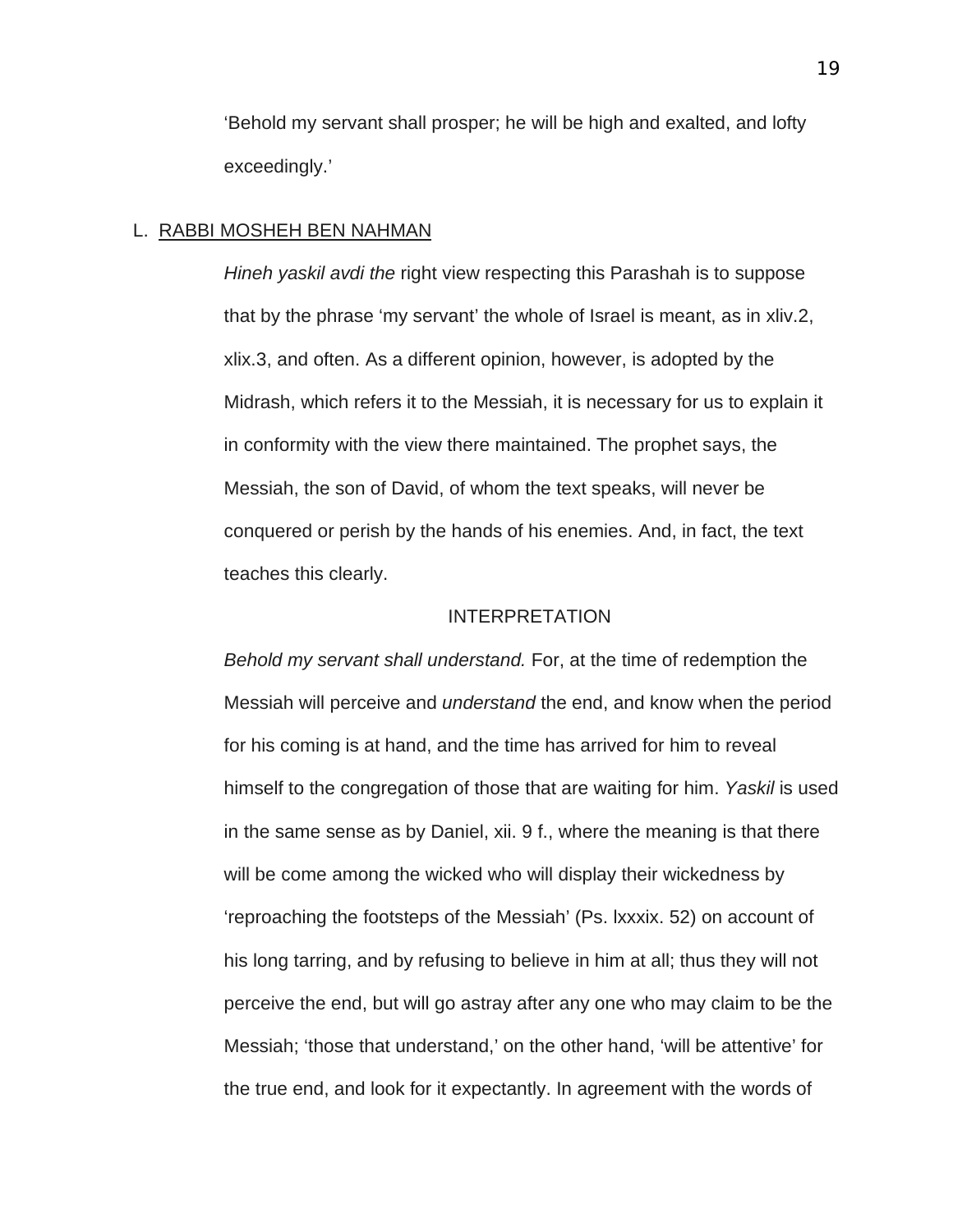Daniel, Isaiah says the Messiah, the servant of the Lord, will *understand*: he will perceive the end, and forthwith will rise up and be exalted, and his heart will be 'lofty in the ways of the Lord' ( 2 Chron.xvii.6) to go and gather together the outcasts of Israel, 'not by strength and not by might, but by his spirit' (Zech. Iv. 6), thrusting in the Lord, after the manner of that first redeemer who came to Pharaoh with his staff and scrip (cf. I Sam. Xvii. 40), and smote his land with the 'rod of his mouth' (Is. Xi. 4). And so it is said in the Midrash, 'He will be higher than Abraham, more exalted than Moses, and loftier than the ministering angels; the Messiah, that is, will be higher than Abraham, who was an expounder of the belief in God, and in spite of the opposition of the king, gained proselytes in the land of Nimrod: For the Messiah will do more than he did; he will proselytize many nations. And he will be more exalted than Moses, and loftier than the ministering angels; the Messiah, that is, will be higher than Abraham, who was an expounder of the belief in God, and, in spite of the opposition of the king, gained proselytes in the land of Nimrod: for the Messiah will do more than he did; he will proselytize many nations. And he will be more than Moses: Moses went in unto Pharaoh, that great and wicked king, who said, I know not the Lord (Ex. V. 2), and, although only a shepherd and the humblest of men, was not afraid of him, but brought forth his people out of the 'furnace of iron' (Deut. Iv. 20, Jer. Xi. 4). But the Messiah will do more than Moses: for he will stir himself up against the kings of the whole world, so as to bring forth Israel from their hands, and to execute vengeance upon the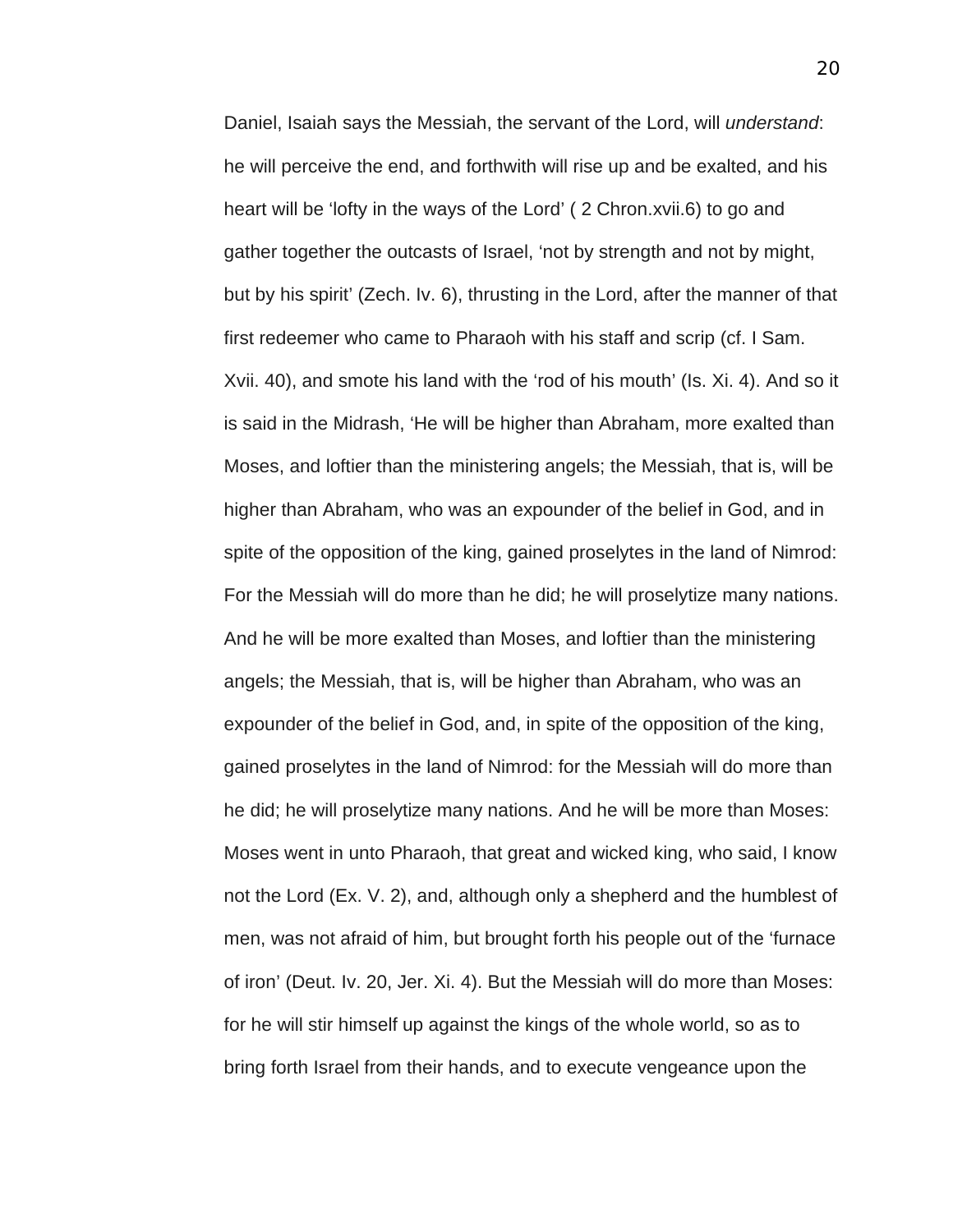Gentiles. And he will be loftier than the ministering angels, for although these exert themselves diligently in the redemption of Israel (like Michael, Dan. X. 20,21), yet the Messiah will achieve more than the whole of them together. And wisdom will accompany this elevation of the Messiah, and his nearness to God: for neither Abraham, whom the glorious and fearful Name speaks of as *his friend* (Is. Xli. 8), and with whom also he made a covenant; nor the ministering angels, who 'stand round about him on his right hand and on his left; (1 Kings xxii.19), approach so closely to the knowledge of the Almighty as the Messiah; for of him it is written that he 'came to the Ancient of days,' and that they 'brought him near before him' (Dan. Vii. 13), but of the angels it is only said that 'ten thousand times ten thousand *stood before him'*.

When the report of the Messiah comes among the people, who is there among them that will believe it? The arm is that which he will cause to journey at the right hand of the Redeemer, just as it is said that he 'caused the arm of his majesty to journey at the right hand of Moses; (Is.lxiii.12).

He was pained for the iniquities of Israel, which occasion his tarrying, and hold him back from becoming a man who is sick is continually distressed with pain *choli* is here used of the distress produced by excessive love, as 1 Sam. Xxii. 8, 2 Sam. Xiii. 2; or it may mean, perhaps, that he will really, as is sometimes the base with men, be made sick by his distress. *Yet he carried out sicknesses*, being himself sick and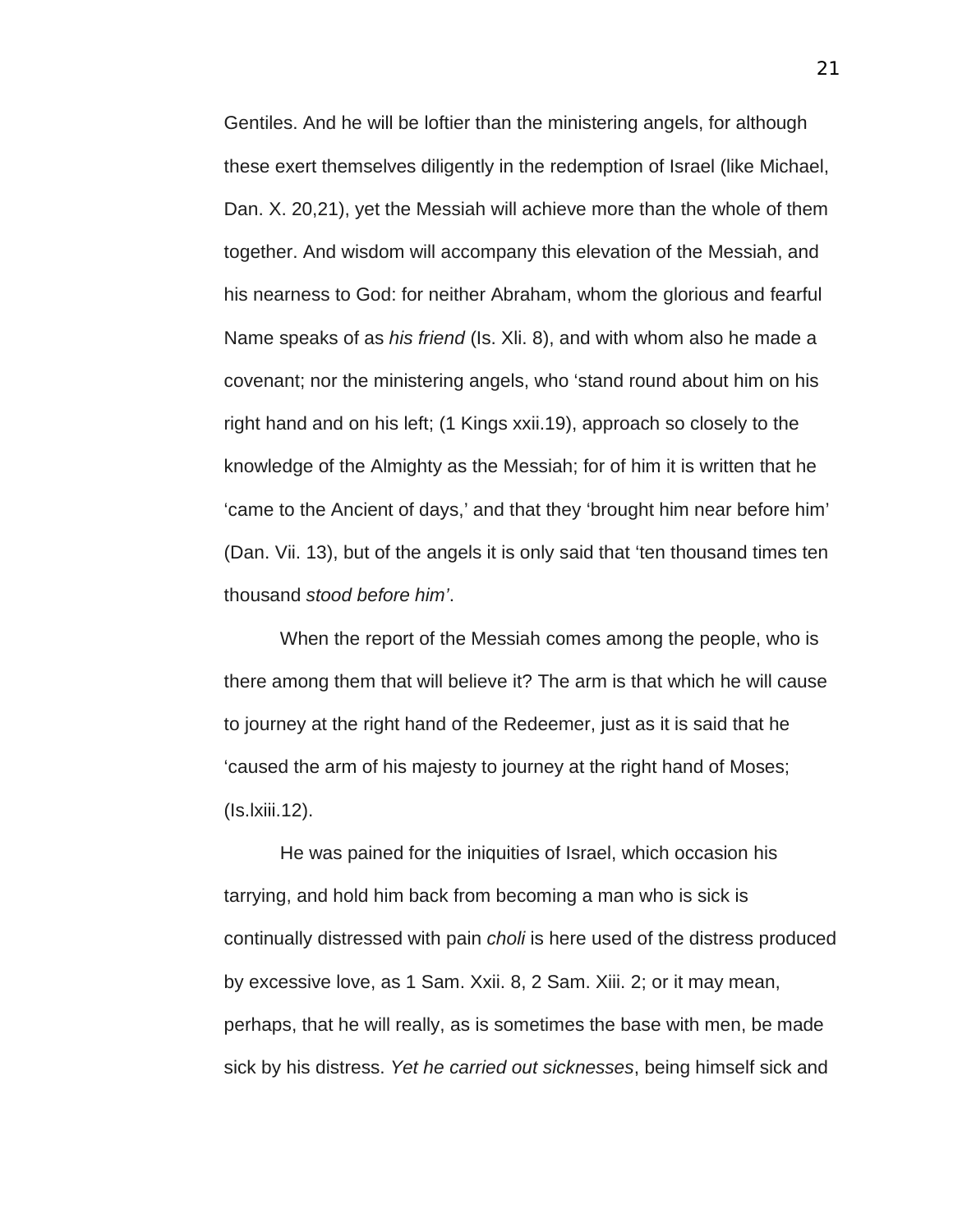distressed for the transgressions which should have caused sickness and distress in us, and bearing the pains which we out to have experienced. But we, when we saw him wakened and prostate, *thought* that he was *stricken, smitten of God and by his stripes we were healed* because the stripes by which he is vexed and distressed will heal us: God will pardon us for his righteousness, and we shall be healed both from our own transgressions and from the iniquities of our fathers. *Rapha* as vi. 10, lvii. 19: The metaphor of *healing* is often used with reference to redemption, cf. Jer. Xxx.13. *All we like sheep had gone astray*: he charges Israel with guilt, because during their exile they apply all their attention to the business of this world, and every one devotes himself to the interests of himself and of his own household, when they ought rather to be weeping and praying before God night and day that he would pardon the iniquity of Israel, and speed the time that is to bring deliverance: for with repentance the Messiah will come at once, but without it he will delay until the end arrives in accordance with the oath (Dan. Xii. 7). *And the Lord laid upon him the iniquity of us all*- it light upon him, because he is continually distressed that the wheels of his chariots tarry (Judg. V. 28): we, however, pay no attention, but abandon ourselves to our own concerns in the midst of the Gentiles.

The prophet continues: *And because he was numbered with the transgressors*, expected, as I have stated, to be reckoned amongst them, and *carried the sin of many -* what happened to him at that time was not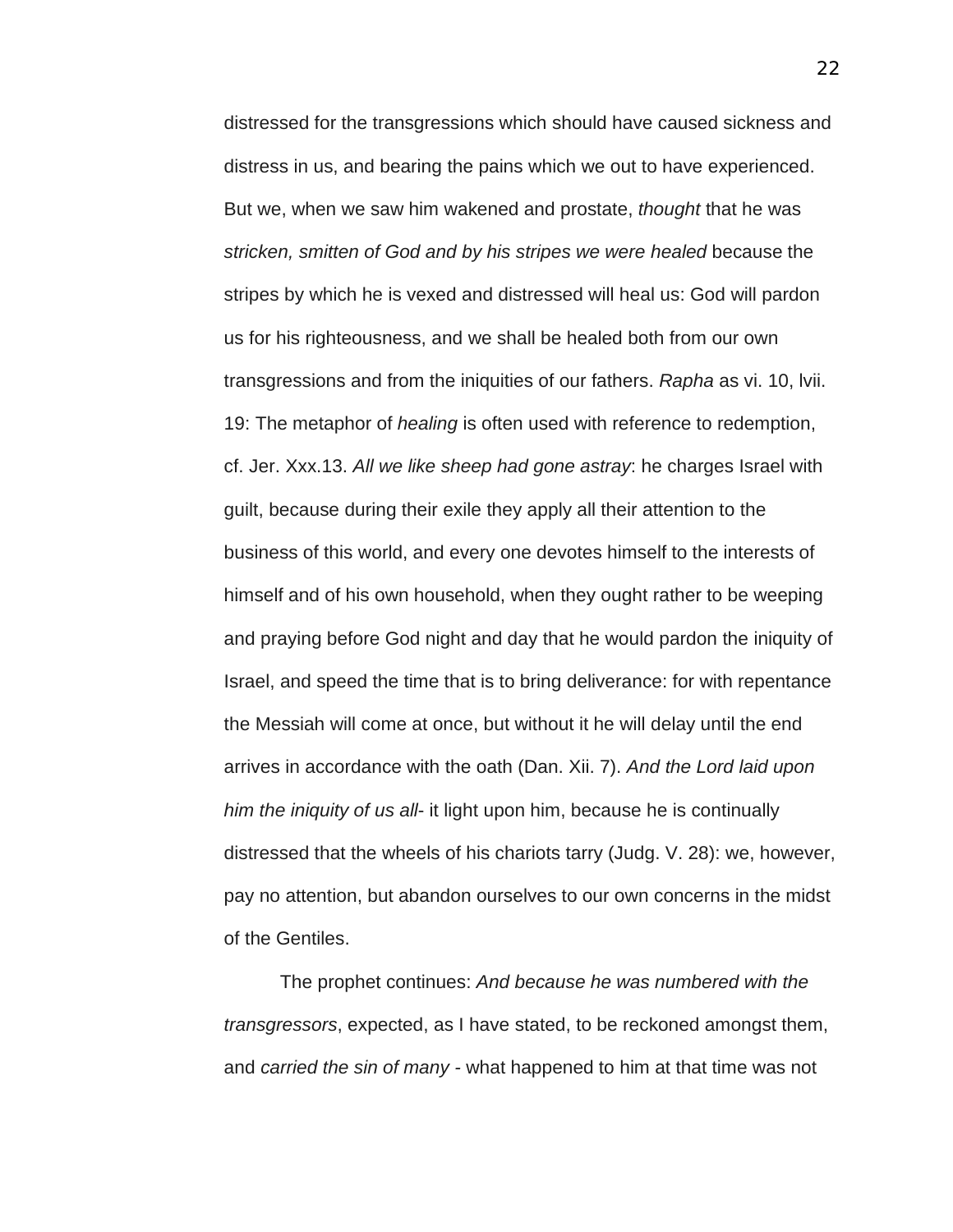for his own since, but for the sins of others - *and for transgressors yaphgia*, i.e. (according to what is said above, ver. 6) allowed the iniquity of sinners and transgressors to *light* upon himself. There is, however, no mention made in the Parashah that the Messiah would be delivered into the hands of those who hated him, or that he would be slain, or hung upon a tree; but that he should see seed and have long life, and that his kingdom should be high and exalted among the nations, and that night kinds should be to him for spoil.

# M. 14. RABBI SH'LOMOH ASTRUC

# *An Exposition of the Parashah,* 'Lo, my servant shall prosper,' *by the holy En Sh'lomoh Astruc.*

My servant shall prosper, or be truly intelligent, because by intelligence man is really man - it is intelligence which makes a man what he is. And the prophet calls the King Messiah *my servant*, as he says above *my people* (lii.6): when he speaks of the people, the King Messiah is included in it' and when he speaks of the King Messiah, the people is comprehended with him. What he says then is, that my servant the Kind Messiah will prosper. Our Rabbis declare that he will be *higher than Abraham*, because Abraham possessed nothing except seventy souls, but the King Messiah will bring to his service of God, 'many people,' i.e. the whole world: *more exalted than Moses*, for Moses drew but a single nation to the service 'many peoples.' And will restore peace between many kings: and *loftier than the angels*, for his sway will extend even over the heavens,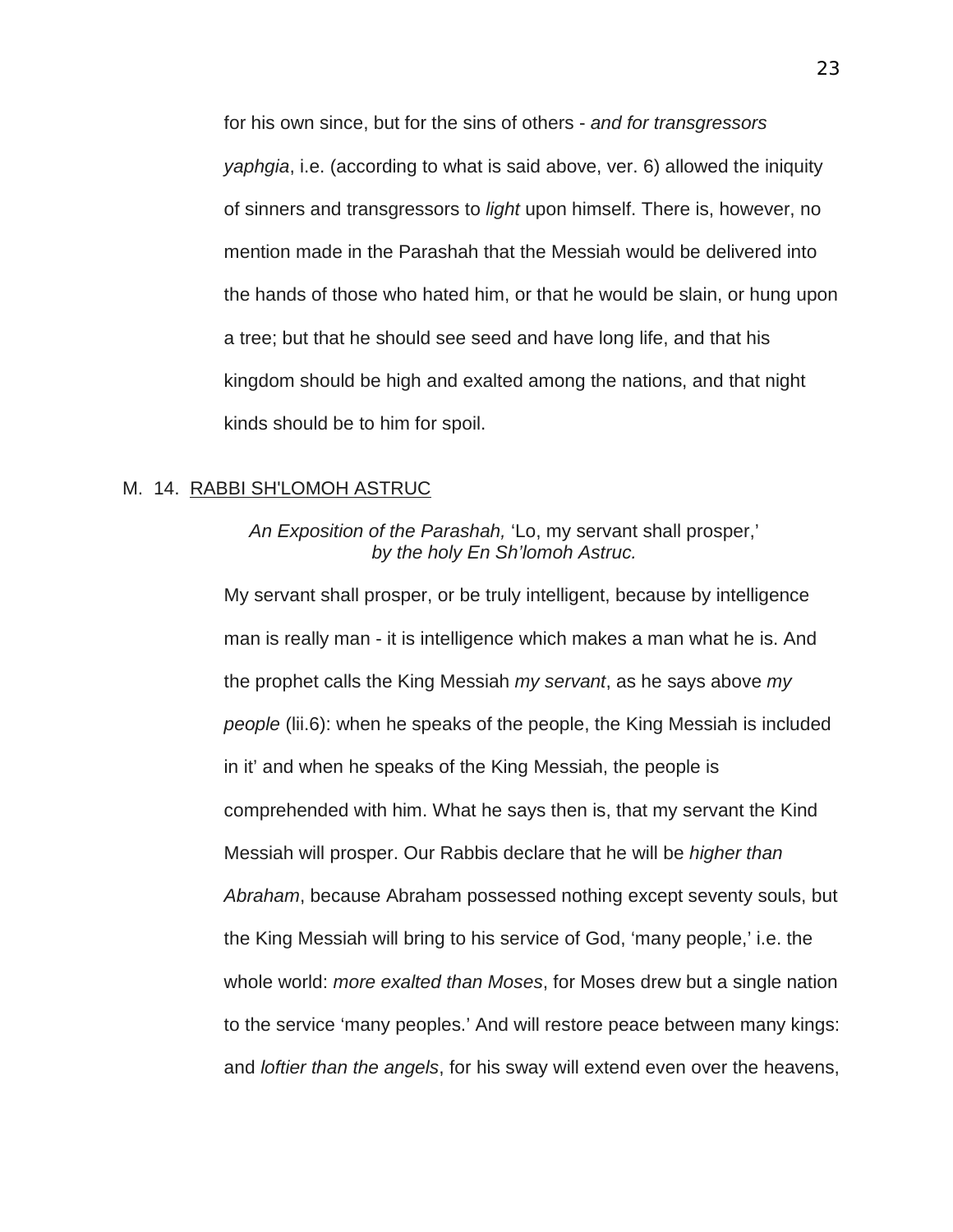whose movements he will miraculously change. Or we may say that he will be high through [lit. from] Abraham, because his elevation will owe its origin to the righteous merits of Abraham and to what he will inherit from him in the knowledge of the unity and sufficiency of God: exalted through Moses, because it will be a consequence of his establishing and cleaving to the law of Moses: and *lofty through the angels*, in that it will depend on the intelligent powers which belong to him and are his ministers, and which tend to attach themselves to God, so that he will be like the angel of the Lord of hosts.

The sense will then be, 'they will exert themselves so as to speak of the dignity of the Messiah.' After this, the prophet gives a reason why the kings and nations should thus speak, viz. *because that which had not been told them they have seen*, i.e. they have seen in this Messiah what had never been told them of any man born: and that *which they have never heard* of as belonging to any created being, *they have perceived* in him. Such are the words of the Gentiles and their kings.

*He was despised and forlorn of men*, i.e. he was not permitted to enter the society of men, *because he was a man of pains, and broken by sickness.* 

And so the next verse says, *He was wounded for our iniquities,*  etc., i.e. his being wounded and bruised by the pains which we caused him was a penalty upon him, and after that, his iniquities and transgressions became outs, according as it is written, 'All those what eat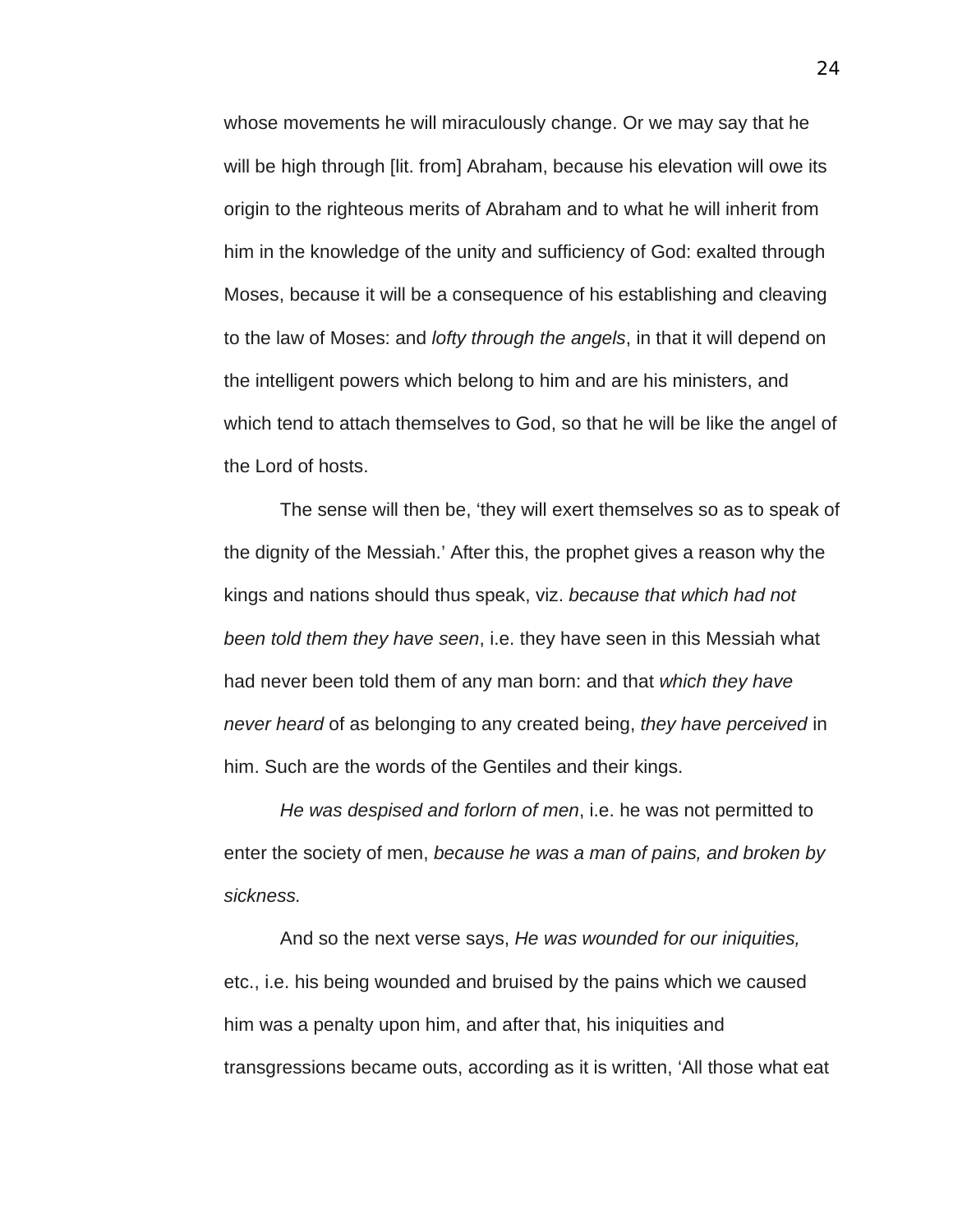him will be guilty' (Jer. Ii.3). Our Rabbis say also, 'He desires to lay waste his house, and to wash his hands on the man.'

# N. 15 a) RABBI SA'ADYAH IBN DANAN

I was perusing the book of the prophet Isaiah, and when I came to the Parashah *Behold my servant*, I set before myself the notes of those who had commented upon it, and pondered over them and examined the opinions they contained. But all alike, I found, lacked solidity and soundness: as was the more palpable, since each differed from the rest in the subject to whom he supposed it to refer, some expounding the Parashad of the congregation of Israel as a whole, and others, in one way or another, of the King Messiah, who will speedily be revealed in our days. This, in fact, is done by Rabbis, who, in the section *Heleq*, on the words *To the increase of government* (Is.ix.7), expound as follows:- The Holy One sought to make Hezekiah the Messiah; and [to make] Sanherib, Gog and Magog: and the heretics explain it of *their* Messiah, by their method of interpretation discovering in it arguments relating to his passion and death, and their false belief in him, which, however, have been refuted oftentimes with unequivocal proofs by learned Jews. One of these, R. Joseph ben Kaspi, was left so far as to say that those who expounded it of the Messiah, who is shortly to be revealed, gave occasion to the heretics to interpret it of Jesus. May God, however, forgive him for not having spoken the truth! Our Rabbis, the doctors of the Thalmud, deliver their opinions by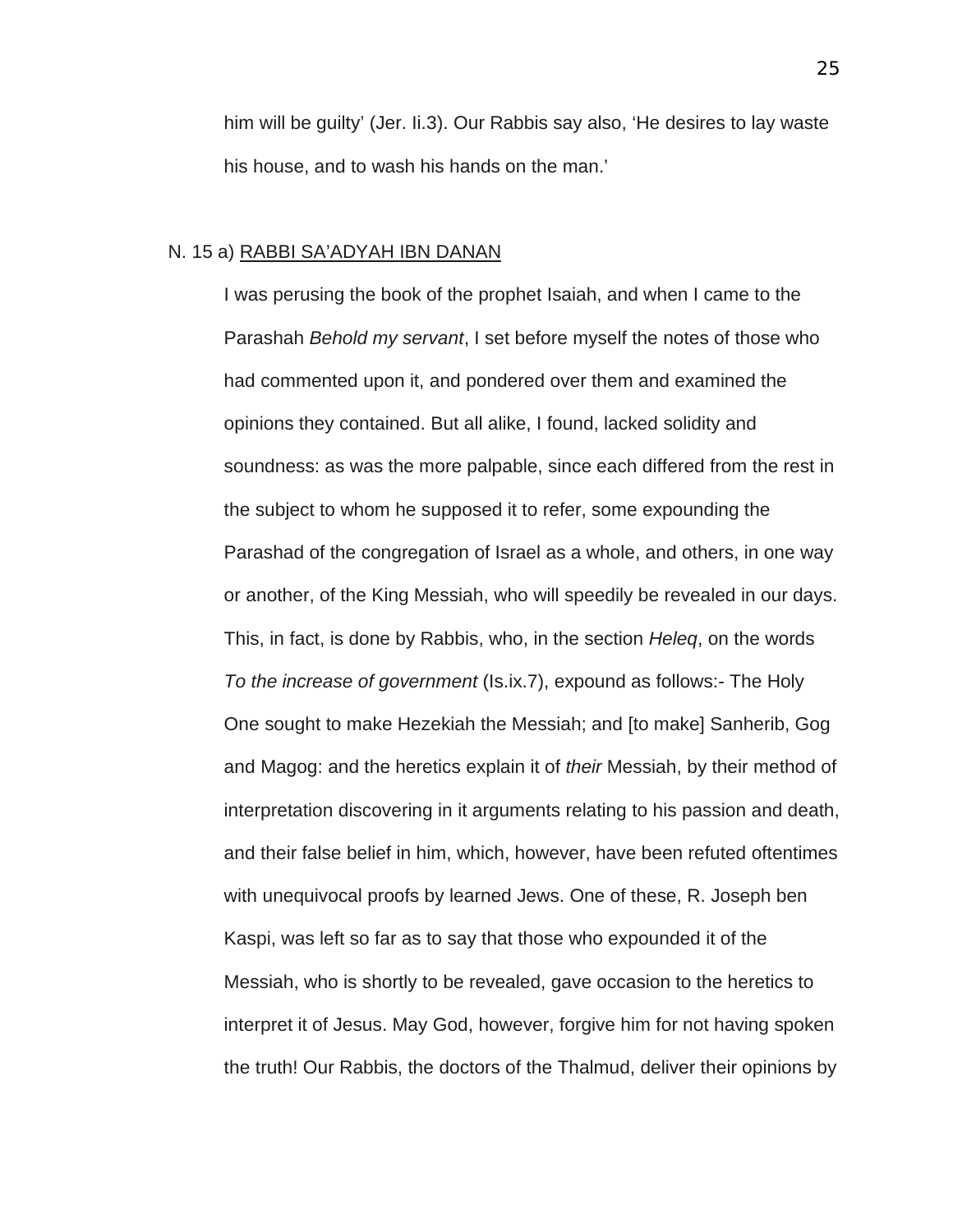the power of prophecy, possessing a transition concerning the principles of interpretation, so that their words are the truth. The principle which every expositor ought to rest upon is never to shrink from declaring the truth in order that such as are foolish may not err: for our God will not destroy anything out of his world for the sake of fools who worship his creatures. And now I will make known what has been communicated to me from heaven, known namely, the Parashah was originally uttered with reference to Hezekiah, king of Judah and Israel, but being 'a word spoken deftly (Prov. Xxv. Ii), nevertheless alludes covertly to the King Messiah. In this respect the Parashah Balaam (Num. xxii.i-xxv.9) forms a parallel to it, speaking, as it does, ostensibly of king David, but alluding covertly to the Messiah. *He shall be high*, etc. Our Rabbis expound this in a Midrash of the King Messiah, saying, 'He shall be higher than Abraham, exalted above Moses, and loftier than the ministering angels.' Similarly it is said of Hezekiah that he was the Messiah of his generation, because the miracle wrought for him at the destruction of the Assyrian camp was greater than the battle of Abraham against the four kings, when he said, ' I raise *high*  my hand unto the Lord' (Gen. xiv. 22). Greater, too, than the battle of Moses against Sihon and Og, when the Holy One *exalted* him by smiting them, saying (Deut. Ii. 25), 'This day will I begin to put the dread of thee and the fear of thee before the face of all nations.'

H.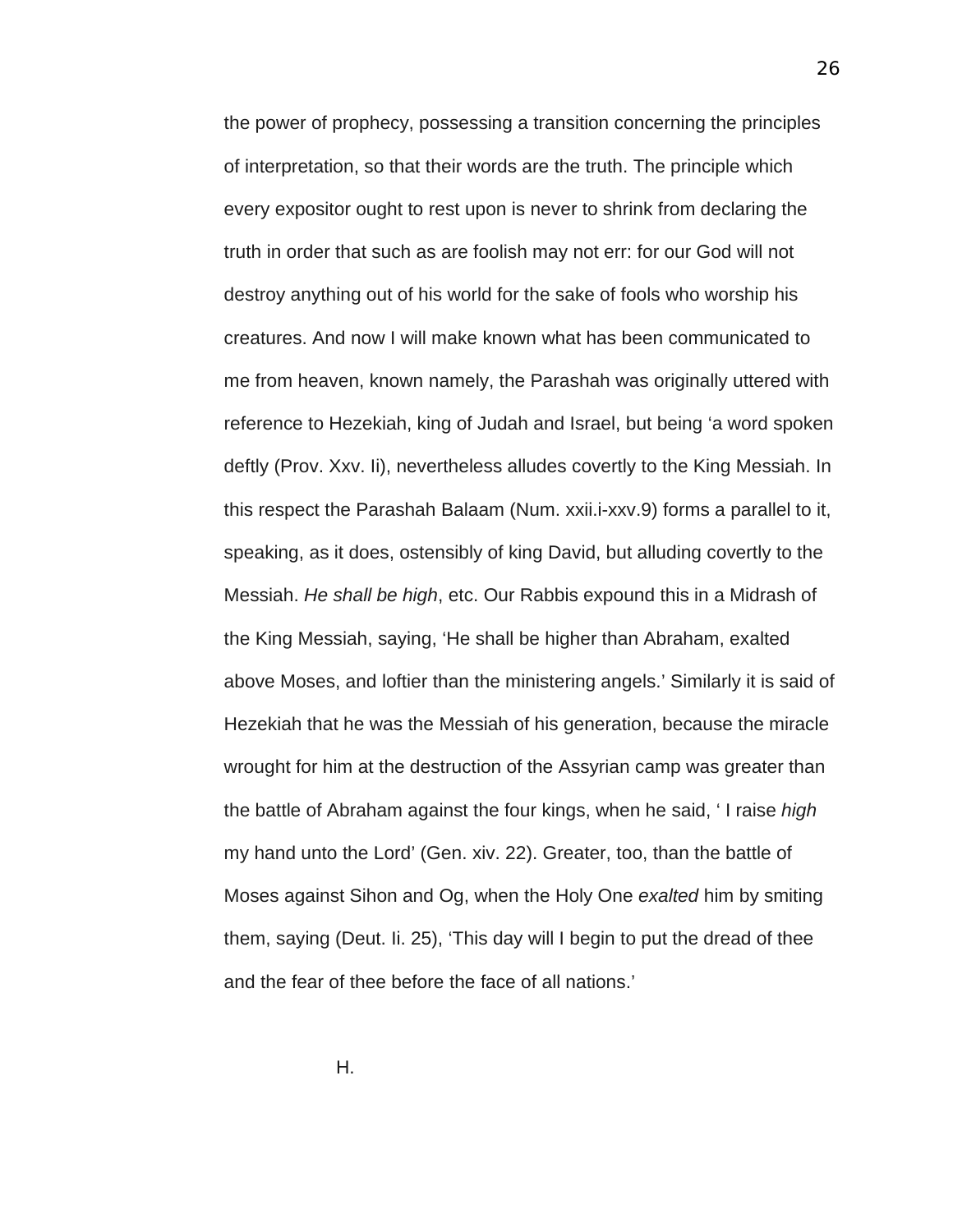## O. 15 b) RABBI MOSHEH EL-SHEIKH

I therefore, in my humility, am come after them; not with any sense of the wisdom that I am about to utter, but merely with the object of applying to its elucidation a straightforward method, in accordance with the literal sense of the text, such as ought to be chosen by one who would rightly unite the several words and periods, and determine what view is legitimate and what not. I may remark, then, that our Rabbis with one voice accept and affirm the opinion that the prophet is speaking of the King Messiah, and we shall ourselves also adhere to the same view: for the Messiah is of course David, who, as is well know, was 'anointed,' and there is a verse in which the prophet, speaking in the name of the Lord, says expressly, '*My servant* David shall be king over them' (Ezek. xxxvii. 24). The expression *my servant*, therefore can be justly referred to David: for from what is explicit in one place we can discover what is hidden or obscure in another. Although now we shall not call attention to everything in the text that might deserve it (since much is already before the eyes of all). No one will fail to notice, how in the introduction the prophet says at once, *Behold, my servant shall prosper,* instead of employing the phrase, 'Thus saith the Lord,' as at the beginning of every other Parashah. Our Rabbis say that of all the suffering which entered into the world, one third was for David and the fathers, one for the generation in exile, and one for the King's Messiah. If we examine the meaning of this saying, we shall see that there are punishments for iniquity, and also punishments of love,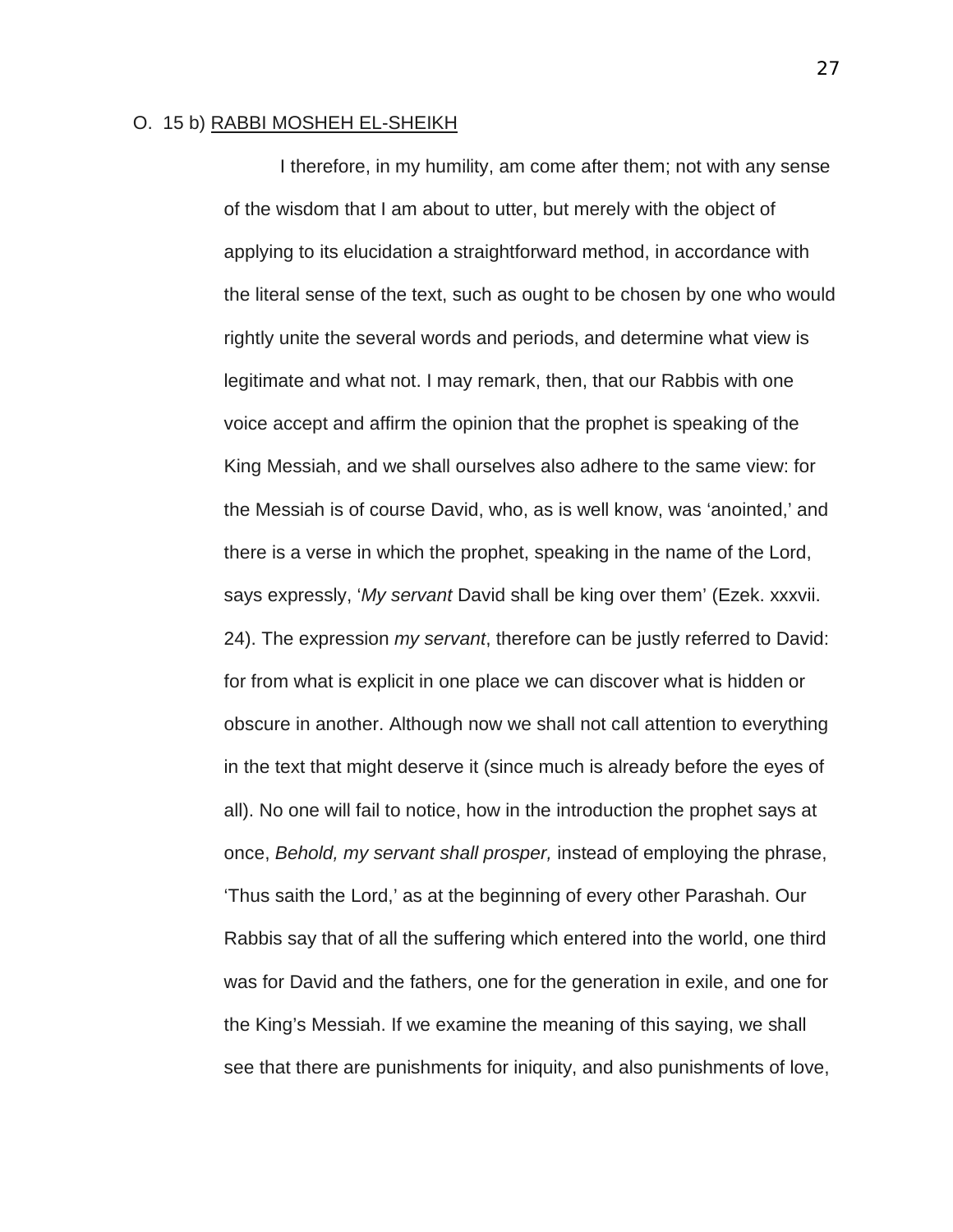and latter being endured by the righteous for the wickedness of his own generation. Now those who do not know how far the reward of the righteous for the wickedness of his own generation. Now those who do not know how far the reward of the righteous really extends fell surprised at this, asking, it is the Lord's pleasure that either one man should sin, or a whole generation? And wondering whether it can be true that he will be wroth with a just and perfect man who never sinned, and heap on him the iniquities of all wrong-doers, in order that they may rejoice, and he, the just, be pained; that they may be 'stalwart in strength,' while he is stricken and smitten; that they may exult at his calamity, and mock during their feasts at his distress, while he is smitten for their sakes. In order to put an end to the 'fear from this thing,' God declares in these verses how far the merits of those who thus suffer for the sins of their own age extend their effects, adducing a proof from the case of the Messiah who bore the iniquities of the children of Israel, 'and behold his reward is with him.'

## P. RABBI SH'MUEL LANYADO

*My servant*, i.e. the King Messiah, *shall be high and exalted, and lofty exceedingly* – He shall be higher than Abraham, of whom it is written, 'I raise high my hand to the Lord' (Gen. xiv. 22)' lifted up above Moses, of whom it is written, '*Lift it up* in they bosom' (Num. xi. 12); and loftier than the ministering angels, of whom it is said, 'Their wheels were *lofty'* (Ezek.i.18): and so again it is said, Thou art the 'great mountain' (Zech. Iv. 7), which is greater than the patriarchs. R. Yizhaq Abarbanel was unable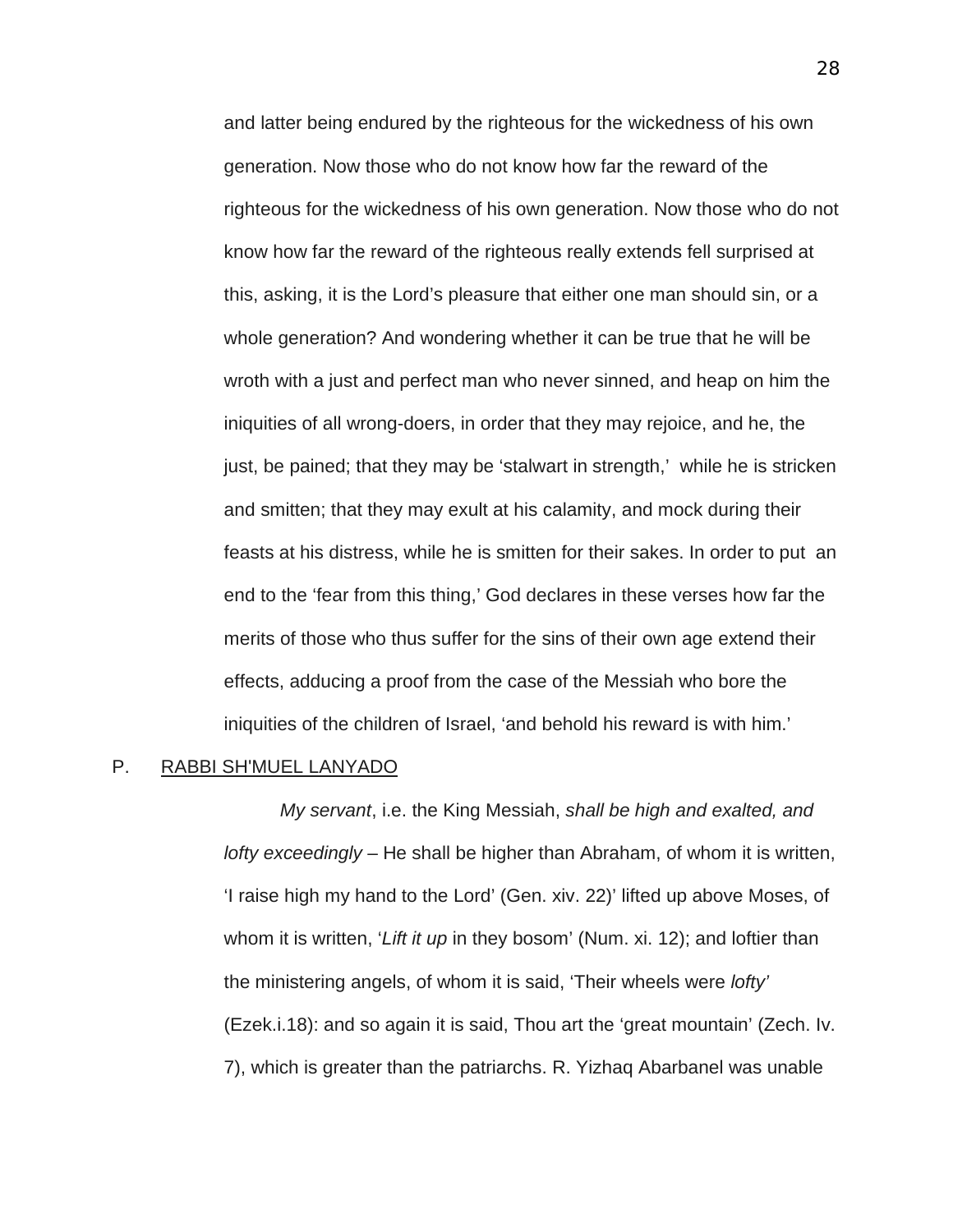to comprehend how the Messiah could be lifted up above Moses, of whom it is said that 'there arose no prophet in Israel like him' (Deut. Xxxiv.10); and still more how he was to be greater than the angels, who are spiritual beings, whereas the Messiah is born of a woman: it is, in fact, upon that expression that the idolaters [Christians] rest the chief article of their faith, the Divinity of the Messiah. Abarbanel rejects also the opinion of the learned En Bonet, who explains it of the doctors; 'for how,' he asks, 'could it enter into any one's mind to speak of the doctors as exalted above Abraham or Moses? Besides, such a view has no support from the passages adduced in proof of it, for the verse from Ezekiel is admitted to refer to the host of heaven, how then can it be used to establish the application to the Rabbis?' The author of the *Aqedah* writes as has been stated above in chap. Xxviii, and carries En Bonet's view still further, supposing that Messiah will be higher than Abraham in respect of his nobility, more exalted than Moses in lavishing all things needful upon Israel, loftier than the angels in the learning of the Law. Thus he himself applies the expression to the perfection procured by the agency of Messiah our righteousness. This he conceives to include, 1. The reality of faith, which was attained first by Abraham, when he 'believed in the Lord,' and made his people to believe likewise; it is said that in this respect the Messiah will be *higher than Abraham*, because through him the true faith will promulgated even more than by Abraham, who 'raised his hand on *high* to the Possessor of heaven and earth': and 2. Acquaintance with the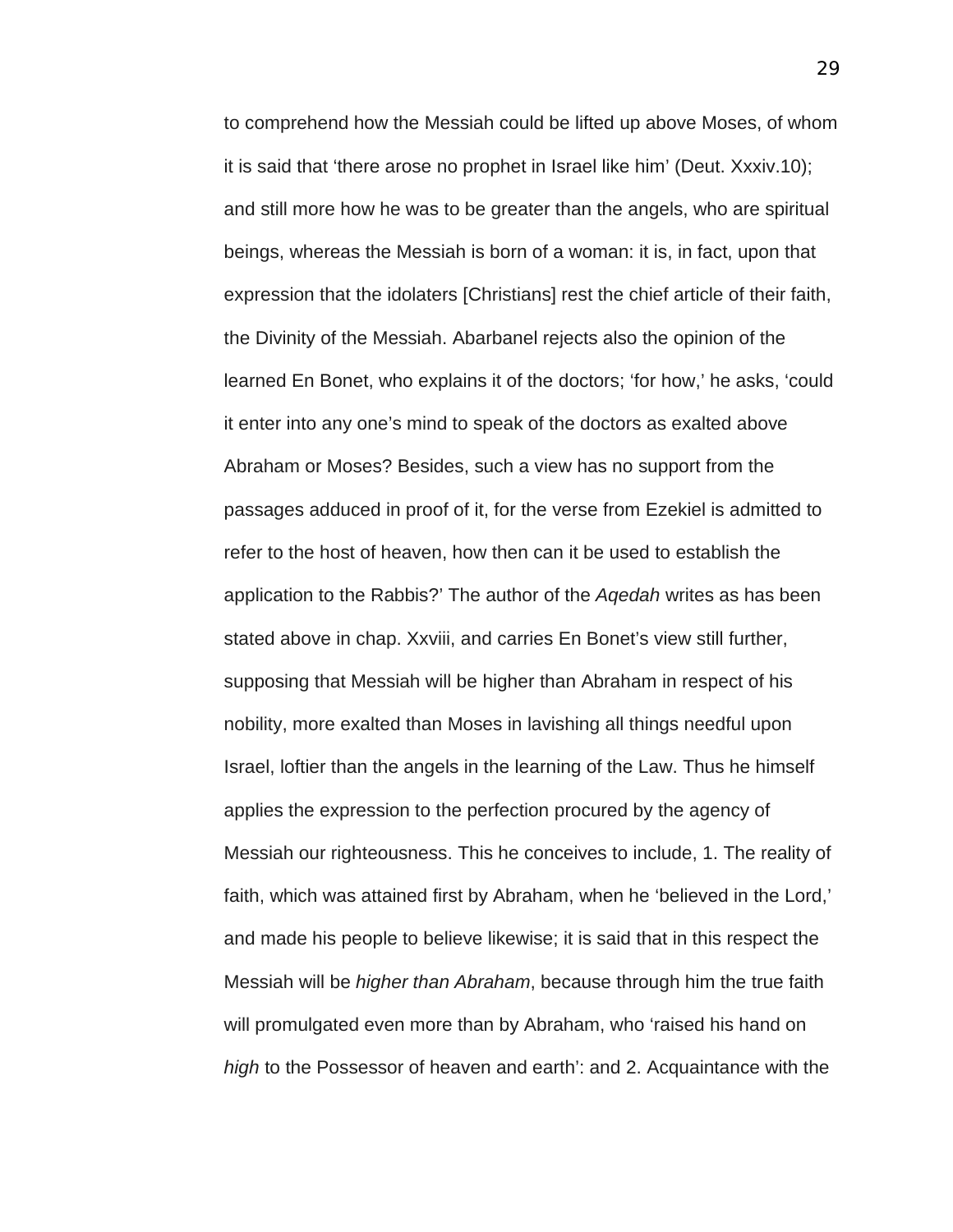Law which was given by Moses for us to walk in; the command, "Lift it up in thy bosom, as a nurse,' etc., not referring to any bodily guidance, but being an injunction that he should teach and lead them to true knowledge and doctrine, like infants 'weaned from mild and removed from the breast,' which are carried by their nurse. This indeed was what Moses did, the Law which he set before the children of Israel being as a spread table; and therefore it is said that the Messiah will lead his people in the understanding of the Law, and *lift them up* even more than Moses.

Abarbanel himself, therefore, adheres to its literal meaning, supposing that the Messiah will be higher than Abraham, inasmuch as Abraham served the Lord for love, forsaking, 'his land and his kindred and his father's house,' in order to follow after him, who received the seal of a holy covenant, and proceeded to bind his only son in order to fulfil the command of his God, and who after the victory over the kings was not penetrated by any feeling of pride, or a thirst for the glory achieved by their conquest, or any desire of their spoil, but said, 'I raise high my hands unto the Lord that I will not take,' etc.; because the glory which he loved was not carnal or material. The King Messiah, however, will be high in the fear of the Lord, and 'righteousness shall be the girdle of his loins,' etc. In the second place, in relation to the people, whom the Messiah, being 'mighty to save,' will redeem and rescue, it is said that he will be *lifted up above Moses*; for while the redemption of Moses only brought the nation out of Egypt into the land of Canaan, the Messiah will gather all Israel together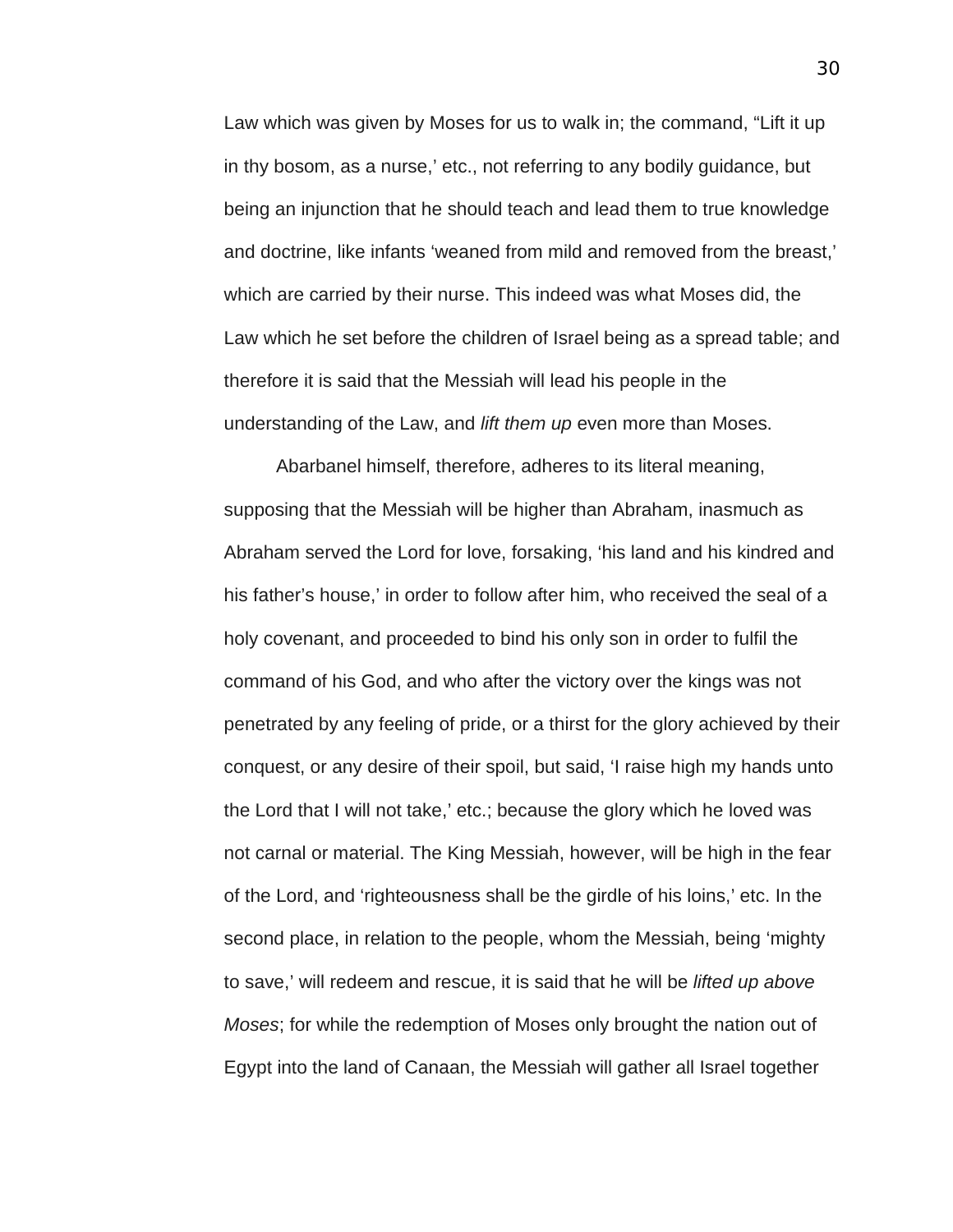from the four quarters of the world. In the third place, in relation to the Gentiles, that he will prevail and rule over them; for although their heavenly princes (Dan. X. 13) will pour down all blessings upon them, the Messiah will still bow them down and overcome them: what is meant by *higher than the angels*, then is this, that the Almighty will 'visit the host heaven,' so that their forces will be of no avail to the nations over which they preside, and that the Divine abundance will be shed down upon the Messiah directly, which is not the case with the angels, to whom it is only transmitted through a series of intermediate agencies.

The opinions of our wise men on the interpretation of this verse have now been discussed: but we do not gather clearly from their language whether they are speaking of Messiah son of Ephraim, or of Messiah son of David.

I believe that they mean to assert that the verse speaks solely of Messiah son of David, to whom all the gorgeous language in it will apply. The prophet next addresses the people of Messiah son of Ephraim, and encourages them not to be afraid of the myriads which were against them, assuring them that the degree of his future exaltation will be proportionate to the amazement with which they had previously contemplated him; that even though the son of Ephraim were slain, the Almighty would avenge him by the hand of Messiah son of David, who would *sprinkle* the *blood* of *many nations*. The words mean then, as, when thou, O Messiah son of Ephraim, wentest forth into the world, *many were astonished at thee*,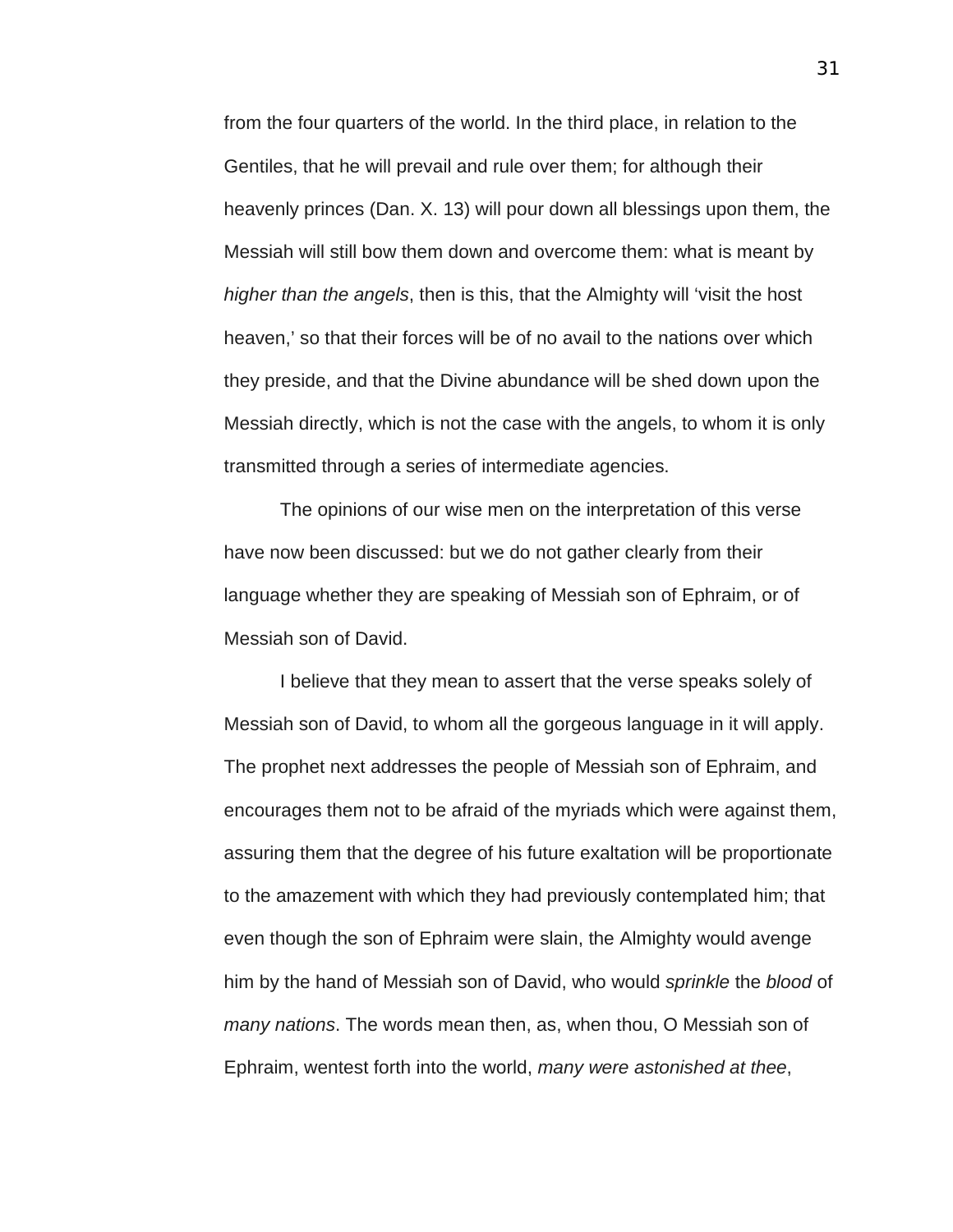wondering how it could possibly be that his *countenance* was so *marred beyond men*, and his form beyond the sons of men, whether also such was the usual appearance of a conquer-as they thus mocked thee without measure, so *will* Messiah son of David *sprinkle* the blood of many nations: the fact is that the prophet here uses the third person, in order to shew that he means some one different from Messiah son of Ephraim, who had been mentioned just before, and one who will shed the blood of his enemies. Then kings too will put their hand upon their mouth (as he says, *At him kings shall shut their mouth*), since, so he adds, besides what was told them before the coming of Messiah son of David, *they* now *see* more terrible things still, *even that which had never been told them*, *and perceive that which they had never heard*: in other words, things which they were now for the first time perceiving, in virtue of spirit of understanding, which enabled them to discern one thing hidden within another, were now increased manifold. After this, the Almighty, speaking for himself and the congregation of Israel (or for himself and the two Messiahs), enquires *Upon whom*, in days gone by, *was the arm of the Lord revealed* that they might be able to compare one thing with another? For although, as it is written, he 'laid it bare' against the Egyptians, and 'wrought with the arm of his might' (cf. Is. Lii.10), still he has not manifested it so openly now in the second Deliverance. The reply is, Upon Messiah son of Ephraim, who will come up *before him*, and in comparison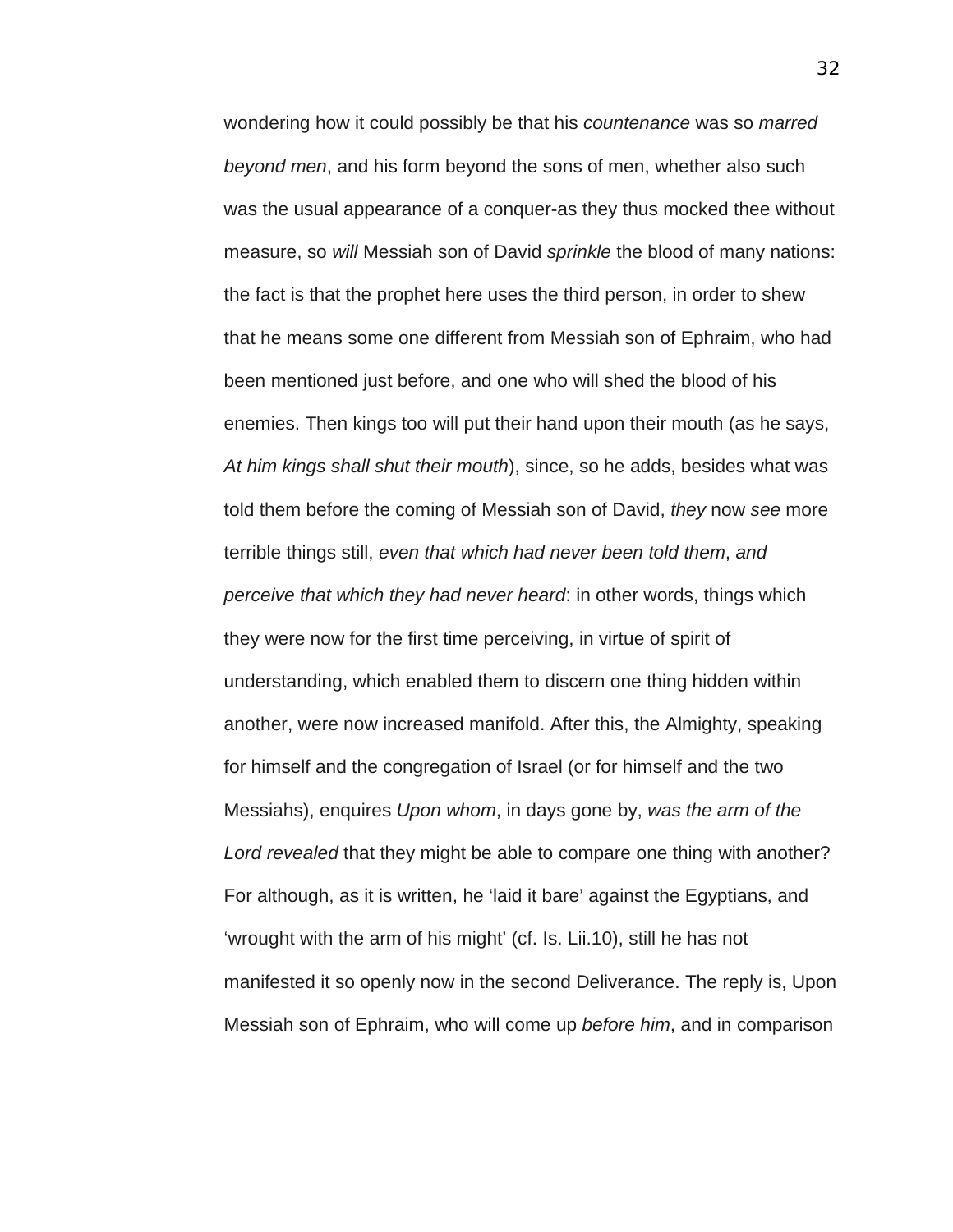with Messiah son of David (who will follow after him) be as a sucker of small branch, and as a root out of the *dry ground*, which is very small.

## Q. RABBI MOSHEH BEN MAIMON

What is to be the manner of Messiah's advent, and where will be the place of his first appearance? He will make his first appearance in the land of Israel, as it is written, 'The Lord, whom ye seek, will come suddenly to his temple' (Mal.iii.I); in the words of Isaiah, when describing the manner in which the kings will hearken to him, *At him kings will shut their mouth; for that which had not been told them have they seen, and that which they had not heard they have perceived.* 

#### R. MIDRASH KONEN

The fifth mansion in Paradise is built of onyx and jasper, and set stones, and silver and gold, and fine gold, surrounded by rivers of balsam: before the entrance flows the Gihon; a pavilion (?) is there of 'all trees of frankincense' (Cant.iv.14), with sweet odours, and beds of gold and silver, and richly-variegated garments: there dwell Messiah son of David, and Elijah, and Messiah son of Ephraim; there also is the 'litter of the wood of Lebanon' (ib.iii.9), like the tabernacle which Moses made in the wilderness; all the furniture thereof and 'the pillars thereof of silver, the bottom of gold, the seat of purple, ; and within it, Messiah son of David who loveth Jerusalem. Elijah takes him by his head, lays him down in his bosom, holds him, and says, 'Bear thou the sufferings and wounds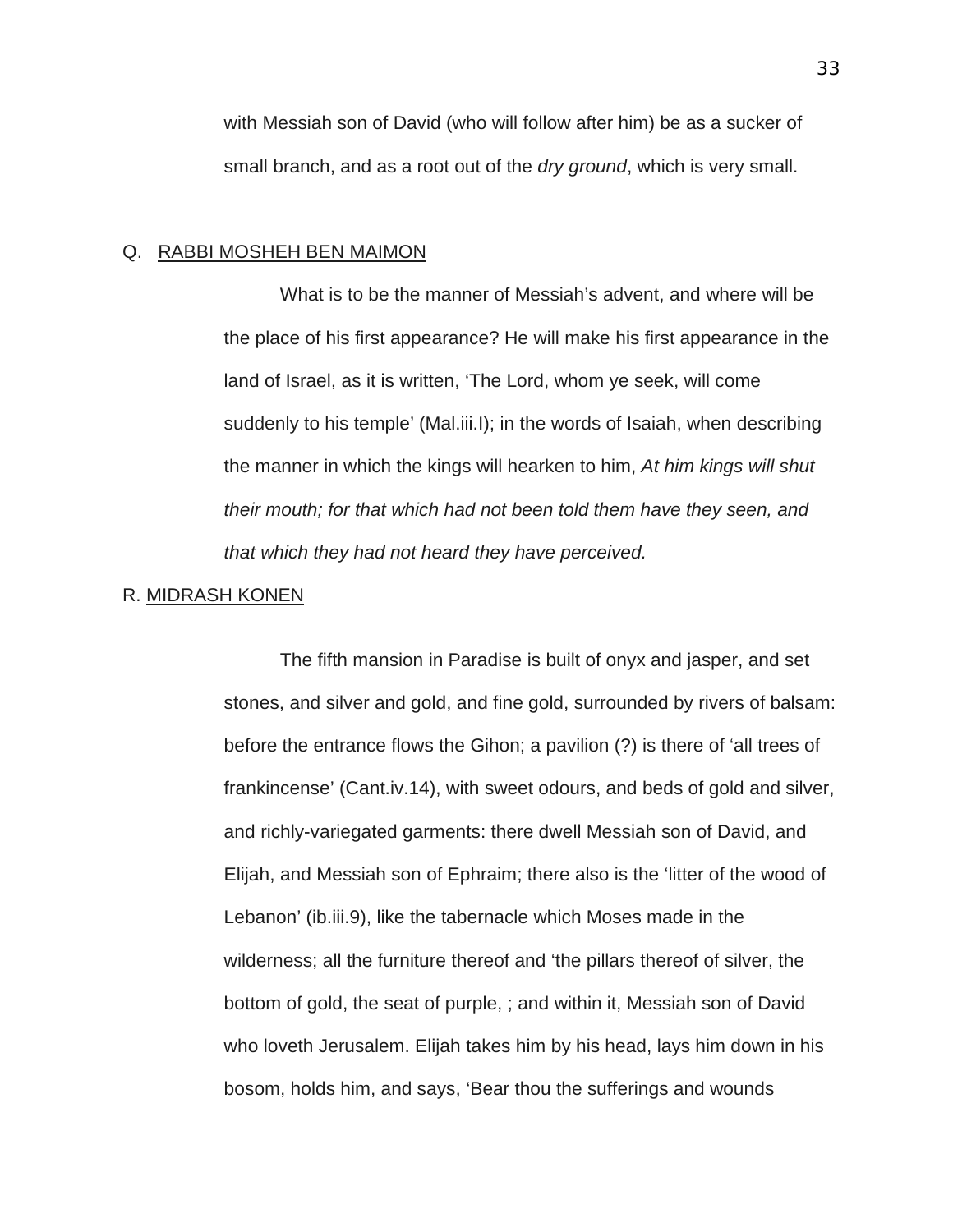wherewith the Almighty doth chastise thee for Israel's sin;' and so it is written, *He was wounded for our transgressions, bruised for our iniquities,* until the time when the end should come.

# S. ASERETH MEMROTH

The Messiah, in order to atone for them both [for Adam and David], will make his soul a trespass-offering, as it is written next to this, in the Parashah Behold my servant: *asham* i.e. cabbalistically, Menahem son of Ammiel. And what is written after it? *He shall see seed, shall have long days, and the pleasure of the Lord shall prosper in his hand*.

# T. SEPHER HA-GILGALIM

You must know also that the soul of celestial splendor no created being in the world has ever yet been worthy to obtain: the King Messiah, however, will receive it: it is accordingly said of him, "He shall be higher and exalted, etc. or, as our Rabbis say, 'He shall be higher than Abraham, exceedingly above Adam!'

# U. YALQUT R'EUBHENI

*Who is it that carried our sicknesses and bare our pains?* Man himself, who first brought death into the world. Now learn what is secret from that which is revealed: Because he carried our sicknesses-for man himself by the rotation [of souls] is Adam, David, and the Messiah - therefore he suffered in order to atone for the sin of our first parent who brought death into the world.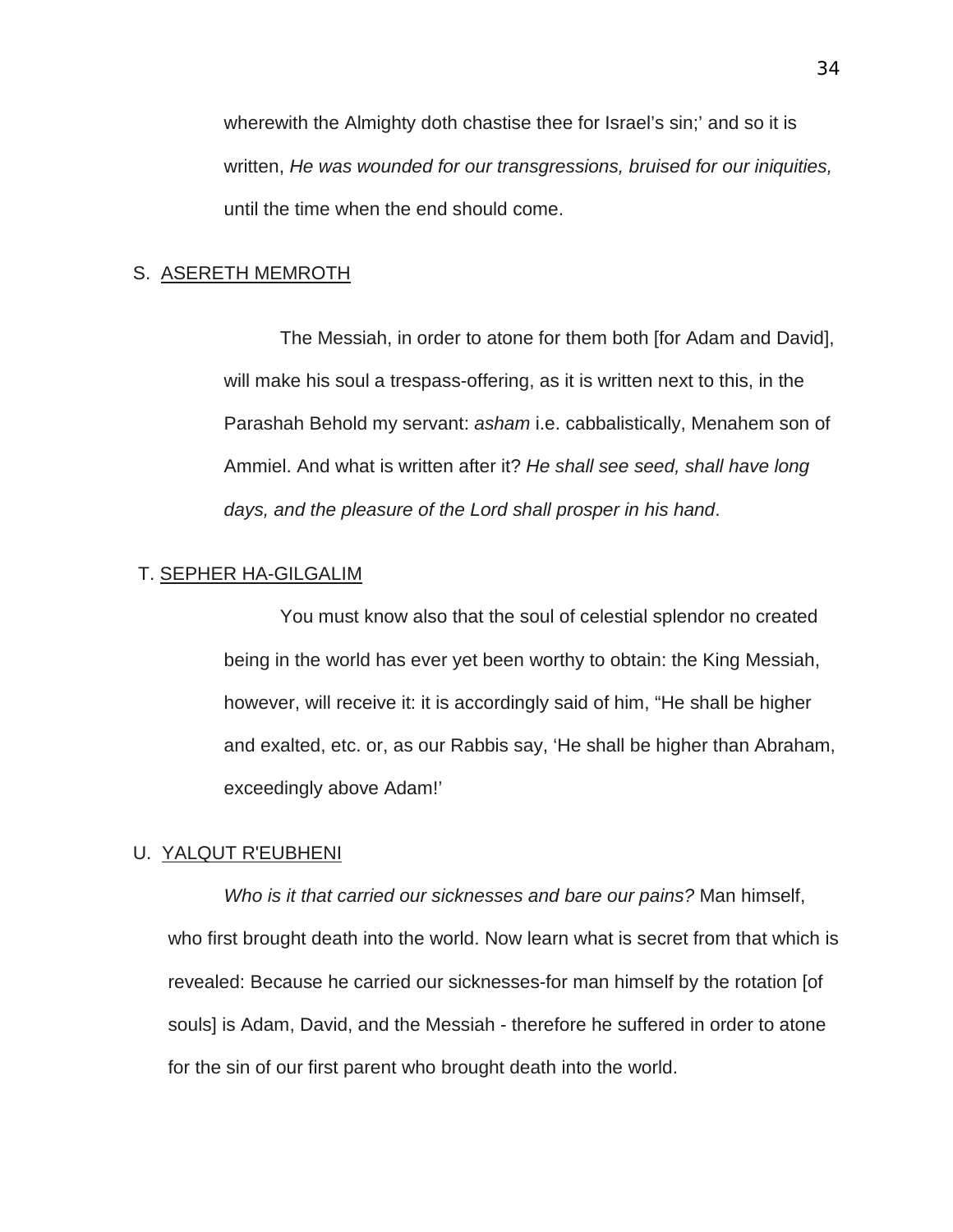# V. YALQUT HADASH

The souls of the righteous wander to and fro in the world; and when they see amongst the sons of men those who are crushed by the sufferings undergone by them for the honour of God, and when they see also those wicked members of the generation who are the cause of the exile being prolonged, they come and announce it to the Messiah. Forthwith the Messiah proceeds into one of the palaces in Paradise called the Palace of the children of sickness; he enters thither and invites all the pains and sufferings of Israel to come and rest upon him. And did he not in this way lighten them off Israel, there would be no man in the whole world able to bear the penalties incurred for transgression of the Law; while Israel were in their own land they freed themselves from such sicknesses and other punishments by means of offerings, but now the Messiah frees them from them, as it is written, *He was wounded for our transgressions*.

## W. HERZ HOMBERG

This prophecy is disconnected with what precedes it. According to the opinion of Rashi and 'Ibn 'Ezra, it relates to Israel at the end of their captivity; the term 'servant' and the use of the singular number referring to the individual members of the nation. But if so, what can the meaning of the passage, 'He was wounded for our transgressions,' etc.? Who was wounded? Who are the 'transgressors? Who 'carried' the sickness and 'bare' the pains? And where are the sick? Are they not the same as those who are 'smitten' and who 'bear?' And if 'each turned to his own way,' upon whom did 'the Lord lay the iniquity of them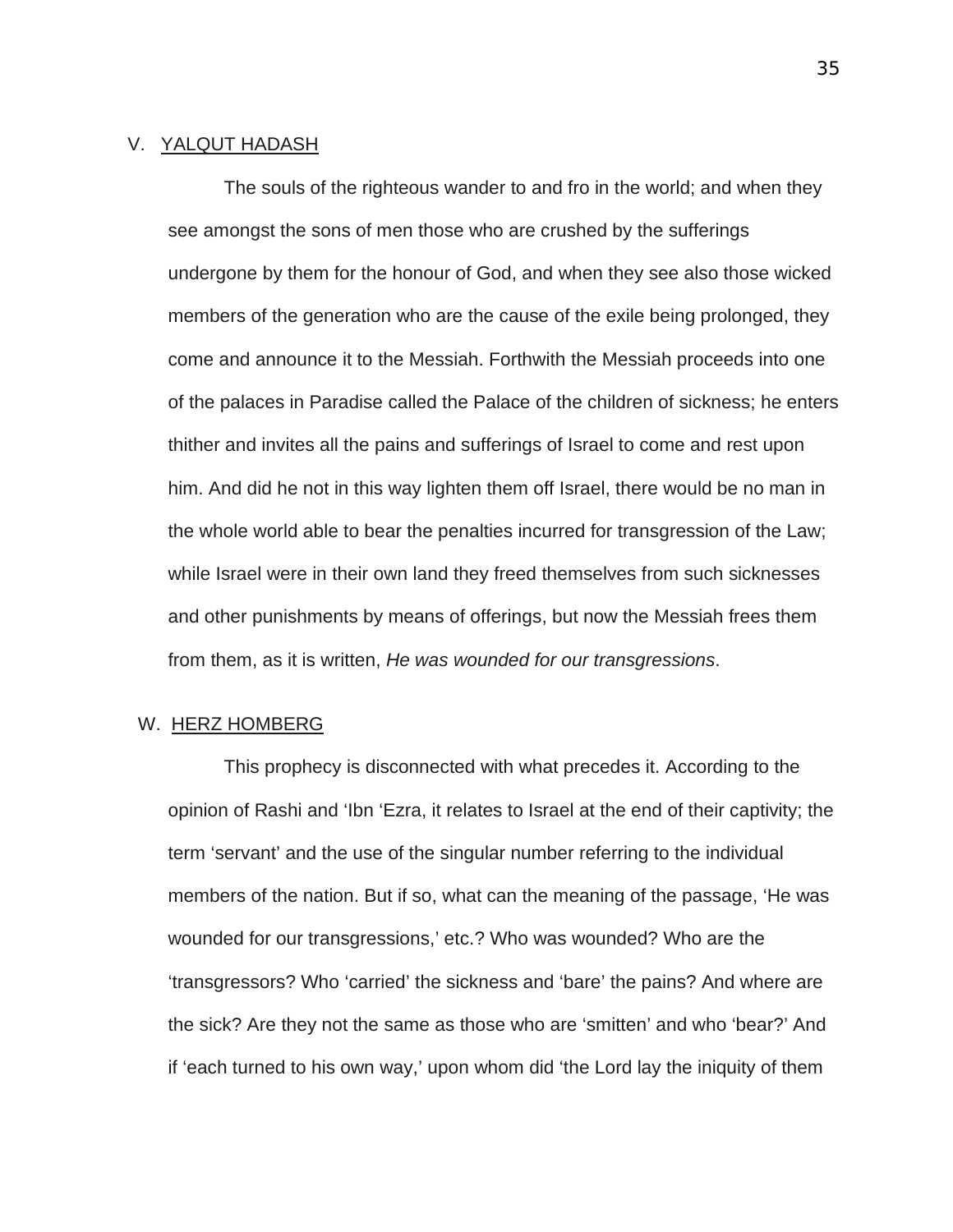all?' The Ga'on, R. Sa'adyah, explains the whole Parashah of Jeremiah: And there are indeed numerous parts of Scripture in which we can trace a great resemblance to what befell Jeremiah while persecuted by the false prophets. But the commencement of the prophecy, 'He shall be high and exalted and lofty exceedingly,' and similarly the words' with the mighty he shall divide spoil,' will not admit of being applied to him. The fact is, that it refers to the King Messiah, who will come in the latter days, when it will be the Lord's good pleasure to redeem Israel from among the different nations of the earth.

#### X. LEVI BEN GERSHOM

It follows necessarily from this verse (Deut. Xxxiv. 10) that no prophet whose office was restricted to Israel alone could ever arise again like Moses: but it is still quite possible that a prophet like Moses might arise among the Gentile nations. In fact the Messiah is such a prophet, as it is stated in the Midrash on the verse, *Behold my servant shall prosper, etc.,* that he will be 'greater than Moses,' which is explained to mean that his miracles will be more wonderful than those of Moses: Moses, by the miracles which he wrought, drew but a single nation to the worship of God, but the Messiah will draw all nations to the worship of God, as it is written (Zeph. Iii. 9), 'Then will I turn to the people a pure language, that they may all call upon the name of the Lord,' etc. And this will be effected by means of a marvelous sign, to be seen by all nations even to the ends of the earth, viz. the resurrection of the dead.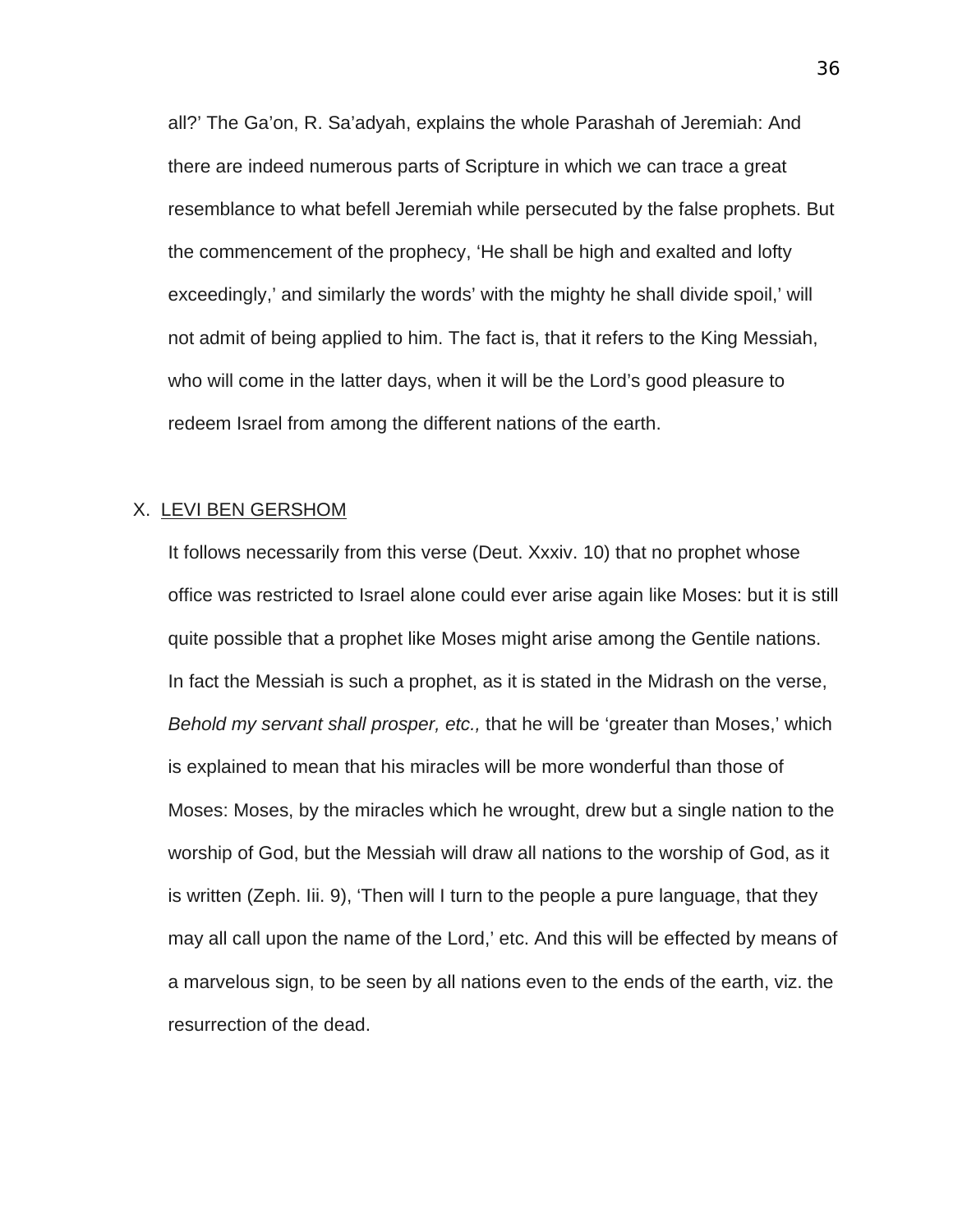### Y. RABBI LIWA OF PRAGUE

The Messiah, who is the perfection of the world, will be *high and lofty and exalted*: now, inasmuch as he is the perfection, he is also the consummation, and the consummation is above all things, for all tends thereto: and this is why it is said of this Messiah that he will be *high and exalted and lofty*.

'A star shall proceed out of Ja'quob, and there shall arise a scepter in Israel;' the king Messiah is here spoken of as a star, for (as we have explained above) his position and dignity will be of the highest, since it is said of him, *He will be high and exalted and lofty exceedingly*. He is here, therefore, compared to a star, because a star is elevated over all things.

# II. THE TENTH CENTURY INTRODUCTION OF THE NATIONAL INTERPRETATION

The Rabbi who first introduced the nationalistic interpretation that the Servant represents the people or nation of Israel and that the confessors are Gentiles was Rabbi Shl'omoh Yizchaqi (RASHI) who was followed by two of his disciples: Rabbi Abraham Ibn 'Ezra and Rabbi David Qamchi.

# A. R. SH'LOMOH YIZHAQI (RASHI)

Behold in the latter days my servant Jacob, i.e. the righteous who are in him, *will prosper*: *as many peoples were amazed* at you when they saw your depression, and said one to another, see how their form is dark and worn beyond that of other men, so marred, viz. as we see with our own eyes, so now will his hand also be mighty, and Israel shall 'cast down the horns of the nations which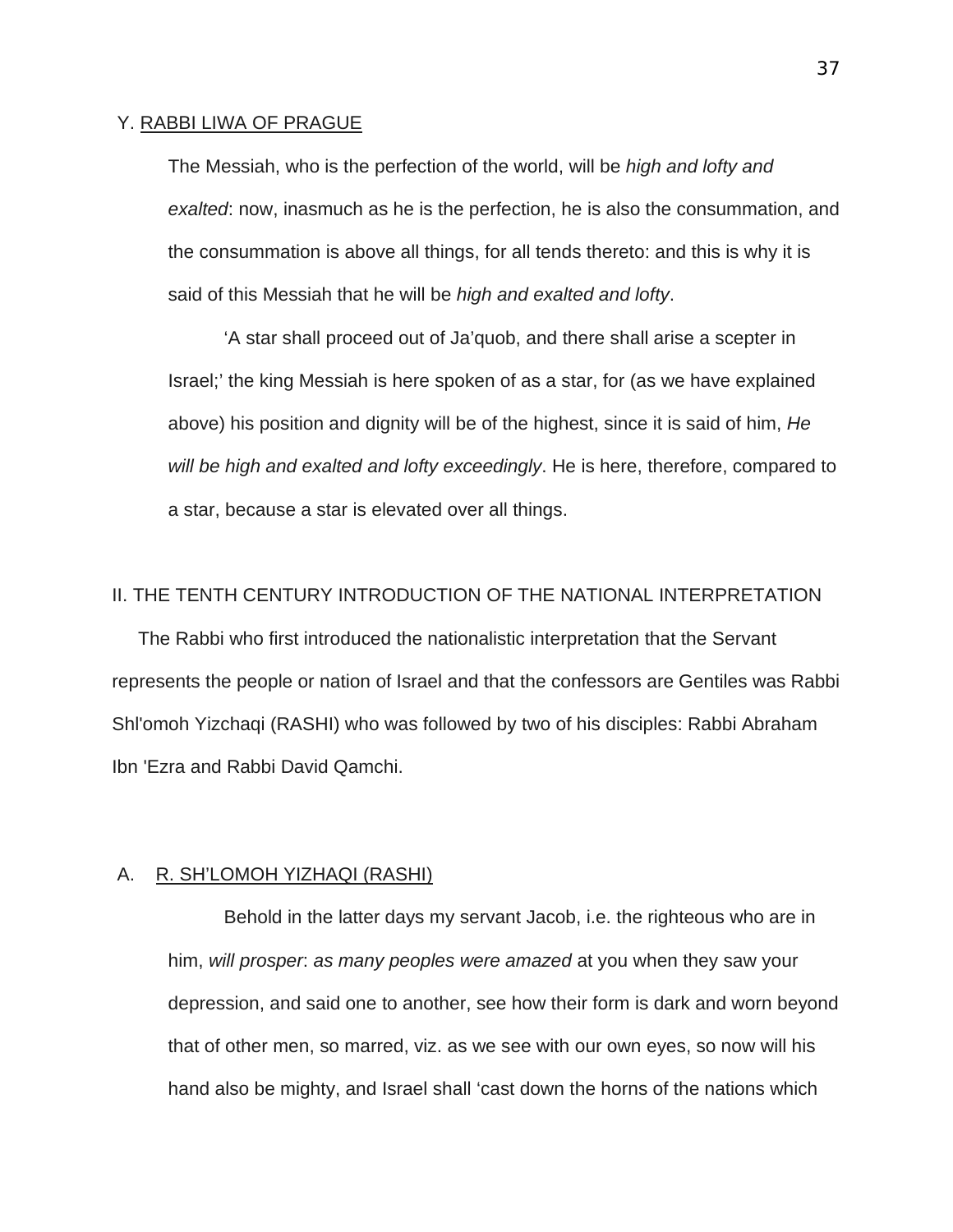have scattered them' (Zech.ii. 4), and *kings* shall *close their mouths* in amazement, for glory *which has not been told them* concerning any man *will they have seen in him and observed. Most despised and forlornest of men.* This prophecy speaks constantly of the whole people as one man, as xliv. 1, 2, and above lii.13. Israel suffered in order that by his sufferings atonement might be made for all other nations. The sickness which ought to have fallen upon us was carried by him. We indeed *thought* that he had been hated of God: but it was not so; he was wounded for out transgressions, and bruised for out iniquities; the chastisement of the peace that was for us fell upon him; he was chastised in order that the whole world might have peace. All we like sheep have gone astray" it is now revealed how all the Gentiles have erred. *Yet the Lord* let himself be entreated by him (*asprier*, in French), and propitiated for the iniquity of us all, in that he refrained from destroying his world.

The prophet here publishes the glad tidings of Israel's release, representing the Gentiles as announcing it in the latter days when they see him taken from the confinement in which he had been kept by their hands, and from the judgement or sentence which he had hitherto borne. *His generation*, i.e. the years of weariness and toil which has passed over him, who could declare? For from the first he had been *cut off* and exiled from the land of the living, i.e. the land of Israel; because *for the transgression of his people the stroke* of exile had fallen upon the just who were among them. He gave himself over to whatever burial the wicked Gentiles might decree: for the Gentiles used to condemn the Israelites to be murdered and then buried like asses in the bellies of dogs. He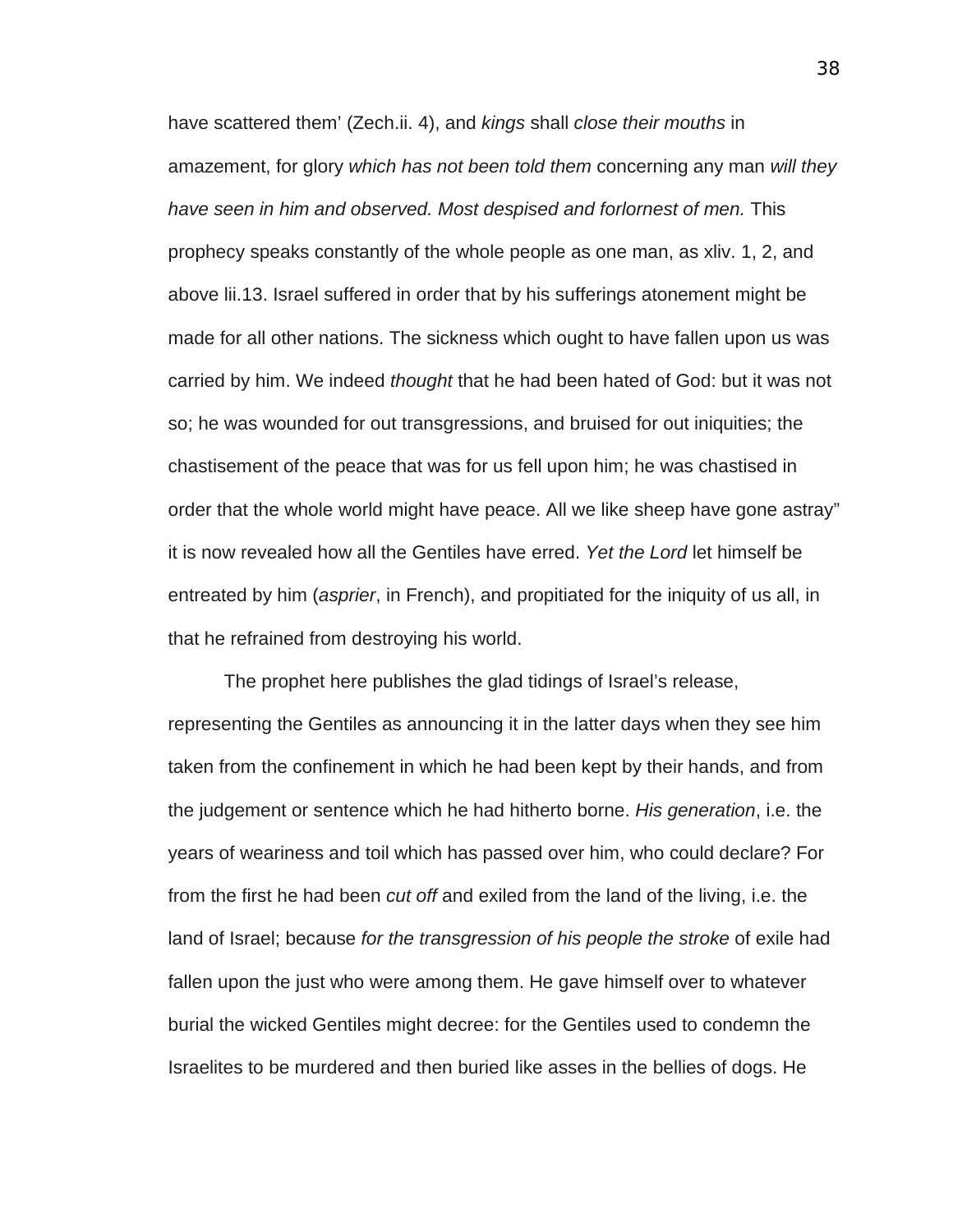agreed, then to be buried according to the judgment of *et* the wicked, refusing to deny the living God; and corroding to the judgment of *et* the ruler he gave himself up to any form of death which has been decreed upon him, because he would not deny God by perpetrating violence and doing evil, like all the nations amongst whom he was a sojourner*: neither was there any deceit in his mouth*, sc. In consenting to worship of idols as though they had been God.

## B. RABBI ABRAHAM IBN 'EZRA

This Parashah is an extremely difficult one. Our opponents say that if refers to their God, supposing the "*servant"* to signify his body: This, however, is not possible, for the body cannot 'understand' even during a man's lifetime. Moreover, if their view be correct, what will be the meaning of 'seeing seed?' for he (their God) saw no son; or of prolonging days," which is equally untrue of him; or of 'dividing spoil with the strong?' The proof of its proper meaning lies in the passages immediately before (lii.12, where 'you' signifies Israel), and immediately before (lii.12, where 'you' signifies Israel), and immediately afterwards (liv. 1, where 'the barren one' designates the congregation of Israel; similarly *my servant* means each individual belonging to Israel, and consequently God's servant, who is in exile. But many have explained it of the Messiah, because our Rabbis have said that in the day when the Sancutary was laid waste, the Messiah was born, and that he was bound in fetters (Jer. Xl. 1)

In fact, he is simply speaking of each one of God's servants who is in exile; or, which is more probable, 'my servant' may mean Israel as as whole, as in xli. 8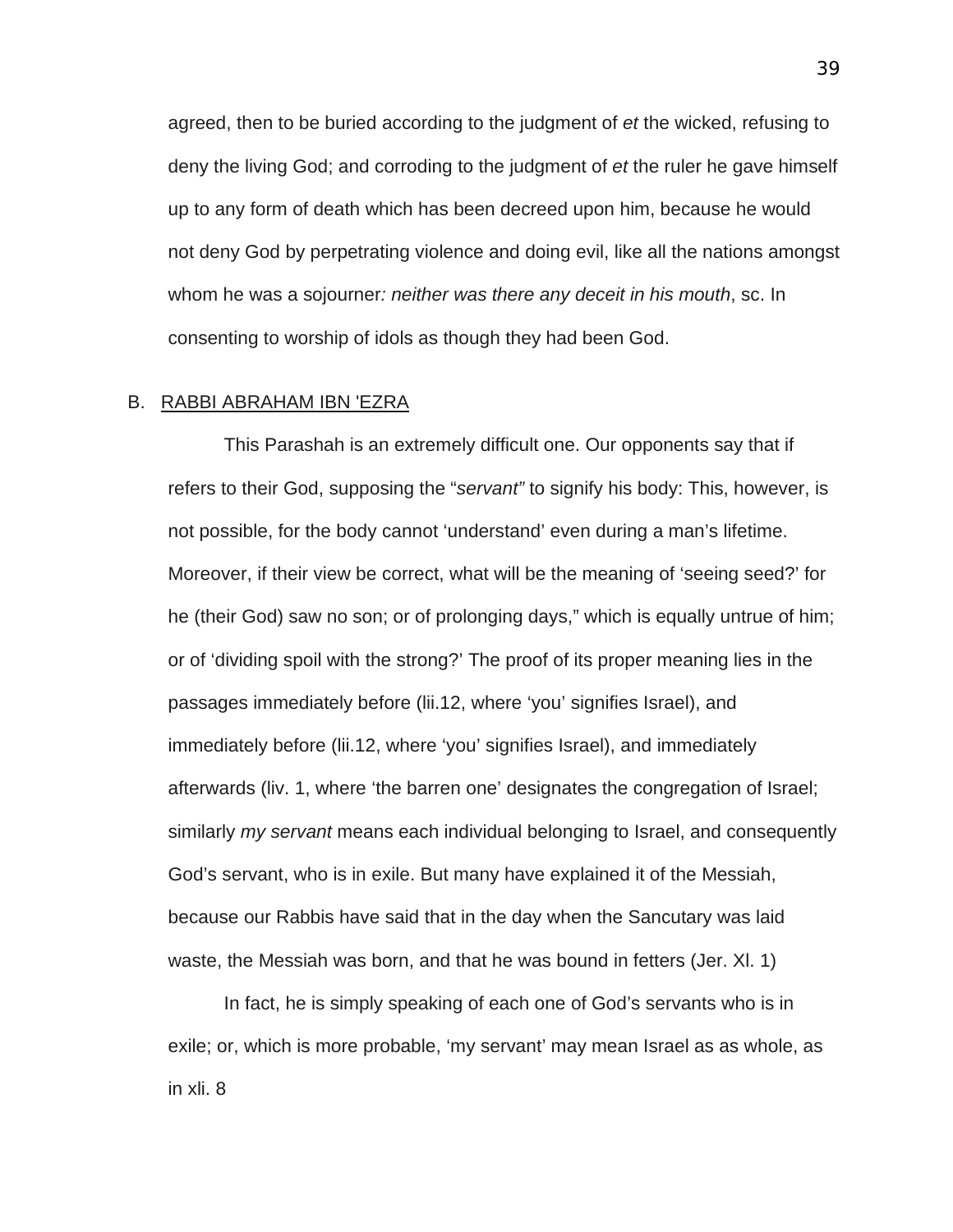The phenomenon alluded to is well known: How many nations are there in the world who think that the features of the Jew are disfigured and unlike those of other men, and ask whether a Jew has a mouth or an eye! This is done, for example, in the countries of Ishma'el and 'Edom.

*For what had not been told them they will then have seen*, because it never entered into the heart of the nations to suppose that they could ever be deliverance for Israel.

Each of God's servants belonging to Israel (or the whole of Israel*) was springing up before him like a sucker* (Hos.xiv.7), *or like a root out of the dry earth* which produces no fruit. The expression pains and sickness allude to the distress occasioned by exile. *And it was as though one hid his face form him* for the purpose of saving him: even to this day there are non-Israelites who when they see a Jew, hide their faces from him; the phrase meaning that they will not look at him for the purpose of saving him. By *our transgressions* are meant the sufferings inflicted on Israel by the nations, for which, as Joel says (iv.21).

And that this desire arose indeed from their distress is shewn by what follows*, because he did no violence*, etc., for the Gentiles ill-treated Israel gratuitously, and not on account of any evil deed or word of which they had been guilty. The prophet speaks here of the generation which will return to the law of God when the end, the advent of the Messiah, has taken place. And the Lord's pleasure shall prosper in his hand, alluding to the Law, when the nations are converted to the true religion. *For the travail of his soul*, i.e. as a reward for what he has endured, *he will see* - either, that is, his desire or prosperity generally-until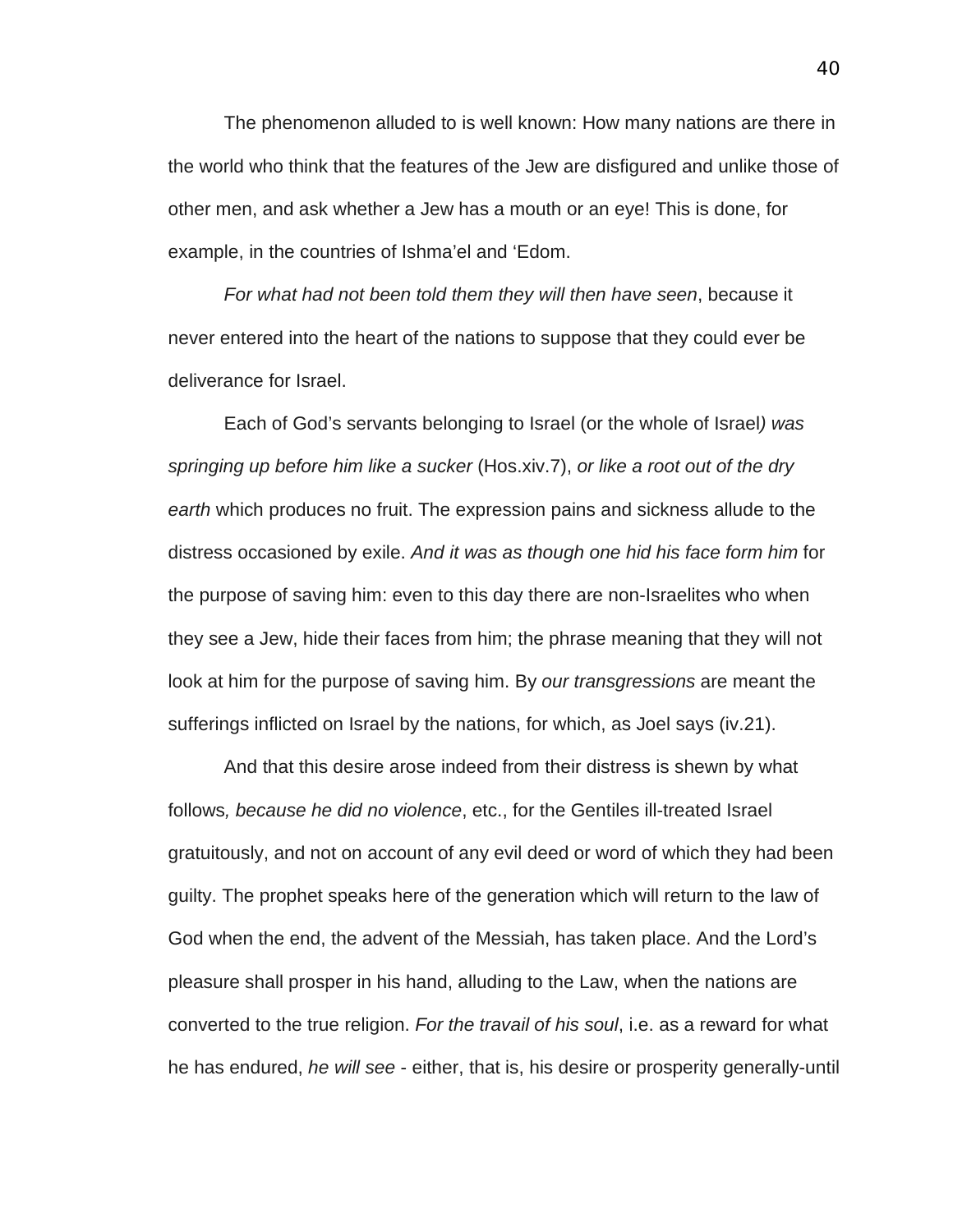he is *satisfied*, because *by his knowledge he will justify many*, viz. the nations whom Israel will teach to fulfil the law. And the meaning of his *bearing their iniquities is that Israel,* acting in a different manner from that in which the Gentiles had acted towards them, will share in the pain suffered by the latter for their sins. Thus Israel *was numbered* with those who had transgressed against God, *and carried the sin of many*, because through his pains the Gentiles had peace; and the sin which they ought to have carried was borne by him. He also *interceded for the transgressors*, i.e. the Gentiles; as it is said, Jer. xxxix. 7, 'And seek ye the peace of the city whiter I have caused you to be carried way captives.' I have now explained for you the whole Parashah: in my opinion the expression *my servant* (lii.13,Liii.11) denotes the same person who is the subject of xlii.1, xlix.3; cf.1.6; and the mystery is to be understood as I hinted in the middle of the book (ch.xl). Thus all these Parashas are connected intimately together.

## C. RABBI DAVID QAMCHI

This Parashah refers to the captivity of Israel, who are here called 'my servant', as in xli. 8; the prophet says, 'Behold the time will come when my servant will prosper says, 'Behold the time will come when my servant will prosper, and be high, and exalted exceedingly. *Yaskil* means *to prosper as* 1 Sam. xviii. 14, and as the word is interpreted by Yonathan. And because the exaltation of Israel is to be very great, the prophet uses a multiplicity of terms to express the idea: *Yarum ve-nasa ugavah*.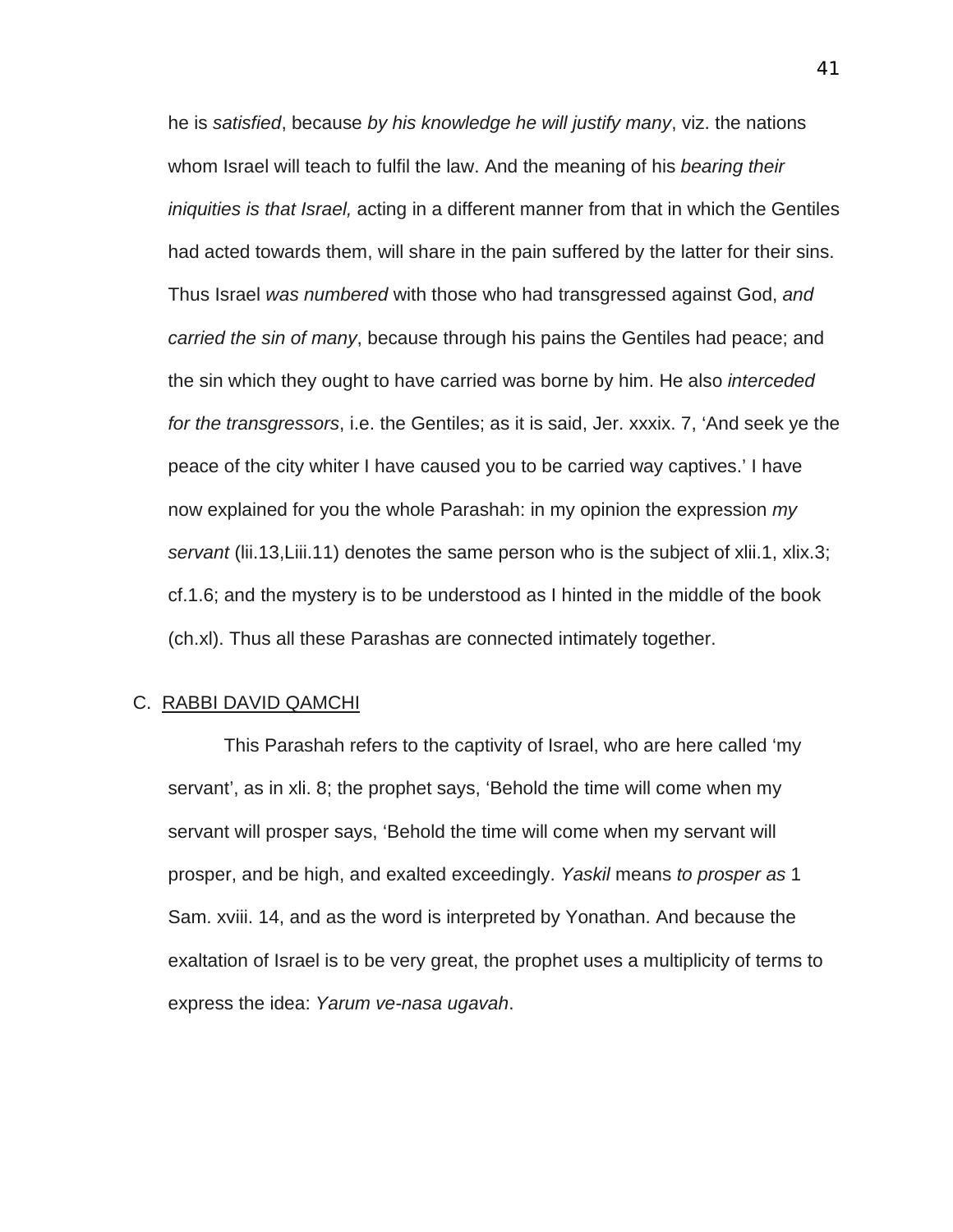I will now proceed to expound the Parashah as it is expounded by my father of blessed memory in the Sepher hag Galvy and the Sepher hab-B'rith, composed by him in answer to the heretics.

Then the Gentiles will say Who was there that believed the report which we heard concerning him from the prophets' lip, or from those who spoke in their name? We never believed what we are now seeing with our own eyes.

In my opinion, however, the allusion is rather to Israel's coming up out of exile, which was as surprising and wondrous as for a sucker to spring up out of the dry ground, or for a tree or herbage to flourish there.

The *pains and sickness* spoken of are the sufferings of exile' and *yadua* means that he was *taught* and accustomed to have the yoke of exile pass over him. *And we were like men hiding their faces from him*; we would not look at him because of the loathing we felt for him, and we accounted him for nought.

Here, then, they ask, what can be the cause of the pains endured by Israel in captivity? They cannot be attributed to their own iniquity, for they adhered to the truth, whereas we who enjoyed peace and tranquility, quietude and security, were adhering to falsehood; it follows, therefore, that the sickness and pain which ought to have fallen upon us has fallen upon them, and they are our ransom and the price of out atonement. While they were in exile, however, *we thought* that they were *smitten* by the hand of God for their iniquity; but now we see that it was not for their iniquity but for ours, as it is said, 'He suffered pangs for our transgressions.' 'Stripe' like 'stroke' ver. 8 is used metaphorically of the suffering in exile. Or the phrase my be explained thus: in exile he was really considered to

42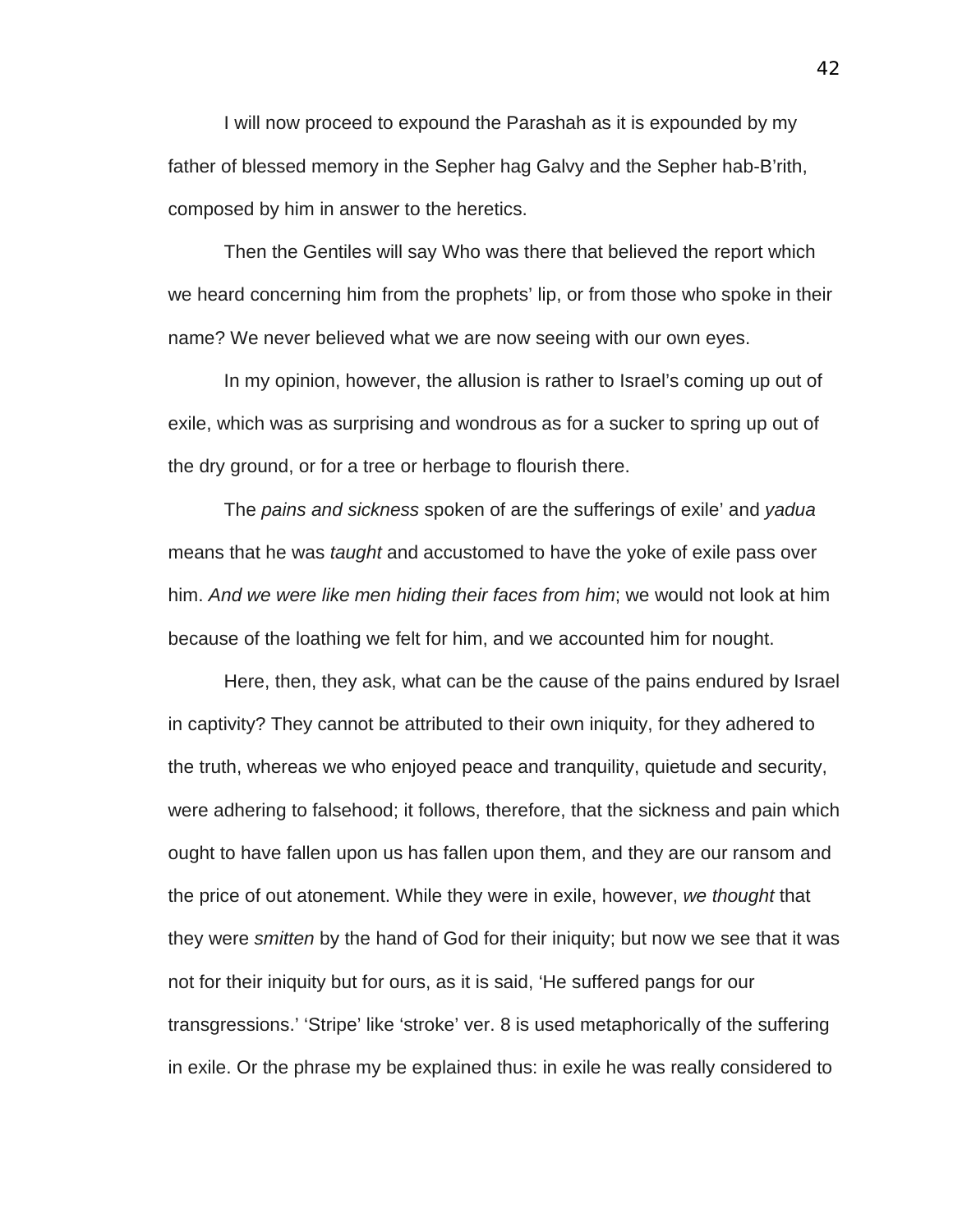have been cut off from the land of the living, how then were we to think that such greatness as this would ever be his? *For the transgression of my people*. Each nation will make this confession, saying that in consequence of their own transgression, and not Israel's, had the stroke fallen upon them. They were ever killing Israel while in exile, just as though he had done wrong, classing him with the wicked whom men put to death on account of their wickedness, although he had done no violence, and although there was no word of guile in his mouth. At this point the words of the Gentiles cease, and those of God begin. *For the travail of his soul* which he bore in exile, his reward shall be that he will *see and be satisfied*, i.e. he will see prosperity so as to be satisfied therewith. "My servant' here still means Israel, as we said at the beginning of the Parashah; and *daato* denotes his knowledge of the Lord, as xi. 9, Jer. Xxxi. 33. *My servant* Israel, who will be *righteous* and know the Lord*, will, by his knowledge, make righteous* many nations, as it is written, Is. Ii. 3, "He will teach us his ways, and we will walk in his paths;' and by his righteousness will *bear the iniquities* of the Gentiles, for by it there will be peace and prosperity in the whole world, even for the Gentiles. And *he carried the sin of many*: this may be supposed to refer to the time of captivity; he means to say that Israel *bore* the *consequences of the sin of many*; i.e. of the Gentiles when they sinned against him, and he bore the sufferings which their sin occasioned; cf. Ex. V. 16.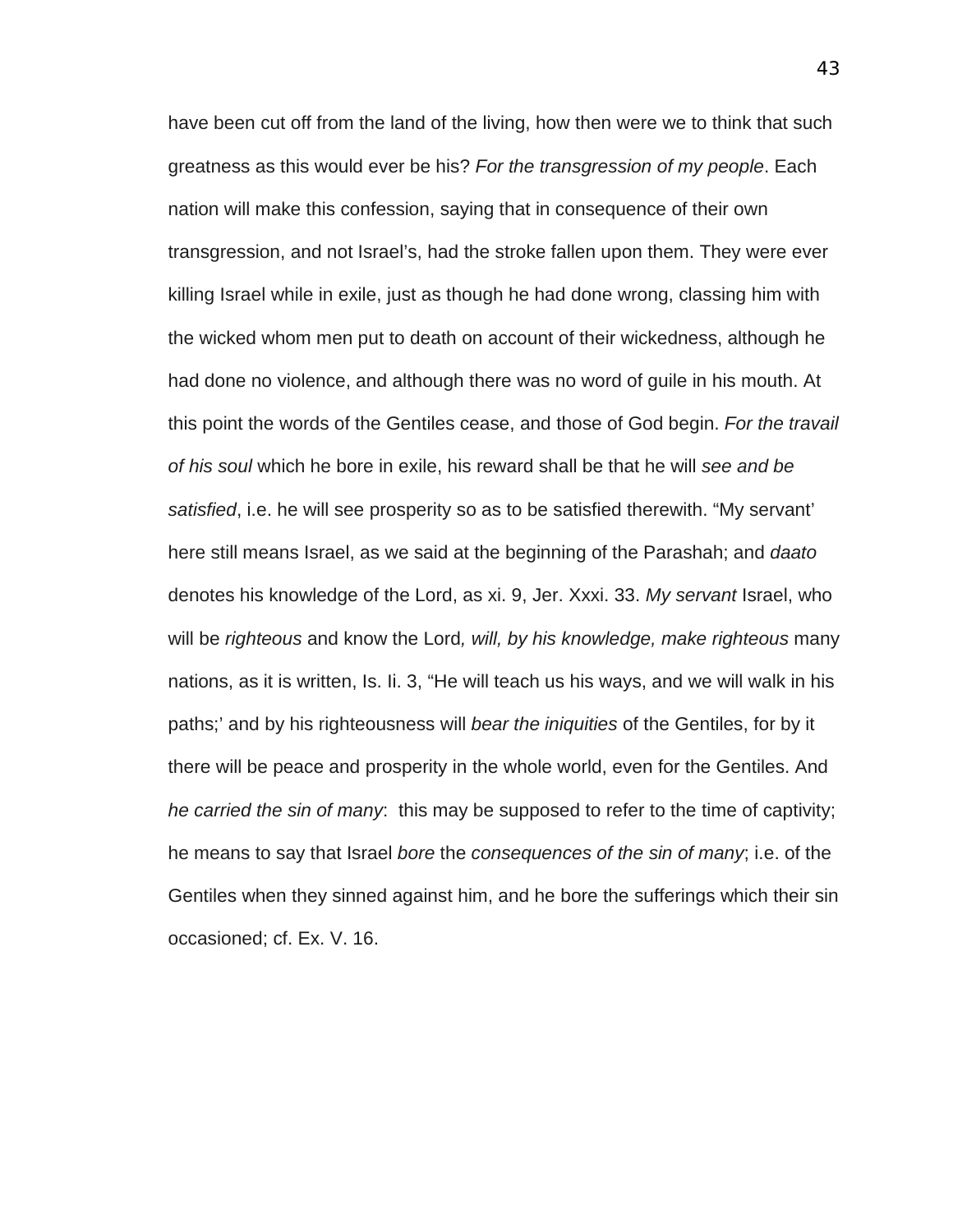#### III. Rabbinic Response

However, this new interpretation was largely rejected by the rabbinic community since it contradicted the traditional interpretation that was accepted during the previous millennium. The following are just a few examples.

## A. RABBI MOSHEH KOHEN IBN CRISPIN

…with the reaching of our Rabbis, of the King Messiah, and will be careful, so far as I am able, to adhere to the literal sense: thus, possibly, I shall be free from the forced and fa-fetched interpretations of which others have been guilty. In the course of my exposition, I shall allude to the phrases in it which will convince the man of intelligence that it cannot (as is done by our opponents) be explained with reference to God; thus, in addition to the exposition itself, I shall be enabled to offer a reply to their objections.

#### B. RABBI SA'AYADYA IBN DANAN

…which sees throughout allusions to the King Messiah (who is assuredly to be speedily revealed in our own days). And in the same sense it is expounded by our Rabbis: we cannot, however, interpret each individual detail in it of the Messiah, because we do not know all the incidents of his advent, or the precise manner of the redemption which he will then accomplish for Israel. Still, what our Rabbis teach in this respect, we must accept, for like all their other opinions, it will be true and right; but any one who imagines himself able to apply every single particular in the Parashah to the Messiah, is in error, and feeling after darkness rather than light, as is the case with the heretics who struggle vainly to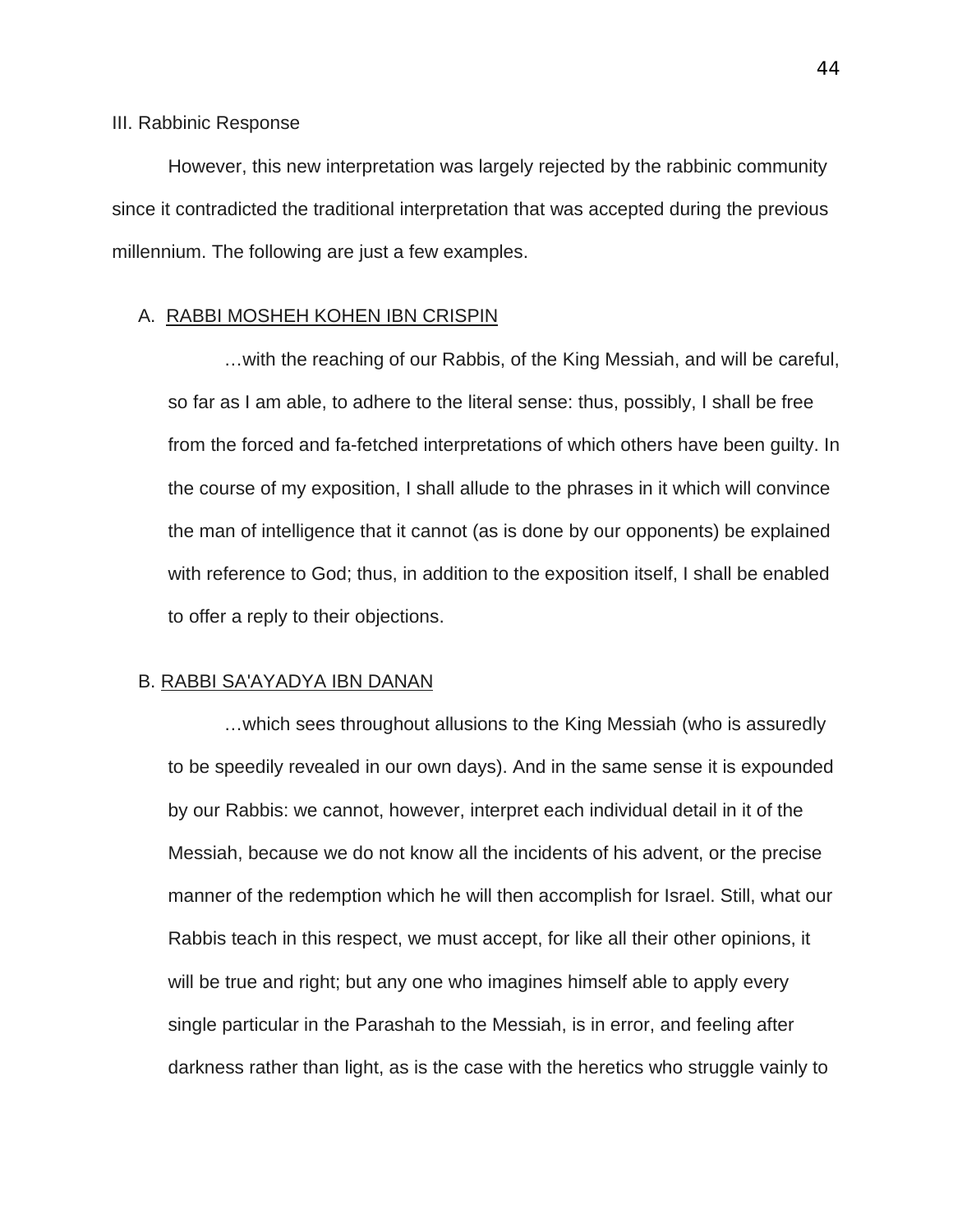refer it to their Messiah in detail. We see then their error and delusion, which has already more than once been sufficiently replied to by out wise men. May God, for his name's sake, lighten our eyes with the illumination of the Law, and bring us forth our of darkness into light, and redeem us with a perfect redemption!

# C. RABBI NAPHTHALI BEN ASHER ALTSCHULER

I will now proceed to explain these verses of our own Messiah, who, God willing, will come speedily in our days! I am surprised that Rashi and R. David Quamhi have not, with the Targum, applied them to the Messiah likewise. The prophet says he shall be 'high and exalted and lofty,' expressing the idea under various forms, in order to indicate that his expressing the idea under various forms, in order to indicate that his exaltation will be something extraordinary. It is a proof that the Parashah refers to our Messiah, that, alluding to the future Deliverance, the prophet had said before, 'Break forth into joy, ye waste places of Jerusalem' (lii. 9), and 'How beautiful on the mountains,' etc. (ver. 7), and immediately afterwards continues, 'Behold my servant shall prosper,' etc. *As many nations were astonished* when they saw Israel's depression, saying to one another, how marred is the countenance of each one of them! See, how, 'their form is black' (Lam. Iv. 8) beyond other men! For the Gentiles think that the features of a Jew are disfigured and unlike those of other men, so that there are even amongst and unlike those of other men, so that there are even amongst them those who ask whether a Jew has moth or eye, as, for example, in the country of Persia (Ibn 'Ezra). So will the King Messiah *scatter many nations; at this kings will shut their mouth,* in wonder at the glorious and God-sent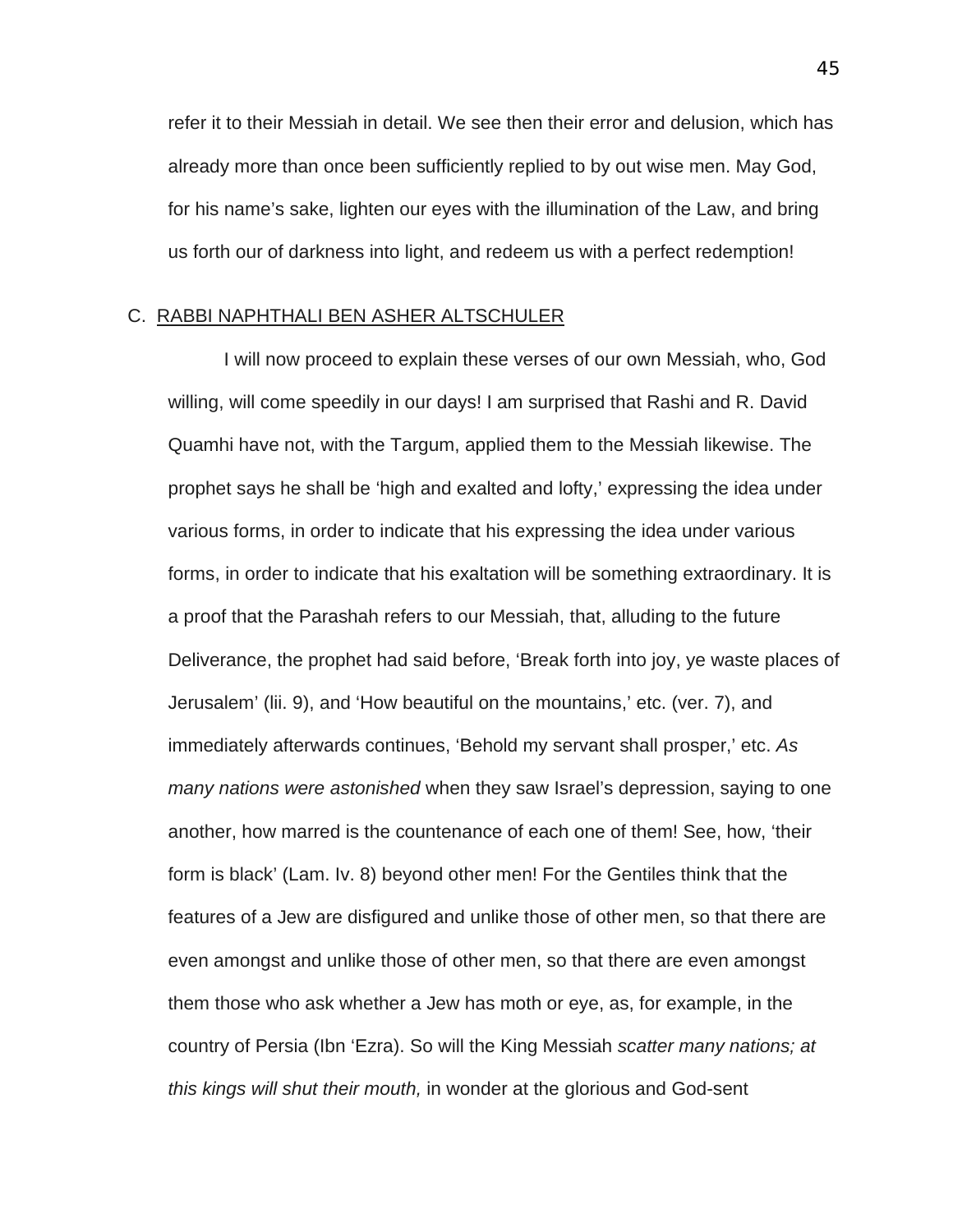successes which will attend him. *For that which was not told them* will *they have seen*,- it had never, namely, entered into their minds that our Messiah was still to come, for they believe that he has appeared already, but both their memory and their expectation will perish! The parallel, *and that which they had not heard*, is added for the sake of emphasis.

The prophet uses the singular, referring to the Messiah who is their king: thus the Messiah is termed 'despised' as representing Israel. Others think *yadua* signifies *broken.* And he was *as though we hid our faces from him*, for we would not look at him because of the loathing which we felt for him; *and we accounted him,* i.e. Israel, for nought. *But* now we see that this was not a consequence of his depression, but that he suffered in order that by his sufferings atonement might be made for the whole of Israel, as it is said of the prophet Micha, that the blood issuing from him made atonement for all Israel. The sickness which out to have fallen upon us was borne by him: the prophet means to say, when Messiah son of Joseph shall die between the gates, and be a marvel in the eyes of creation, why must the penalty he bears be so severe> What is his sin, and what his transgression, except that he will bear the chastisements of Israel, according to the words *smitten of God*? Other consider that the passage speaks of the Messiah who is smitten *now* with the pains of the world to come (as it stands in the *Gemara*),and endures so the sufferings of Israel. *And yet we* - it is Israel who are speaking - thought that he had been hated of God. But it was not so: he was wounded for our transgressions, bruised for out iniquities, and the chastisement which was afterwards to secure our peace was upon him.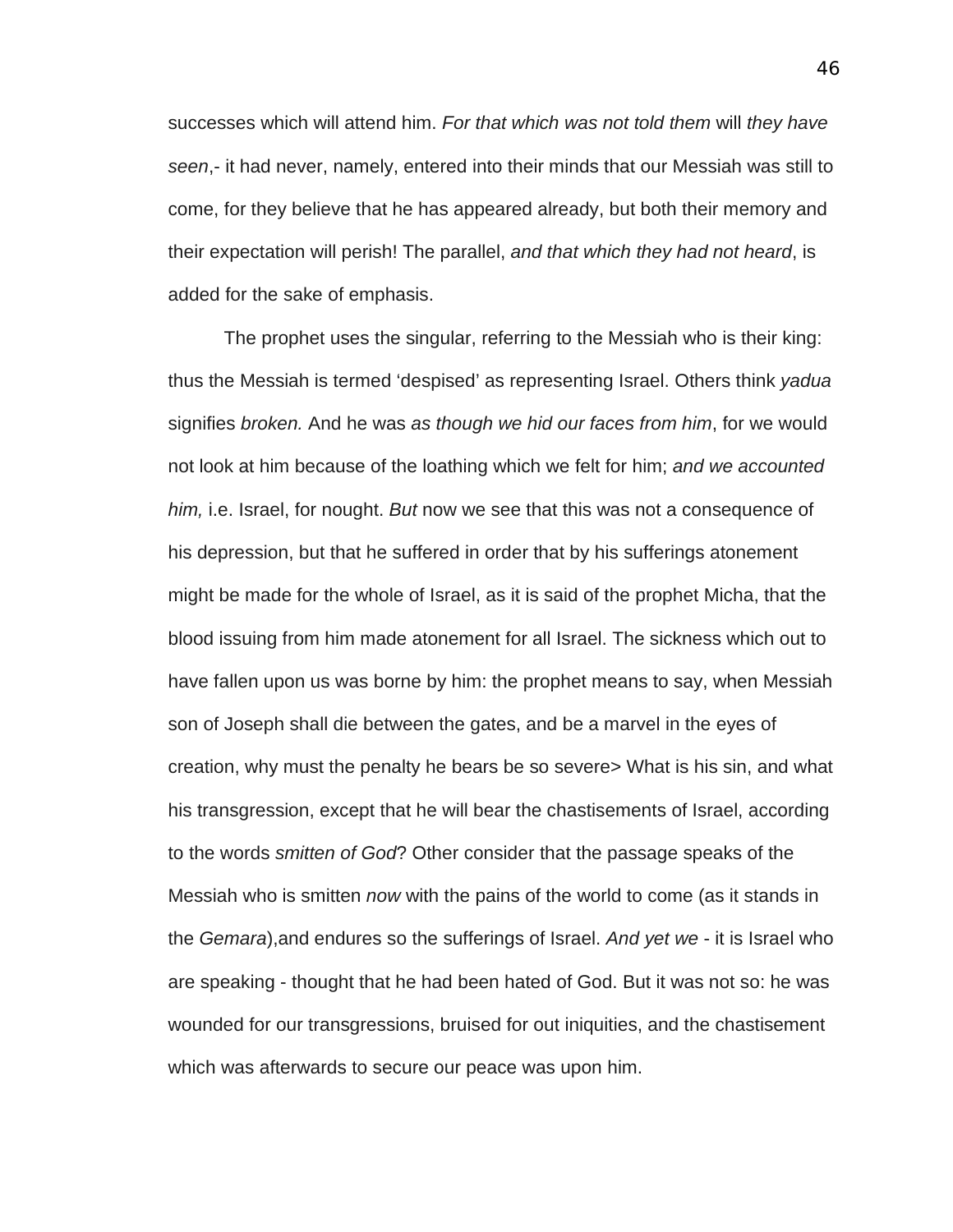## IV. The New Majority View

The Messianic View continued to be the majority view into the 1800's as the Jews of Europe were still largely forced to live in ghettos and where rabbinic law held strong on the Jewish communities. But once the Jews were liberated from the ghetto and were able to live in the larger Gentile community where they were often exposed to true believers who used this passage to win many Jews to the Messiah. This led the rabbis slowly to adopt the national view and often included a rejection of Jesus having fulfilled any of this prophecy. The following are just some examples.

# A. RABBI YOSEPH BEN NATHAN

*Behold, my servant shall prosper*. He means Israel, who is called God's servant , as xliii.10, xliv.1, xlix 3. *Yaskil* is *to be prosperous*, as Deut. Xxix 8, 1 Sam, xviii. 14. *He shall be high and exalted*, because their 'horn will be exalted in honour; (Ps. cxii. 9). *As many were astonished*, viz. at Israel's depression, as it is written, 'He hath broken the covenant,' etc. (xxxiii. 8) and *rightly* so (*kah* as Num. xxvii.7), *because his countenance was marred beyond man*, so he will conquer (cf. lxiii.3) many nations: at him kings will close their mouths (Job v. 16)' they will be dumb, and not know what to say; for what was not told them have they seen, as though to say, they only knew of the depression of Israel, they had not seen his greatness.

Rashi explains 'and can we desire him?' but has Isaiah intended this he would have written *venachmadhu nechmadhu* must mean the most desirable or lovely part of his body, which in Israel was disfigured and had no comeliness; as men say of a person who is plain, the most beautiful part of this man is ugly. *He*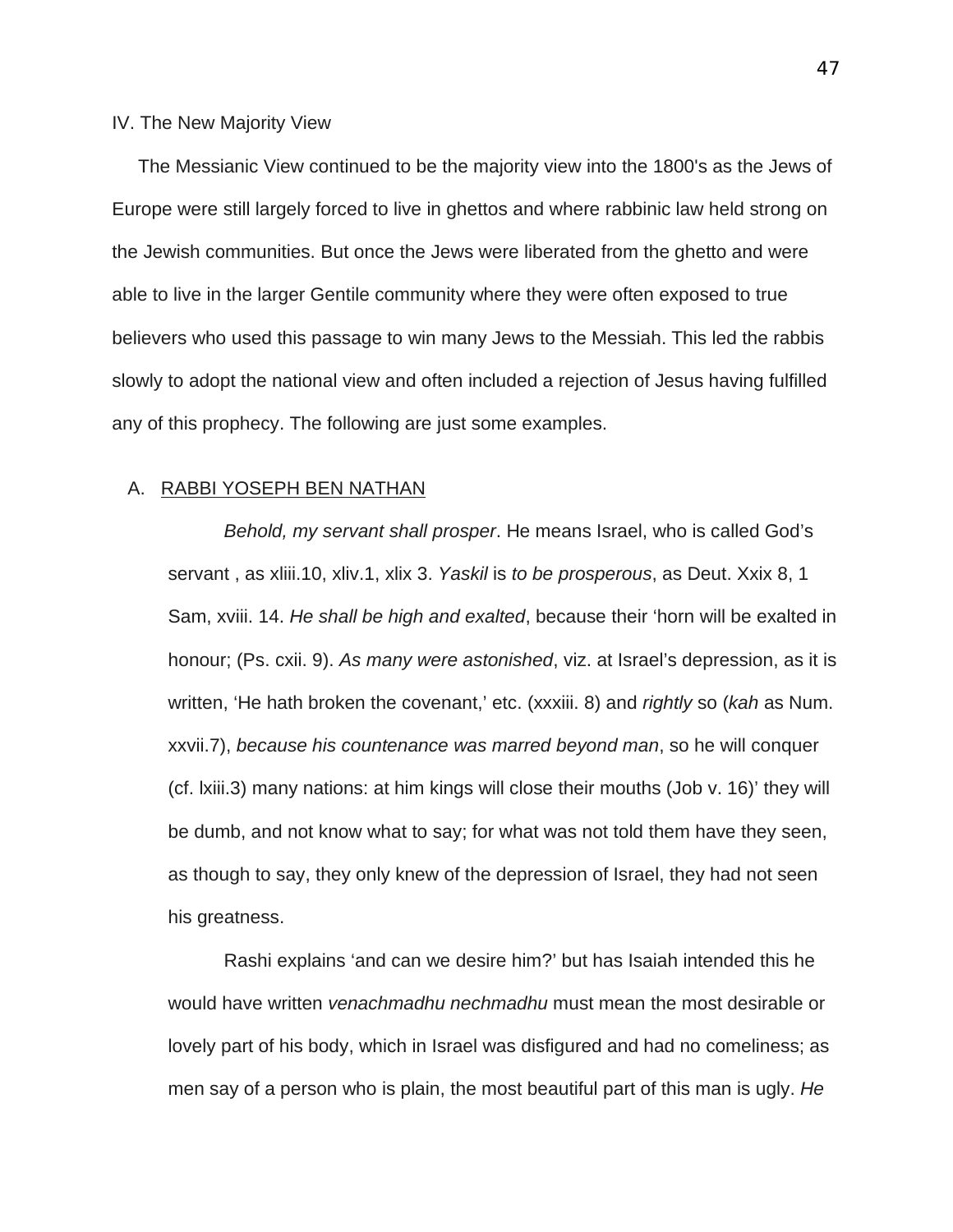*was despised, and we esteemed him not*; so speak the kings concerning Israel, because he *was a man of pains, and broken by sickness* (cf. *veyodea*) Judges. Viii.16), and because he was as *one hiding his face from us* by which is meant that he was ashamed of his depressed condition. *Yet we esteemed him smitten of God* - we were thinking that all these chastening had fallen upon him because of his own iniquity. *But he carried out sickness*: now we see that that was not the cause: the sickness which ought to have come upon us.

#### B. RABBI MOSHE KOHEN

And how can you assert that Jesus 'poured out his soul to die,' or met death voluntarily and without any coercion, for the redemption of his creatures, when your own Gospel testifies the verse? For it says that he was in fear and dread of death, *Tristis anima mea, luctavit* [?] *et timuit de morte*; and again, in the same place, that he prayed to his Father, saying, "Father, let this death pass from me, yet not my will but thine be done' (Mat.xxvi. 37-39), as though it were not in his own power to cause it to do so. Besides, at the time of his crucifixion, it is said in the Gospel that he was 'grieved even unto death,' saying, "My God, my God, why hast thou forsaken me? Etc., How then can you maintain that he gave up his *soul* died at all, when according to your creed, it was not his soul 9i.e. his Divinity) which was afflicted by death, but only his body.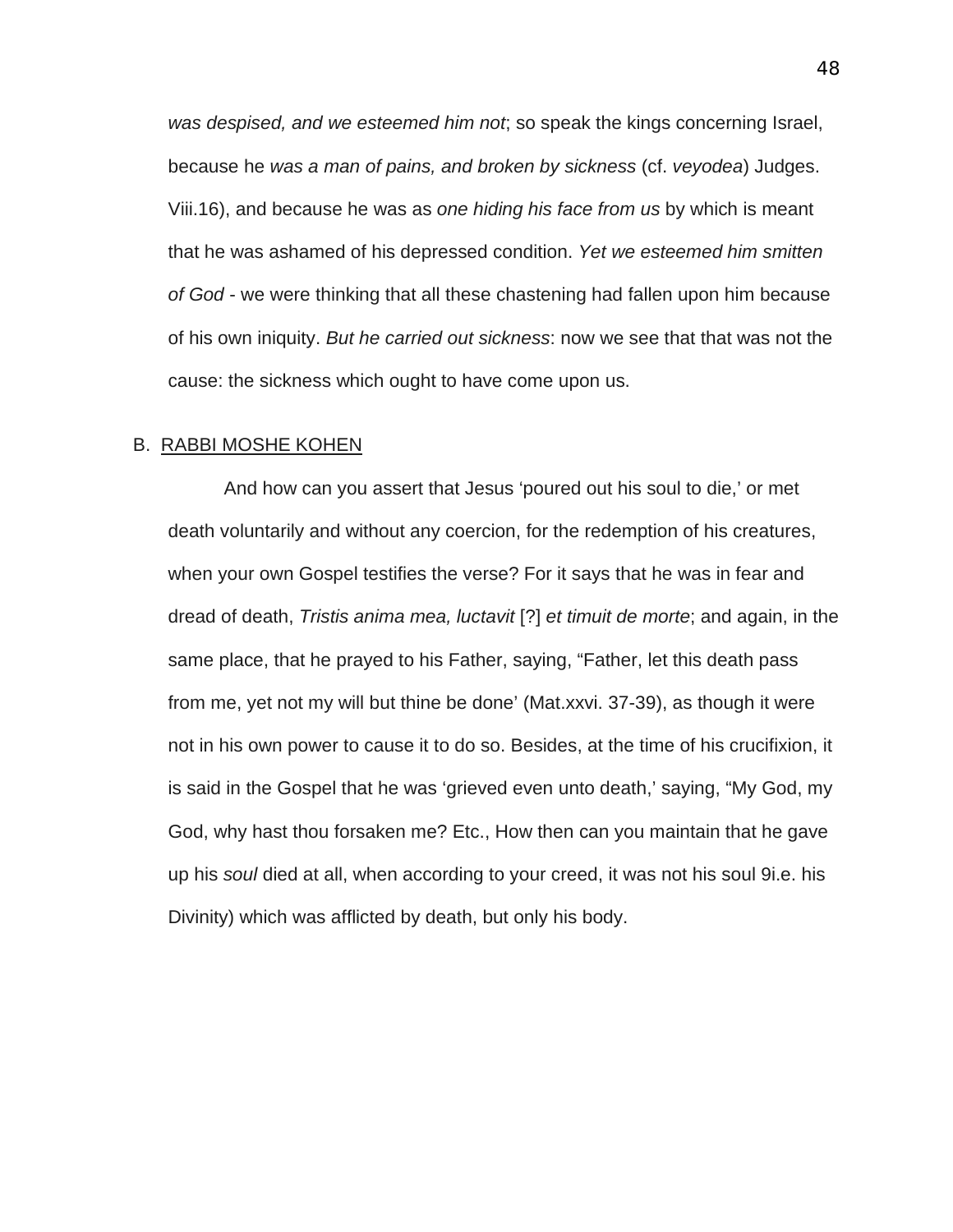### C. RABBI JACOB BEN REUBEN (THE RABBANITE)

#### THE APOSTATE: *Behold my servant*…*and interceded for the*

*transgressors.* You have in these verses, from their first letter to their last, a proof as clear and patent as noon-day that what we assert concerning our Messiah is incontrovertible; there is no need then to say more, and explain how each separate verse reveals some mystery in his life, and declares plainly all the principal actions which he accomplished, or how not a single word fell to the ground of all the testimony which the prophet here presents.

# D. RABBI Y'SHA'YAH BEN MALI

*Then* (*hineh*) Israel *shall prosper* (*yaskil* as 1 Sam. xviii.14): *as many were* at first *astonished at thee*, amazed at the magnitude of they depression, and as the countenance of Israel was *marred beyond man*, etc. The *hireq* in *mishchat* is in place of *shureq*: for all the vowels are interchangeable*. And his form beyond the sons of men*: his form was altered from what it ought to have been *toaru* is pointed as the gutturals usually are; *poalu* (as though for *peulo*), Is. i. 31, is similar. So now will he shew himself mighty, and *sprinkle many nations*, i.e. expel and scatter them from his land, like a man sprinkling water, without one drop touching another. *At him kings will close their mouth*; they will have no pretext for speaking: for as it had never been told them by the prophets of *their greatness have they now seen, and what they had not heard* from any man, have they perceived and spleen of to one another.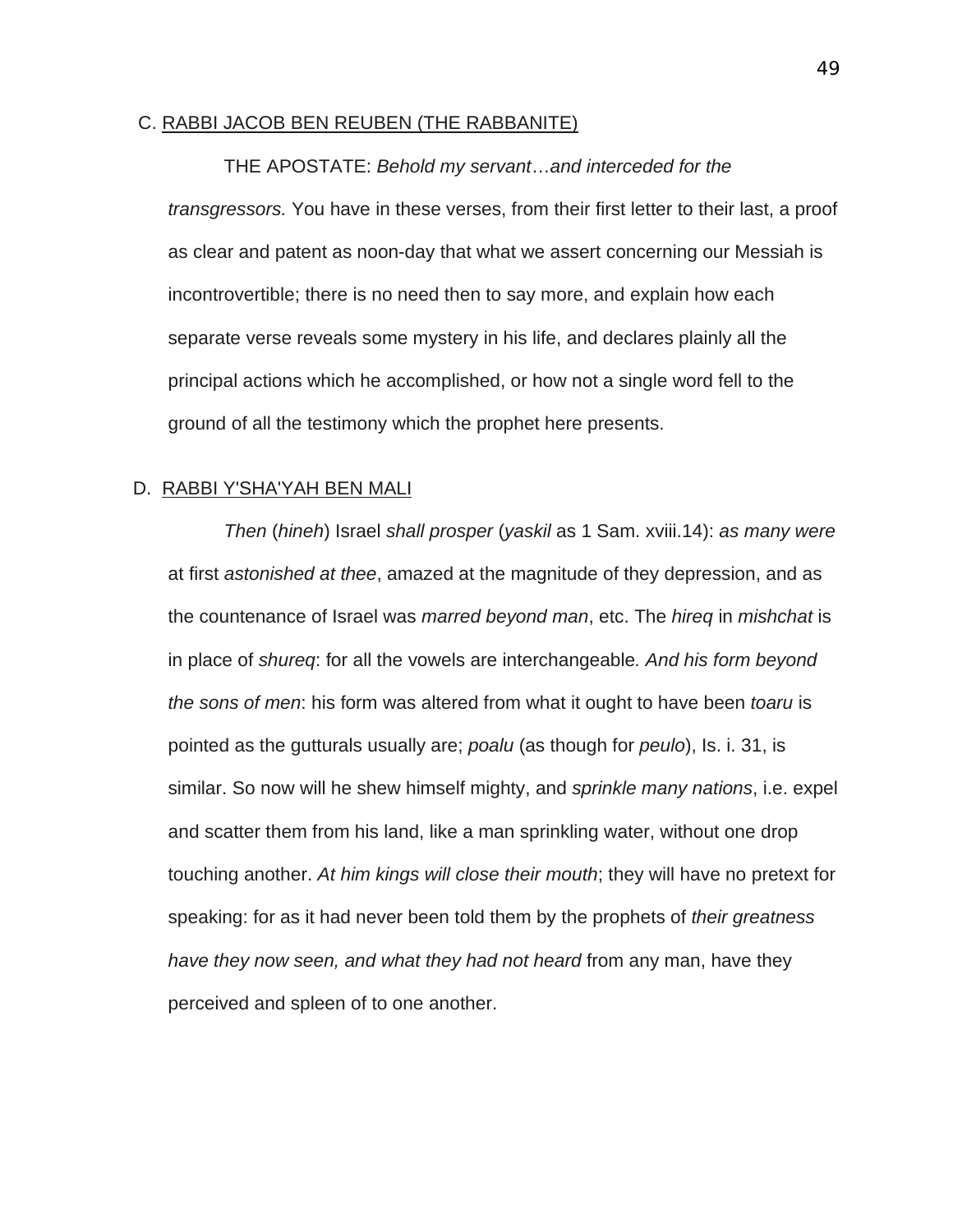### E. AHRON BEN YOSEPH (THE ELDER)

*Yaskil will be prosperous*, as 1 Sam. xviii.30. *My servant*: some suppose that the prophet refers here to Israel collectively; but it is better to apply the word to those who are described in ver. 11 as 'bearing the vessels of the Lord:' because the 'wise; [p. 61] suffered more severely in captivity, and resigned themselves to death for the sake of God's holy name: The prophet addresses his consolations to the individual Israelites rather than to the nation was a whole. It is not consistent with the natural sense of the Parashah to refer it to the Messiah: for the Messiah cannot be termed 'forlorn of men.'

# F. RABBI YITZCHAQ 'ELIYYAH KONEN

The prophet, speaking in God's name, calls Israel *my servant*, as above, xli.8, xliv.1, and as we often find him called elsewhere, both by Isaiah and by other prophets as well. Here he declares that, although at the time spoken of, Israel is in great depression, and his exertions unsuccessful, yet, the days will come when he will *prosper* (…as 1 Sam. xviii. 14) in all that he sets his hand to.

# G. RABBI LIPMANN OF MUHLHAUSEN

These words are proof that by the 'servant' are designated the righteous in the days of the Messiah. *Because he poured out his soul* to die. An allusion to the righteous who died in captivity on behalf of the sanctity of God's name: because he 'keepeth mercy for thousands' (Ex. xxxiv. 7).

The Parashah is also allegorically expounded of the Messiah; but I have endeavored to explain it in its natural sense.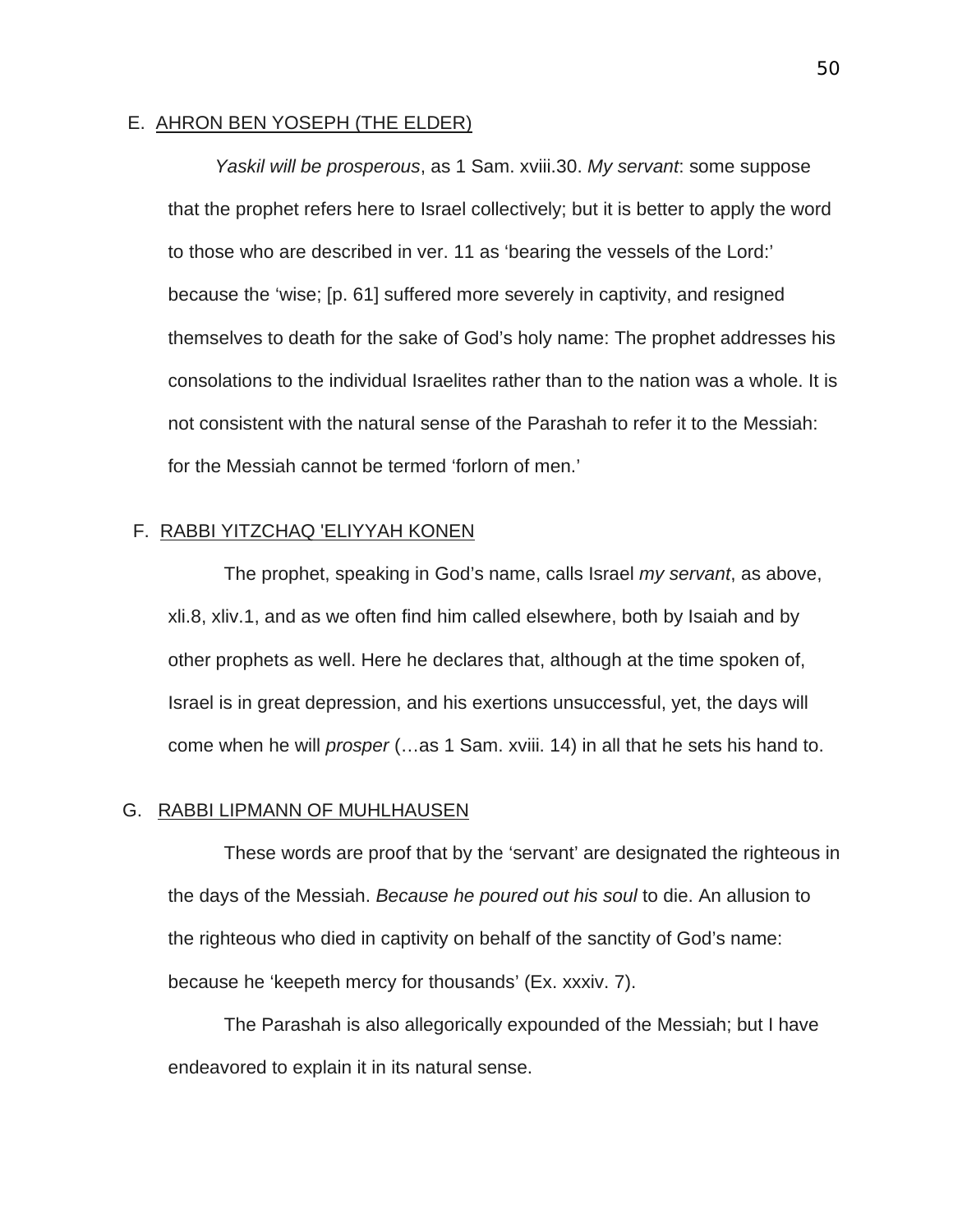# H. DON YITZCHAQ ABARBANEL

The thirtieth prophecy begins with the words, *Behold my servant*…, and extends as far as, *Shout, O barren one* (liv. 1), thus occupying an entire Parashah. I intend to ask six questions respecting it.

1. The *first* question is to ascertain to whom it refers: for the learned among the Nazarenes expound it of the man who was crucified in Jerusalem at the end of the second Temple, and who, according to them, was the Son of God, and took flesh in the virgin's womb, as is stated in their writings. But Yonathan ben Uzziel interprets it in the Thargum of the future Messiah; and this is also the opinion of our own learned men in the majority of their Midrashim, although one of the verses in it, 'Therefore I will divide him a portion with the many' (liii.12), is referred, as will be there shewn, to Moses our master. In the same way, I see in the exposition of R. Mosheh ben Nahman that he explains the prophecy of the King Messiah. And R. Abraham 'Ibn 'Ezra, as also R. Menahem [ben Sh'lomoh' Me'iri, speaks of this interpretation as 'excellent;' though what may be the goodness or excellence that they see in it, I do not understand. Rashi, however, and R. Jospeh Qamhi, and his sone, the great R. David Qamhi, all with one voice explain the entire prophecy of Israel. We ought, therefore, to ascertain at the beginning of our exposition the true purport of the prophecy, as regards the subject to whom it refers.

The opinion held by the learned amoung the Nazarenes, then, is that the prophecy refers to Jesus of Nazareth, who was put to death at the end of the second Temple: that to him the words apply, "He shall be high, and exalted, and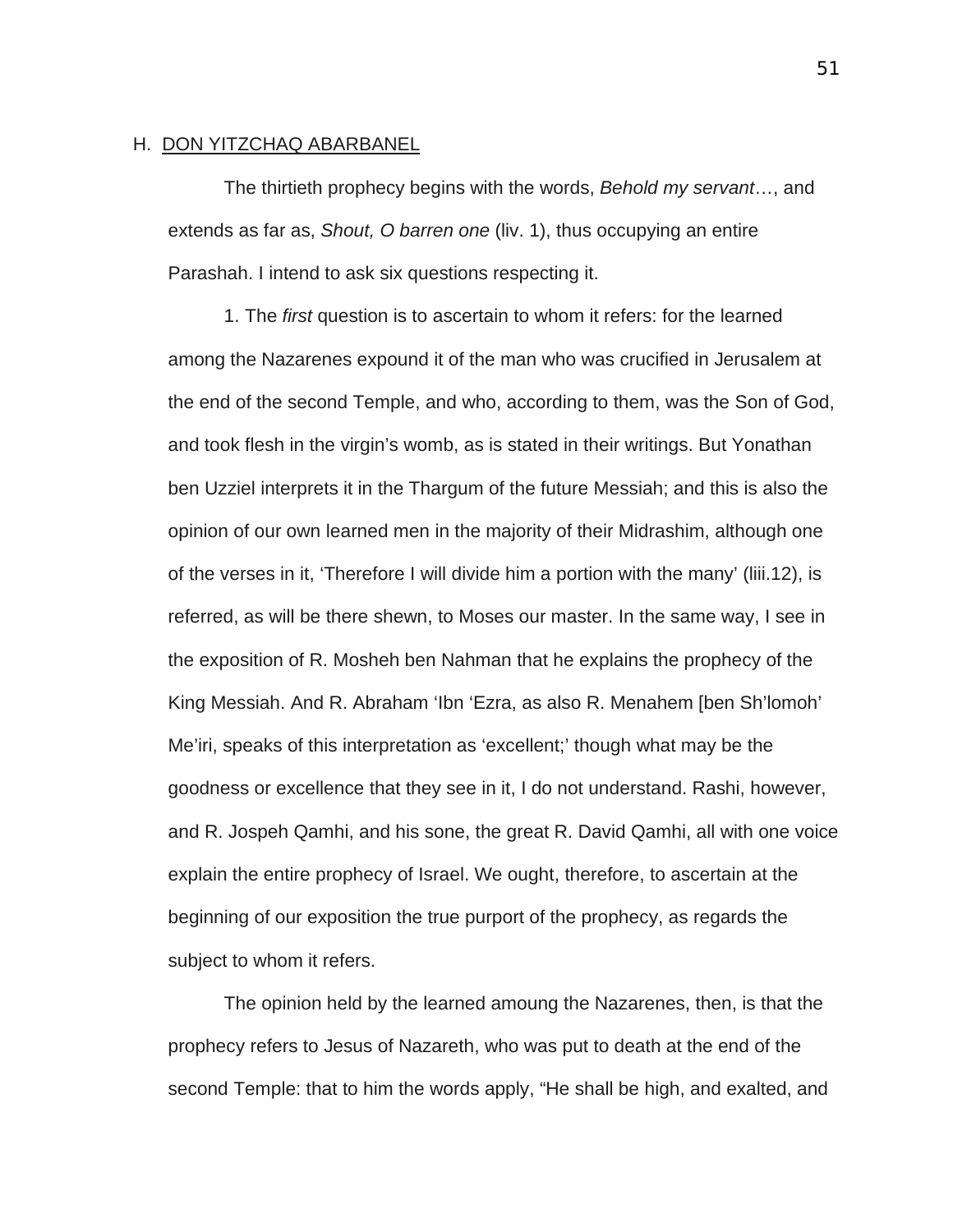lofty exceedingly'- according to the Midrash, 'Higher than Abraham, more exalted than Moses, loftiest:' that of him it is said, 'He was stricken, smitten,' etc. because he was God, and was also stricken smitten, and afflicted: and that, because he cancelled the penalty resting upon human souls for the sin of the first man, he is spoken of as 'bearing their iniquities,' and 'carrying the sin of many,' and 'interceding for transgressors,' as is explained at great length in their commentaries. This opinion, however, if properly examined, possesses many weak points.

It will be clear now from these ten considerations, each drawn from the words of Isaiah themselves, to say nothing of other derived from the same source, that, in accordance with its simple and straightforward sense, and as rightly understood, this prophecy cannot possibly be interpreted as is done by Christian expositors. Such is the first part of the interpretation of the Parashah.

As regards the course taken by Yonathan and our other wise men, who interpret it of Messiah our righteousness, I do not know whether in saying this they mean Messiah the son of Joseph, who they believe is to come at the commencement of the deliverance, or whether they intend Messiah the son of David, who is to arrive afterwards. In either case, however, the natural sense of the words will not admit of such an explanation. Of Messiah the son of Joseph, who is to die at the outset of his career, it could not be said that he would be 'high and exalted, and lofty exceedingly;' such dignity as this he would never even acquire, still less maintain. The subject of this prophecy is further spoken of as having a countenance 'marred beyond men,' as being 'despised,' a man of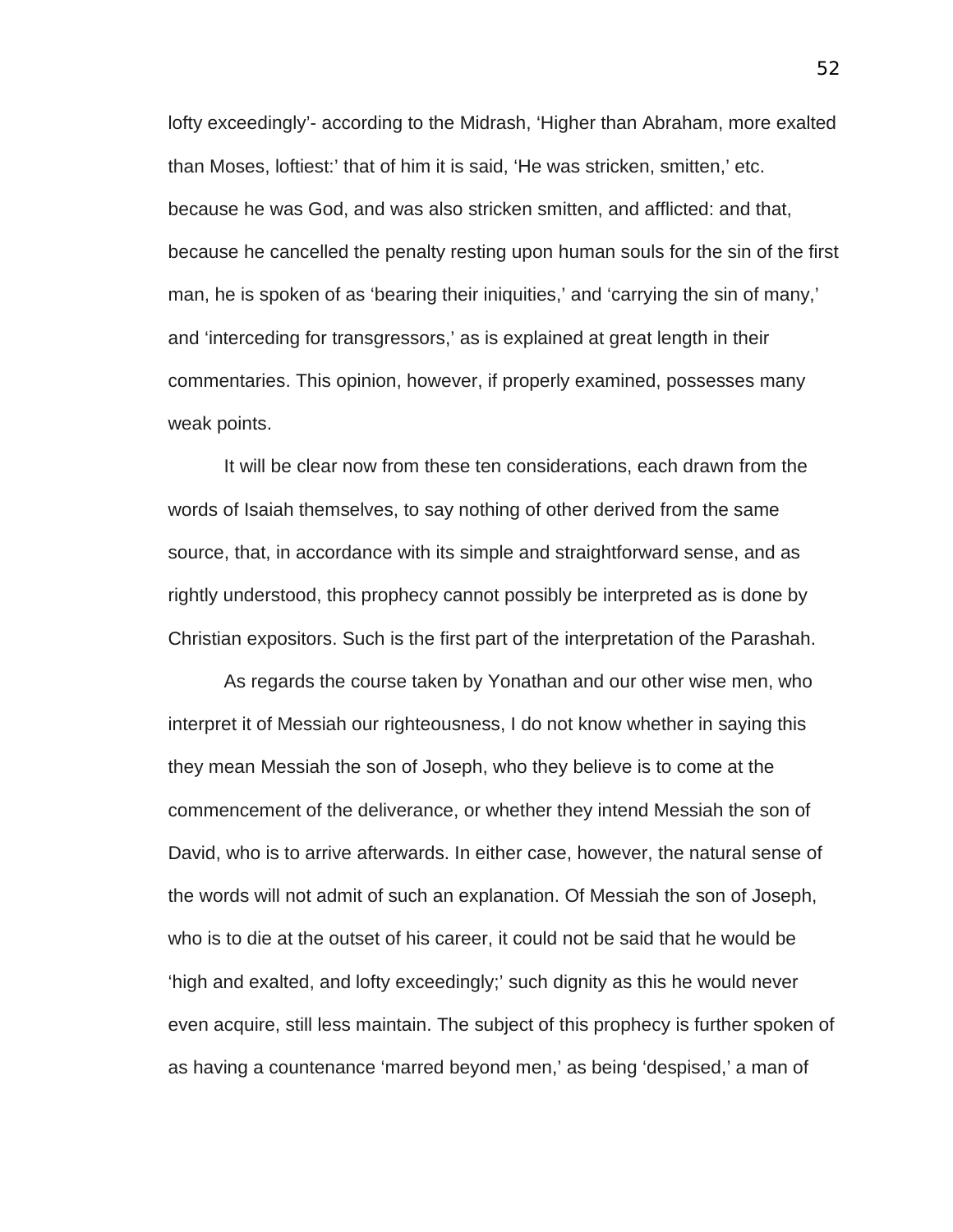pains known to sickness: yet all this forms no part of the description of the Messiah as given by our own Rabbis: why, indeed, should it? The meaning of 'with the rich in his death; is also not to be ascertained. And how could it be said of him that he will 'lengthen days,' when he was to die at the beginning of his career? If, on, the other hand, our Rabbis have in the view Messiah the son of David, then a difficulty arises from the words 'marred beyond man,' 'without form or comeliness,' for Isaiah himself, so far from calling him 'despised; or 'forlorn of men,' describes him as God's 'chosen one, in whom his soul delights' (xlii. 1), and as the 'rod out of the stump' of Jesse, upon whom 'the spirit of the Lord rests' (xi. 2), and unto whom 'the Gentiles will seek' (ver. 10). Then again, how could he be said to have 'borne our pains,' or to be 'stricken and smitten? Rather he is to be a righteous king-not 'stricken and smitten?' But 'righteous and victorious' (Zech. Ix. 9). And if this is the case, what can be the sense of the verses which teach how he will bear sufferings and death for Israel's sake? A further difficulty is caused by ver. 8; for Messiah, the son of David, will possess 'sovereignty and right' instead of being 'taken' from it: nor will he be 'cut off out of the land of life,' but rather reign there: the plural *lemo* 'upon *them*', ought also to be the singular *lo* 'upon *him*.' And lastly, the words, 'made his grave with the wicked,' are contradicted by what the prophet says above (xi.10), 'and the place of his rest shall be glorious.' In a word, the interpretation of Yonathan, and of those who follow him in the same opinion, can never be considered to be the true one, in a literal sense, because the character and drift of the passage as a whole will not bear it: these learned men were only concerned with allegorical or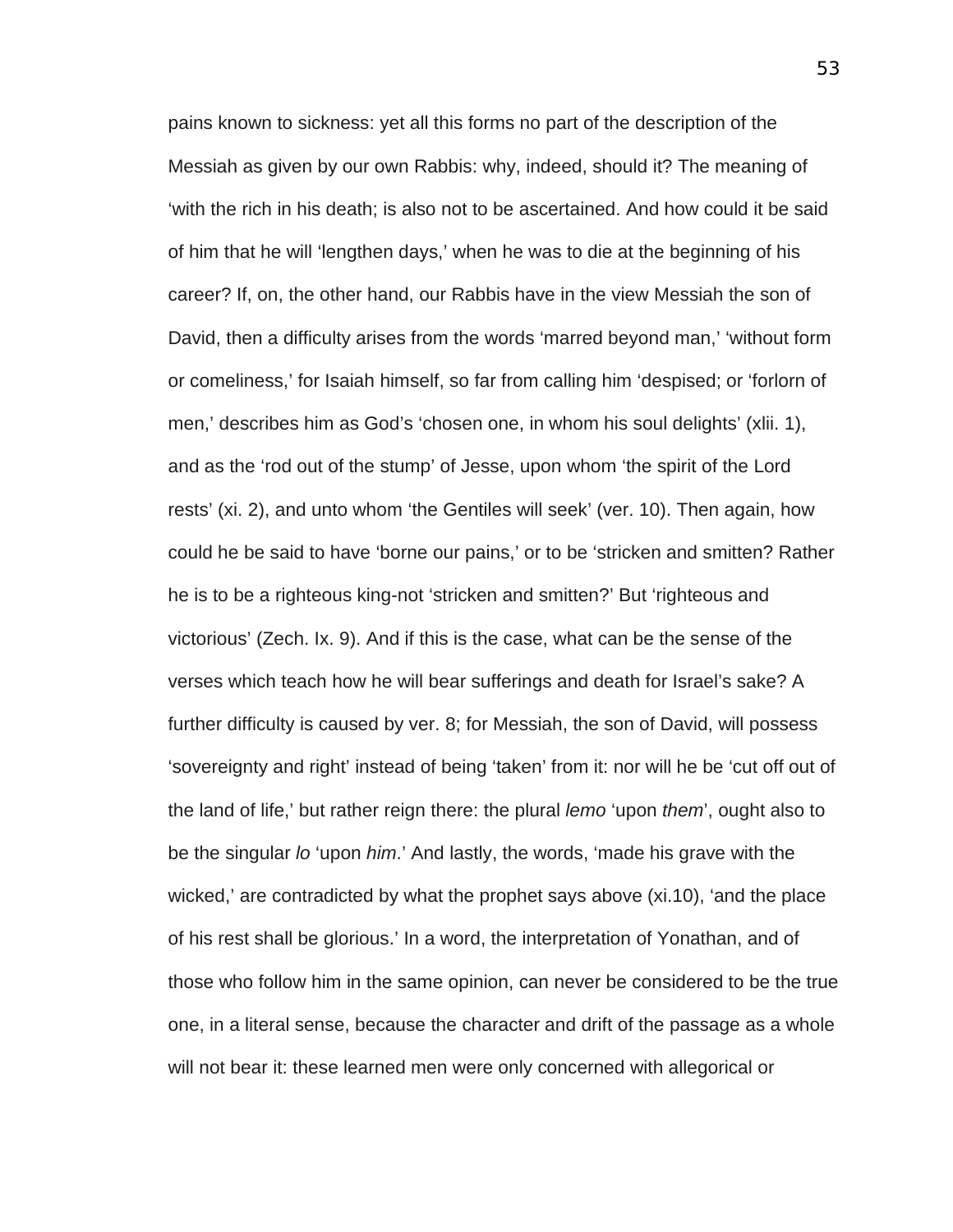adventitious expositions, and hence merely applied the transitions they have received respecting the Messiah to the present passage, without in the least imagining such to be its acutal meaning. For although our Rabbis explain the first verse, 'behold my servant will deal imagining such to be its acutal meaning. For although our Rabbis explain the first verse, 'Behold my servant will deal prudently,' etc., of the King Messiah, yet the verses which remain they apply exclusively to Israel; and the same thing is done also by Yonathan, who interprets the first few verses of the Messiah, and the rest of the chosen just ones. This transition is the less difficult, since many of them expound the words, ' I will divide him a portion with many, ' of Moses, our master, who died with the generation of the wilderness: but they do not on this account affirm that the whole Parashah relates to him. And R. Mosheh ben Naham, although he explains it of the King Messiah, states that his opinion it was uttered originally with reference to the congregation of Israel.

The opinion which ought to be adhered to, as being the true one, is to be found by one of two courses. The *first* is in harmony with the view which refers the prophecy of Israel, who is called God's servant, as xli. 8, xlv.4. This course is at once suggested by what is said above, 'For the Lord goeth before them' (lii.12), which must necessarily allude to Israel, and by what follows afterwards, 'Shout, O barren one' (liv. 1), which alludes to Israel likewise: this being so, the intermediately precedes and follows it. The Parashah may then be divided into three parts. In the *first*, extending from lii 13 to lii 15, the prophet describes the prosperity of the people of Israel, and explains how it will be one of the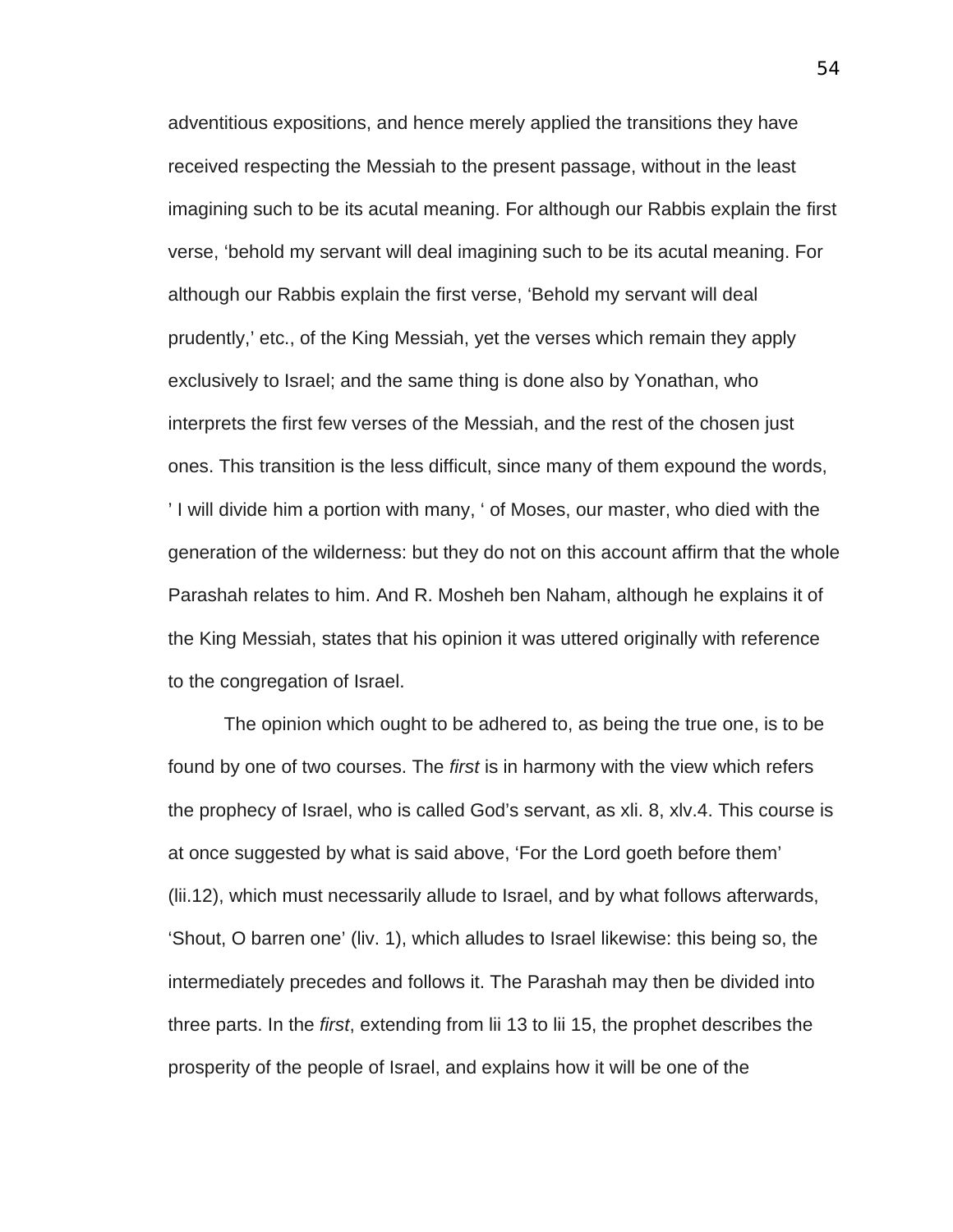consequences of their subjection and depression during captivity. The *second*, extending from liii. 1 to liii 9, contains the confession to be made by the Gentiles at the time of deliverance, of their transgression and sin for having, in many different modes, harmed and afflicted Israel. The *third*, from liii. 10 to the end, consists of the prophet's own words, explaining the cause why these sufferings had fallen on the nation, and leading them to hope confidently for the reward which would ultimately arrive for them. The *second* course is one which has suggested itself to me, of supposing the whole prophecy to have reference to Josiah, king of Judah. And now, the general purport of the Parashah having been ascertain, and out first question accordingly solved, I shall proceed to explain it literally, as well as I can, according to each of these two methods.

# I. RABBI ABRAHAM FARISSOL

I have found, then, some expositors who suppose the Parashah to be an echo of the murmur of dissatisfaction expressed by the saying, "There is a just man and it goes ill with him.;" and others who apply it confidently to the King Messiah, who will be equally a servant of God and the Messiah - an opinion shared by our Rabbis in the Midrash, when they say, alluding to his dignity and greatness, 'He shall be higher than Abraham, more exalted than Moses, and loftier than the ministering angels.' We shall ourselves, however, with no less confidence, suppose that it refers properly to the congregation of Israel, which the prophet addresses by term *servant*, in the singular number, exactly as we have him doing, by habit and preference, in many of his previous prophecies. 'For the Lord hath redeemed Jacob.; Under these circumstances, it having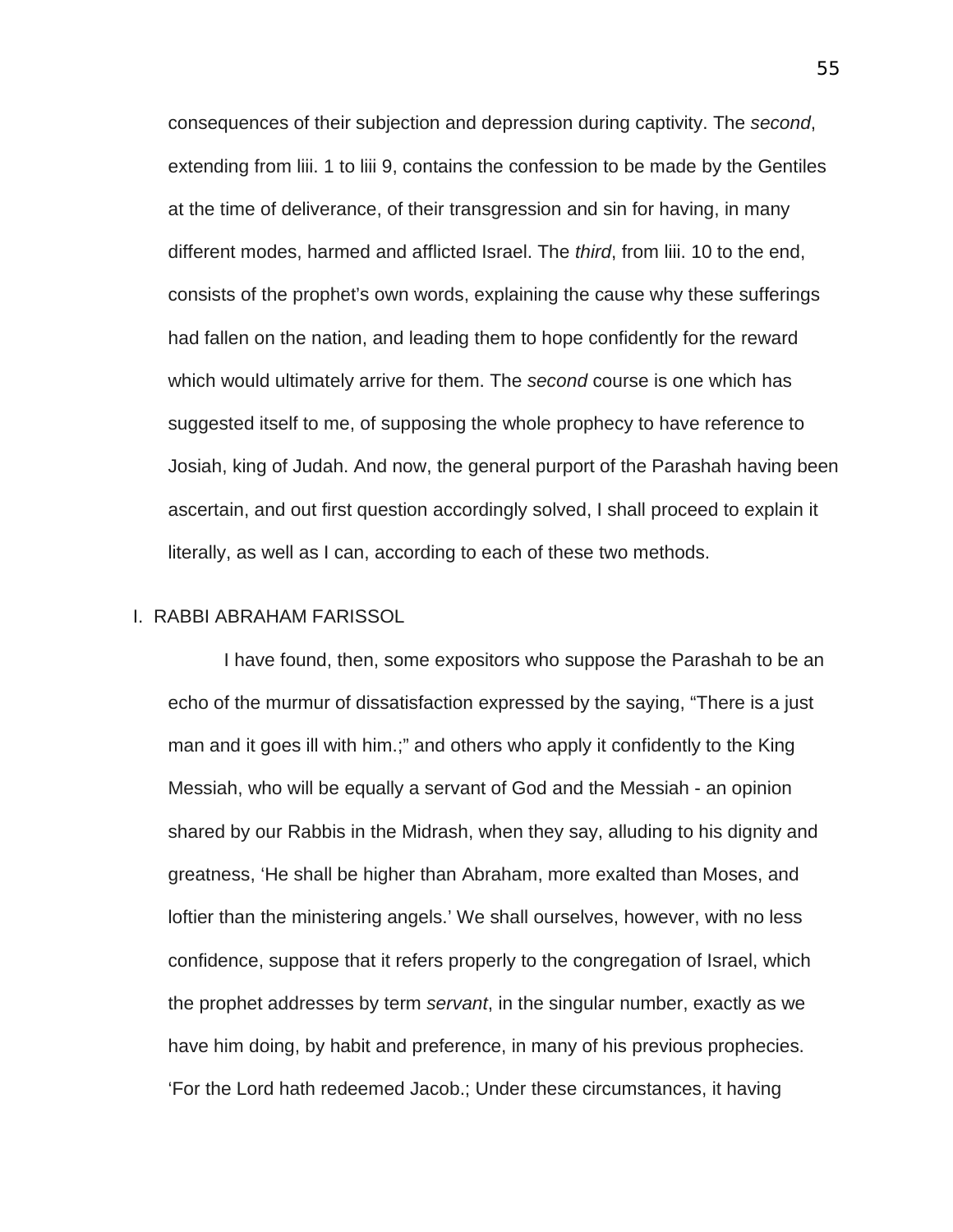become clear from the prophet's own words that the subject of the Parashah is the congregation of Israel, we are necessarily bound to interpret it accordingly, in agreement with what was his real design. And so, when at the end he says, My *servant* shall justify many, we must not force ourselves to the belief that a different subject is referred to. Whatever justice there may be in the expressions of our wise men who applied the prophecy to the Messiah, it should be borne in mind that although they themselves and their words are both truthful alike, still their object was an allegorical one. But for ourselves we shall explain it wholly of Israel, who is called a *servant*, because their distress and the length of their captivity are the subject of complaint: we shall also discover in it the language of the Gentiles after the redemption has arrived, when they will begin to express the utmost amazement at the pains and calamities we had previously endured, saying that they, rather than Israel, ought to have undergone such penalties and punishments as those. In this way we shall succeed in avoiding a long exposition.

The prophet, speaking in the name of God, says, *behold my servant*, i.e. my servant Jacob and the congregation of Israel, *shall prosper: he shall be high and lifted up*, viz. in the future exaltation.

## J. RABBI SH'LOMOH LEVI

In other words, his meaning is this: *My servant* who obeys my command, not as though they were merely human precepts to be learnt by rote (Is.xxix.13) but intelligence and reason, will assuredly be high and exalted and lofty exceedingly. By this he, perhaps, intends to say that he will be elevated above all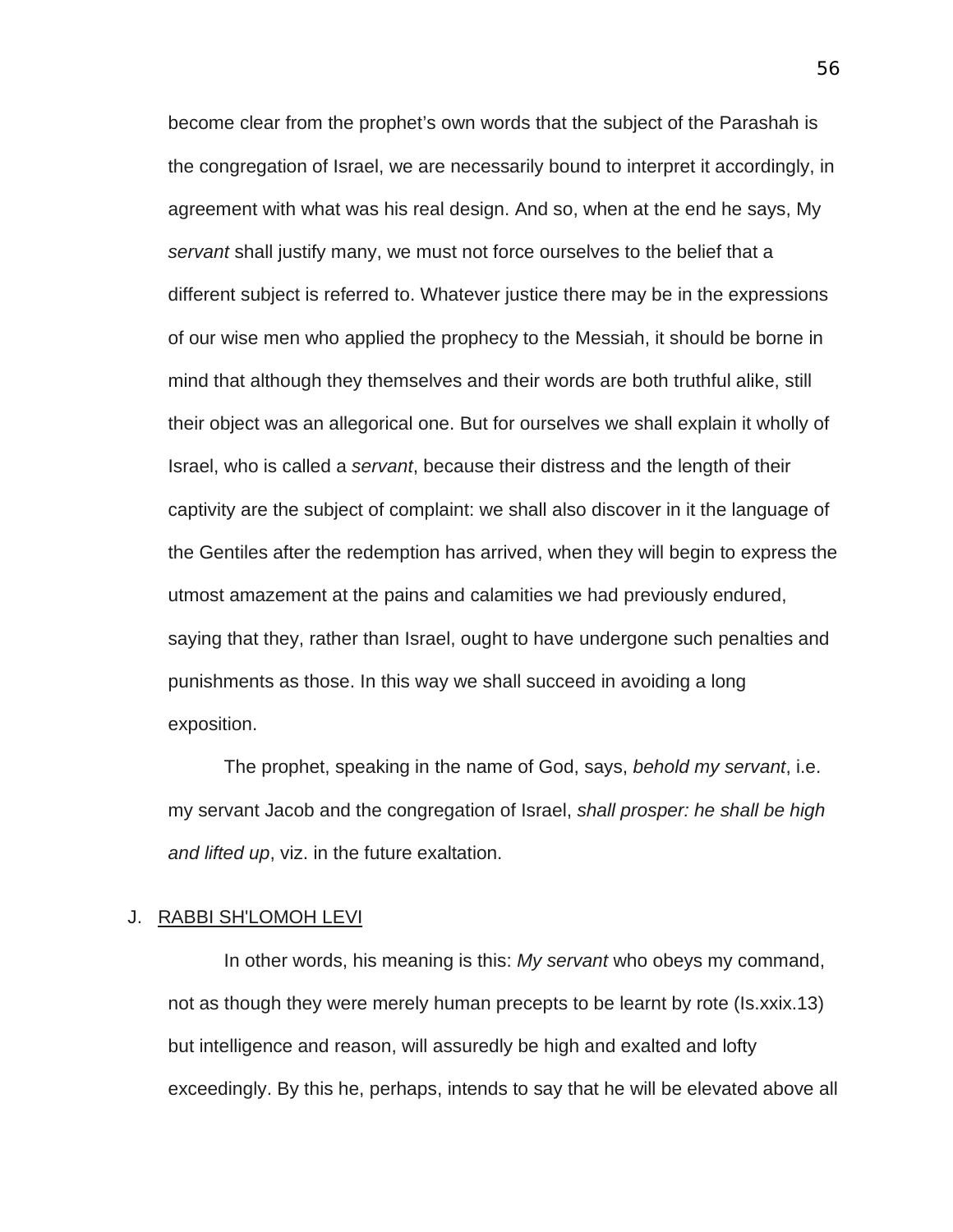the worlds. Our Rabbis, in the *Midrash Tanhuma*, have expounded the verse of King Messiah, saying, "He shall be higher than Abraham,' etc: but although the righteous Don [Yizhaq Abarbanel] has given a correct explanation of this Midrash, it appears to me that its meaning is rather this, that, in spite of all Abraham's nobility of character, the Messiah will be more noble still: for although Abraham sware that he would not take 'from a thread even to a shoe latchet' (Gen. xiv.23), yet the same verse indicates a deficiency in his nobility, since he should not have added, 'Lest thou say, I have made Abraham rich.'

The prophet now adduces a proof in support of what God had said to him: At the beginning of our restoration, i.e. of the restoration of the people of Israel, who , at the time that we were making bricks in Egypt, resembled men in a condition of degradation, and sold in perpetuity as slaves, who delivered the *rumour* or fame us which went out into the world*? And for whose sake al mi* was stretched out *arm* and mighty hand of the Lord *revealed* in Egypt?

# K. RABBI ABRAHAM OF CORDOVA

### *An exposition of Isaiah lii. 13-liii.12*

The third opinion, appropriated by the wise men of Edom, is that the Parashah is descriptive of the Messiah, i.e. of Jesus, whose 'foundation,' in the writings of Isaiah, rests securely upon God, according to the words, Who hath believed? Etc., the whole of which the Nazarenes assert that the prophet meant to apply to the Messiah, describing him, as he does, as 'without form comeliness.' They then affirm and believe that the person in whom all this language was fulfilled was Jesus of Nazareth, who was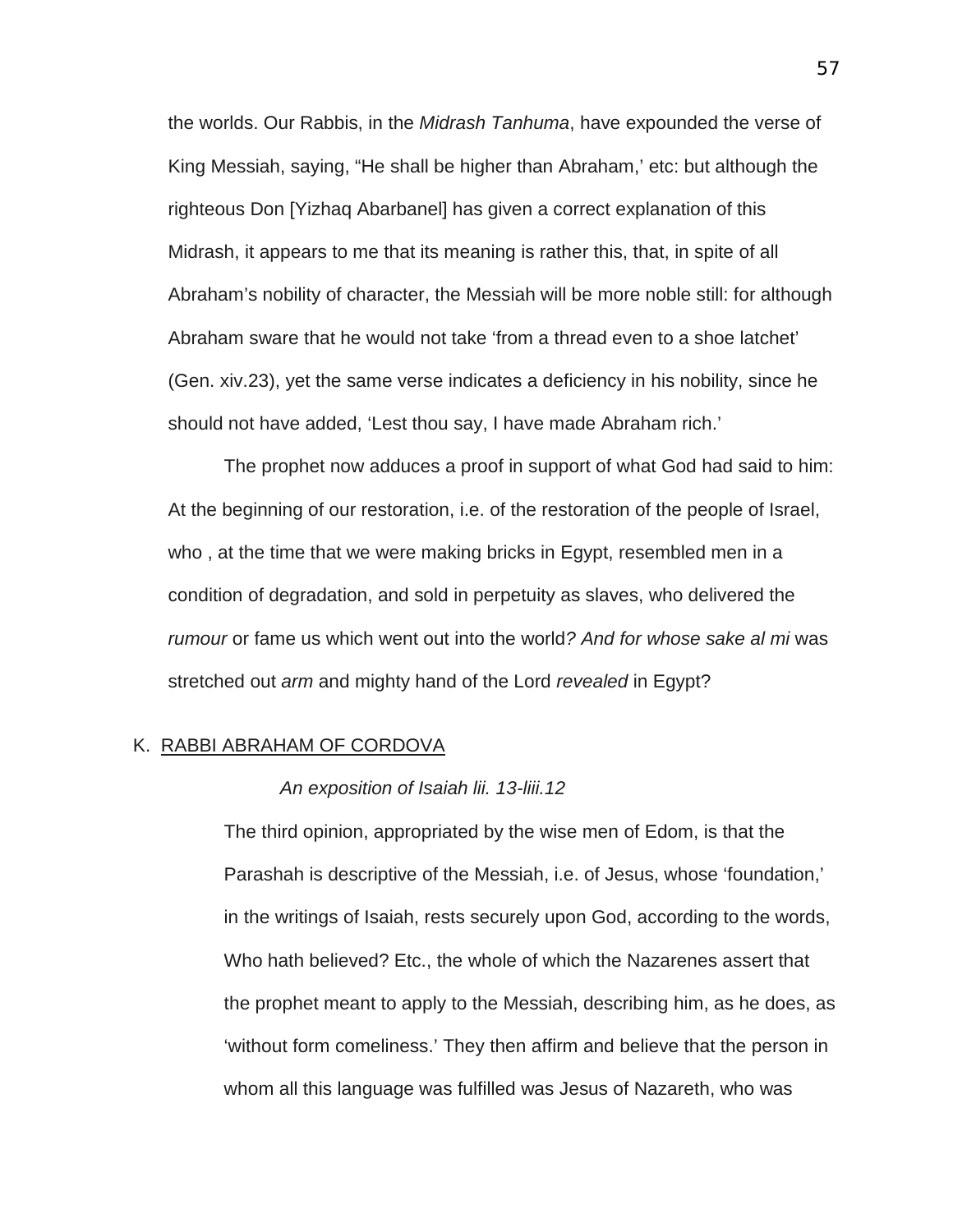stricken, smitten, despised, and killed through sickness of hear at the sins of the human race, and that this is what the prophet attests when he adds immediately afterwards, 'Surely he hath carried out sicknesses, and borne our pains,; etc. (verses 4-5). I shall reply first of all by pointing out how it is a recognized custom of Scripture to speak habitually of the whole nation by the name of Jacob, at another by that of Israel, and calling it on one occasion Zion, on another Jerusalem, and so forth. Isaiah, moreover, adheres to the same practice when announcing the redemption of Israel under the name of Zion, in the words, Lii. 7 'That saith to Zion, They God is king,; etc.; and shortly before (ver. 1) 'Put on thy strength, O Zion: put on thy beautiful garments, O Jerusalem, for henceforth,' etc., assuring us that after the true Messiah has entered in, Jerusalem will no more fall into the hands of the uncircumcised, as she fell, without being able yet to rise again, shortly after the days when Jesus appeared. In deed, this is an indication that Jesus was not the true Messiah, but a mortal. Isaiah, however, continues to employ the singular, saying, 'Shake thyself from the dust; arise, and sit down O Jerusalem,' etc. (ver. 2) until, at the end of the chapter, he declares, *Behold my servant* (i.e. the whole of God's people, who are now spoken of as *Israel*) *shall prosper*, etc., to the end of ver. 15, using terms descriptive of our exile, wherein we who are here to-day have 'all like sheep gone astray' amongst the Gentiles. Now, however, that we have heard this, we see that the case is the reverse of what we thought" Israel was wounded for our transgressions, which we committed, at the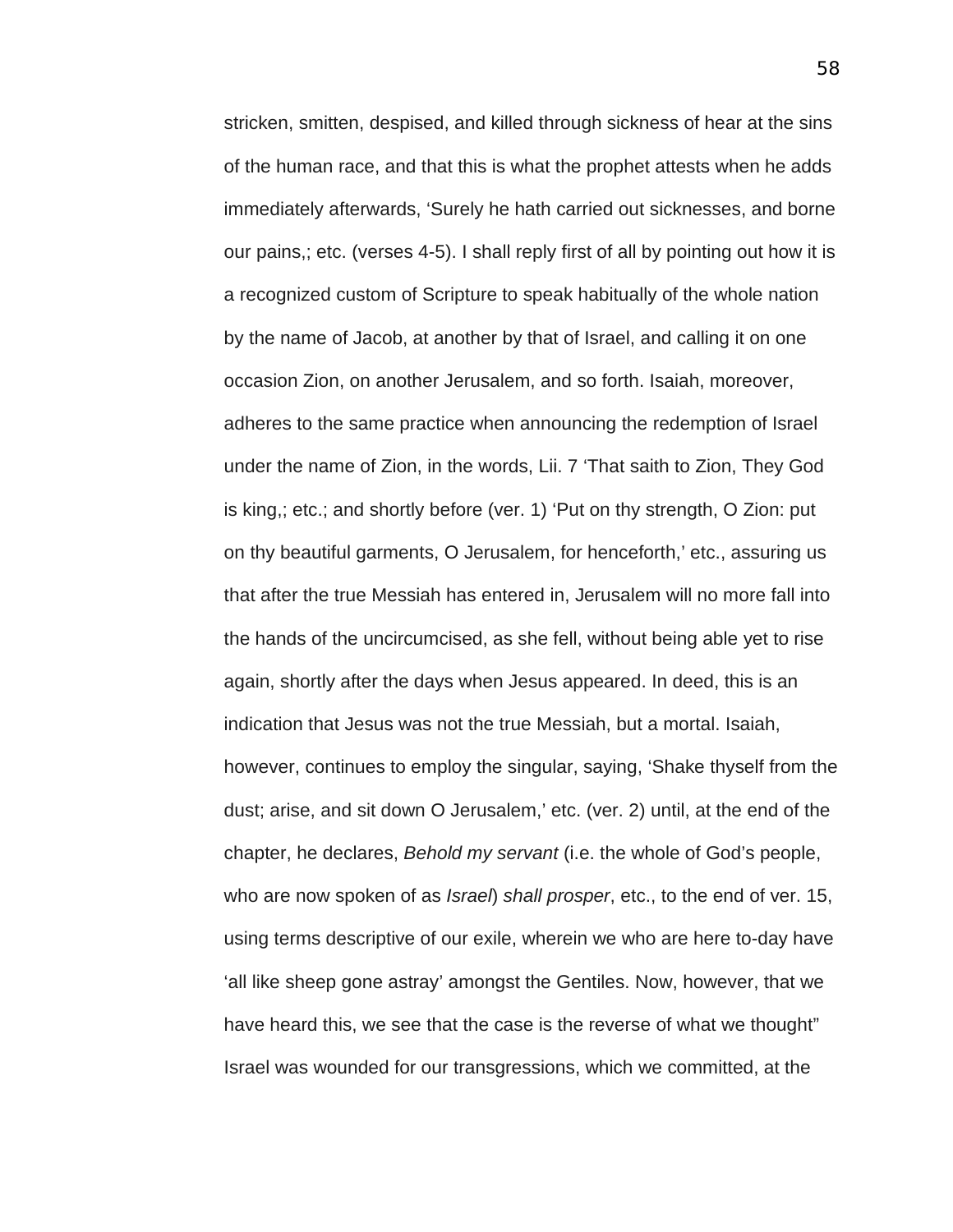time when we smote him mortally, in order to force him to listen to us, and to follow our counsels and the 'stubbornness of our heart.' For the transgression of my people was there a stroke upon/*him*,' meaning to imply that the Messiah was smitten for the sin of the people? In conclusion, the prophet declares that Israel endured all these plagues and sufferings, *although he had done no violence, and there was no guile in his mouth:* and so, at the present day, when the truth is revealed, those who ravage and waste Israel admit that they hate him without cause, and injure him for nought, because even while in exile amongst the Gentiles he was content to fulfil the statues and laws of the Lord.

## L. RABBI ABRAHAM BEN Y'HUDAH HAZAN

Behold in the latter days, *my servant* Jacob, i.e. the righteous who are in him, *will prosper*, i.e. the Messiah; he shall be higher than Abraham, lifted up above Moses, and loftier than the angels.' *As many* peoples were amazed at them when they saw their depression, and said one to another in the exile, see *how* their *countenance is marred*, i.e. dark and worn, *beyond* other *men* - for there are many nations who think that the features of the Jew are disfigured and unlike those of other men, and ask (as, for example, in the countries of Ishmael and Persia) whether a Jew has a mouth or an eye- so now will his hand also be mighty, and Israel shall 'cast down the horns of the nations which have scattered him' (Zech. Ii.4). Qamhi, however, explains *yazah as meaning will make to speak*, for people in their amazement at his greatness will be talking of him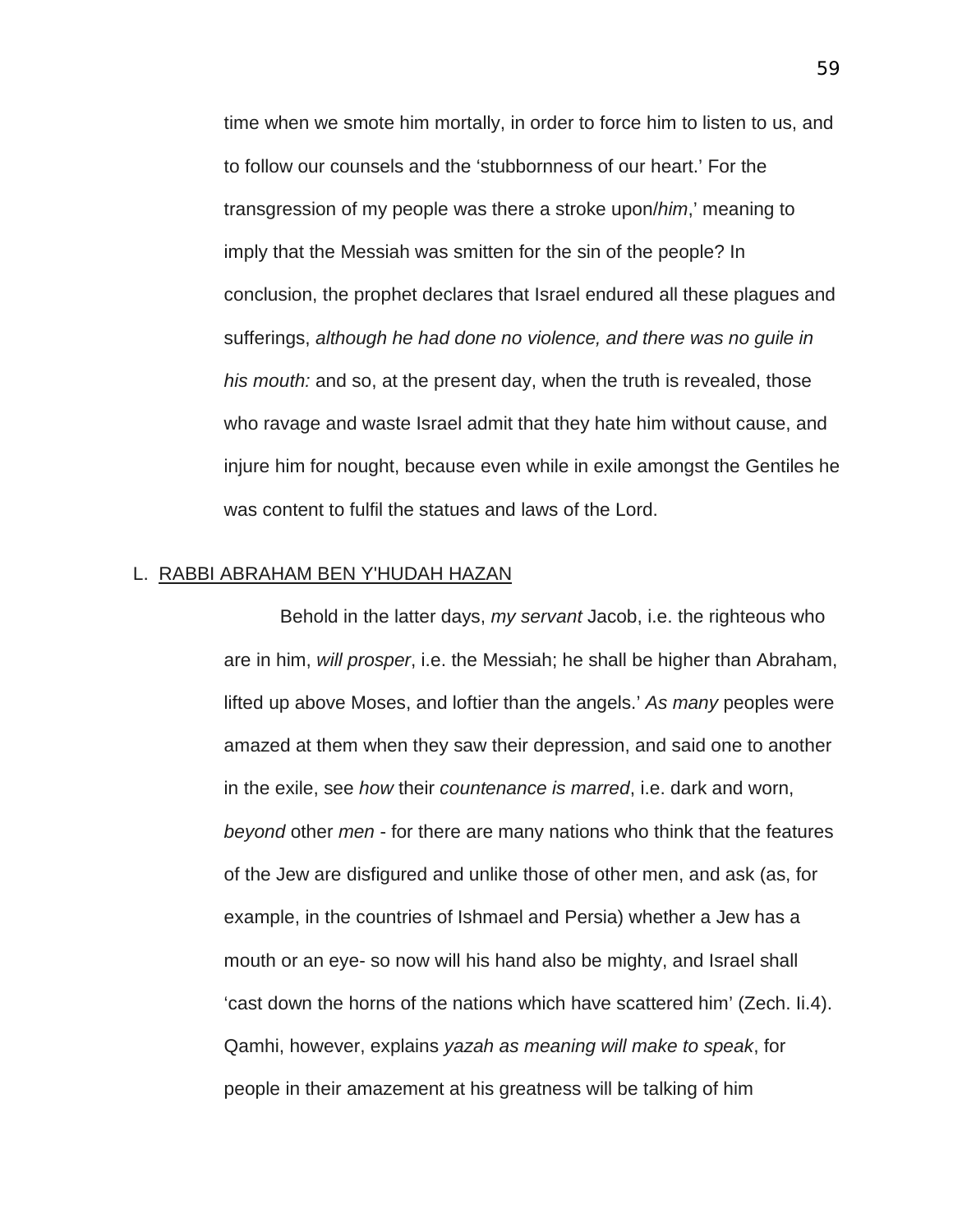continually. *Yikpetzv* 'will open' though others render 'will *close*,' as Deut. Xv. 7: they may either *open* their mouth to tell of Israel's greatness, or *close* it by laying their hand upon it in astonishment at beholding it. Rashi: For their depression they hid their faces from us that we might not see them, like a person stricken with leprosy who is afraid to look up. Qamhi: We were as men kidding their faces from him; we could not look at him, because of the loathing we felt for him, and we accounted him for nought. But now we see that this was not merely a consequence of their depression: Israel suffered in order that by his sufferings atonement might be made for all the wicked yet we thought he had been hated of God, *stricken, smitten, and afflicted*.

The meaning is, that the Gentiles will express themselves thus when, hereafter, they see Israel *taken* and released from bondage. And his generation, etc., who ever said or suspected that his generation would thus rise to fame? (or, who would declare all the troubles which he underwent?) *For he was cutt off from the land of life*, i.e. from the land of Israel. Others, however, think the verse to mean that while in exile he was really considered to have been cur off out of the land of living; how then were we to expect that such greatness as this would ever be his? For the travail of his soul, he says, which he bore in exile, he shall see good so as to be satisfied with it; and my righteous servant, i.e. Israel, by his knowledge-for all of them will know me, as it is written, Is. xi. 9, ; And the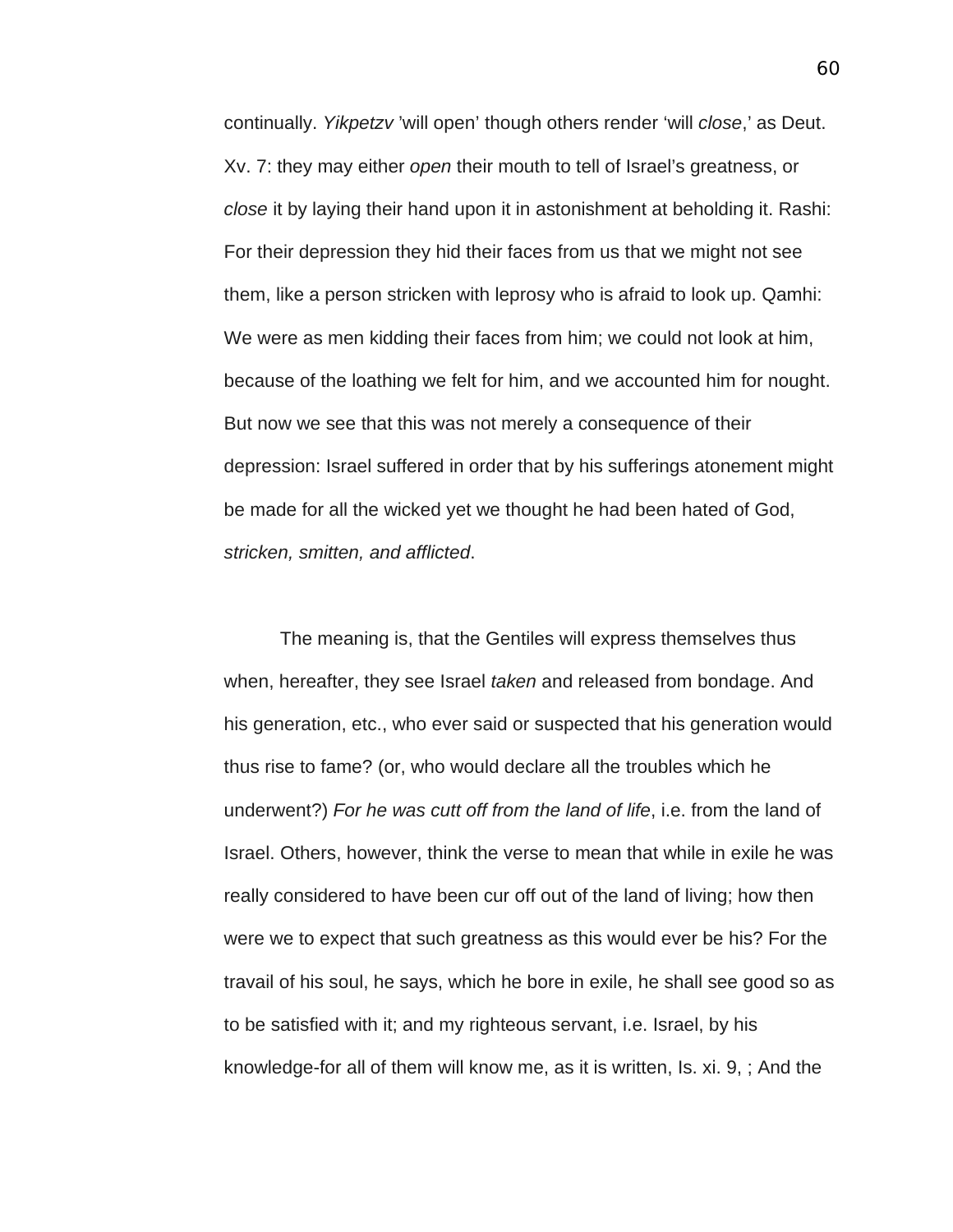earth shall be filled with the knowledge of the Lord' *– will make many righteous,* as it is said, 'And many nations shall come and say, Come, and let us go up into the mountain of the Lord, and he will teach us of his ways' (Mich. Iv. 2) ; and their iniquities he will bear, viz. by his righteousness, so that there will be peace and happiness throughout the whole world.

### M. RABBI YITZCHAQ LOPEZ

Our Rabbis offer two explanations of this Parashah,- some referring it to Messiah our righteousness, as for instance, Yonathan ben Uzziel, who is followed by many of our other doctors in the various Midrashim, and Nahmanides; while others, as R. Joseph Qamhi, and his son, R. David Qamhi, and Rashi, apply it to Israel, who, they say, is here called by the Almighty his 'servant,' as often elsewhere in the same prophet. And this explanation is the right one; for even those who interpret it as a whole of the Messiah (as Yonathan ben Uzziel), nevertheless admit that some parts refer to Israel.

I will therefore proceed to put before you the correct explanation, as it has been given by R. David Qamhi and Rashi and other expositors, which is to the effect that it alludes to Israel, and specially to the time when our exiles will be gathered together.

# N. RABBI MEIR BEN SHIM'ON

Behold my servant, etc. This Parashah is applied by the Nazarnes to Jesus; such as explanation, however, is untenable even on the ground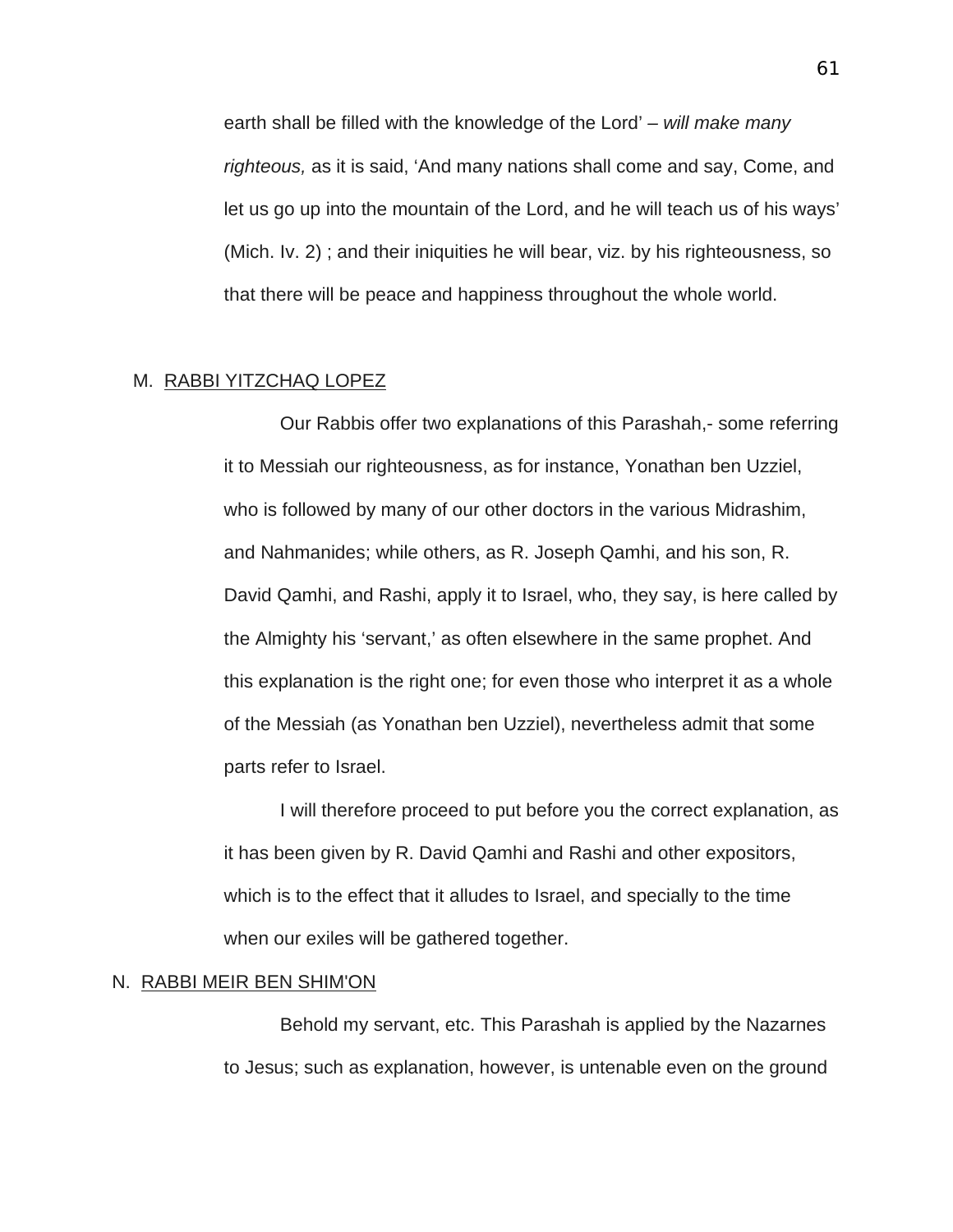of their own allegations. For example, they assert Jesus to be the son of God, and to be himself God, the whole being thus God, and at the same time one: but if so, how is he called *my servant?* Almighty God is not a servant; on the contrary, all are his servants. Let every man of intelligence, therefore, understand, on the question of this Parashah, that it refers to the people of Israel, who are oppressed for the truth of the Creator and his Law, being daily plundered and despised, murdered and burnt. But the Nazarenes, in spite of this, apply it to the Messiah, whom they contend to have been that man [Jesus], who they affirm was the Messiah and also God, whose servants they are, and whom they accept as divine: it may be objected, however, that if he was God, both in body and spirit, he could not be termed 'servant:' whose servant, indeed, could he, under such circumstances, have been?

# O. WAYYIQRA RABBA

It is related in *Wayyiqra Rabba*, on Lev. Vii. 1, as follws: The Almighty said to Israel, My son, I am he who once declared to you that I had no pleasure except in joyfulness and in the man that was free from trespass: I have now changed; and I say that though a man commit countless trespasses, one upon another, yet if he repents, and humbles himself to the ground, and regards himself as only half pure - the other half of him having a trespass-offering hanging in suspense over it continually - 'lo, then I am with him in mercy,' and will accept his repentance, and will grant him sons who shall be diligent in the Law, and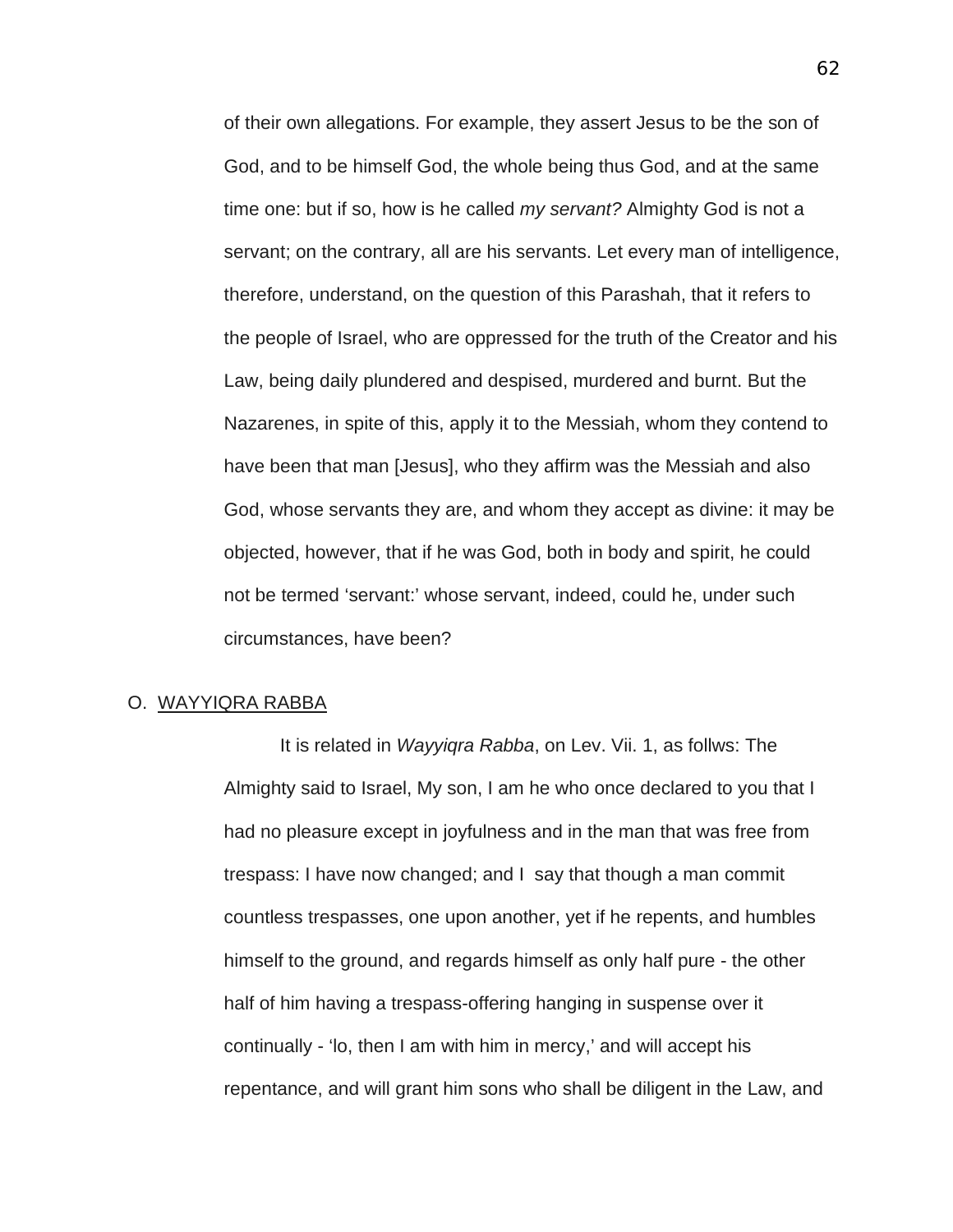keep the words of my commandments in their mouth, as it is written*, The Lord was pleased to bruise him; if his soul makes a trespass-offering, he shall see seed, have long life, and that which the Lord hath pleasure in shall prosper in his hand.* 

#### P. MILCHAMOTH ADONAI

The expression 'cut off from the land of life' is an unsuitable one to be employed of God. – More- over, I can assure you generally that with respect to Messiah son of David, the Scriptures affirm consistently that he will be neither slain nor delivered into the hands of his haters: in fact, this is only said of Messiah son of Joseph, for reasons which we have already explained on the section *Heleq*. You should also bear generally in mind that upon the man appointed to be the true Messiah signs and token will converge such as have never yet been manifested on any of those who have claimed to be the messiah themselves: only remember that in truth the Parashah refers throughout to Israel and the Messiah, who will meet with extraordinary prosperity, so that all the nations wo have before been only acquainted with our humiliation will be astonished both at him and at us.

#### Q. BUCH DER VERZEICHNUNG

The fifty-third chapter they call the golden chapter, and say that it refers to their Messiah; we, on the contrary, can prove clearly that it refers to Israel; indeed, we see daily everything happening to them as is here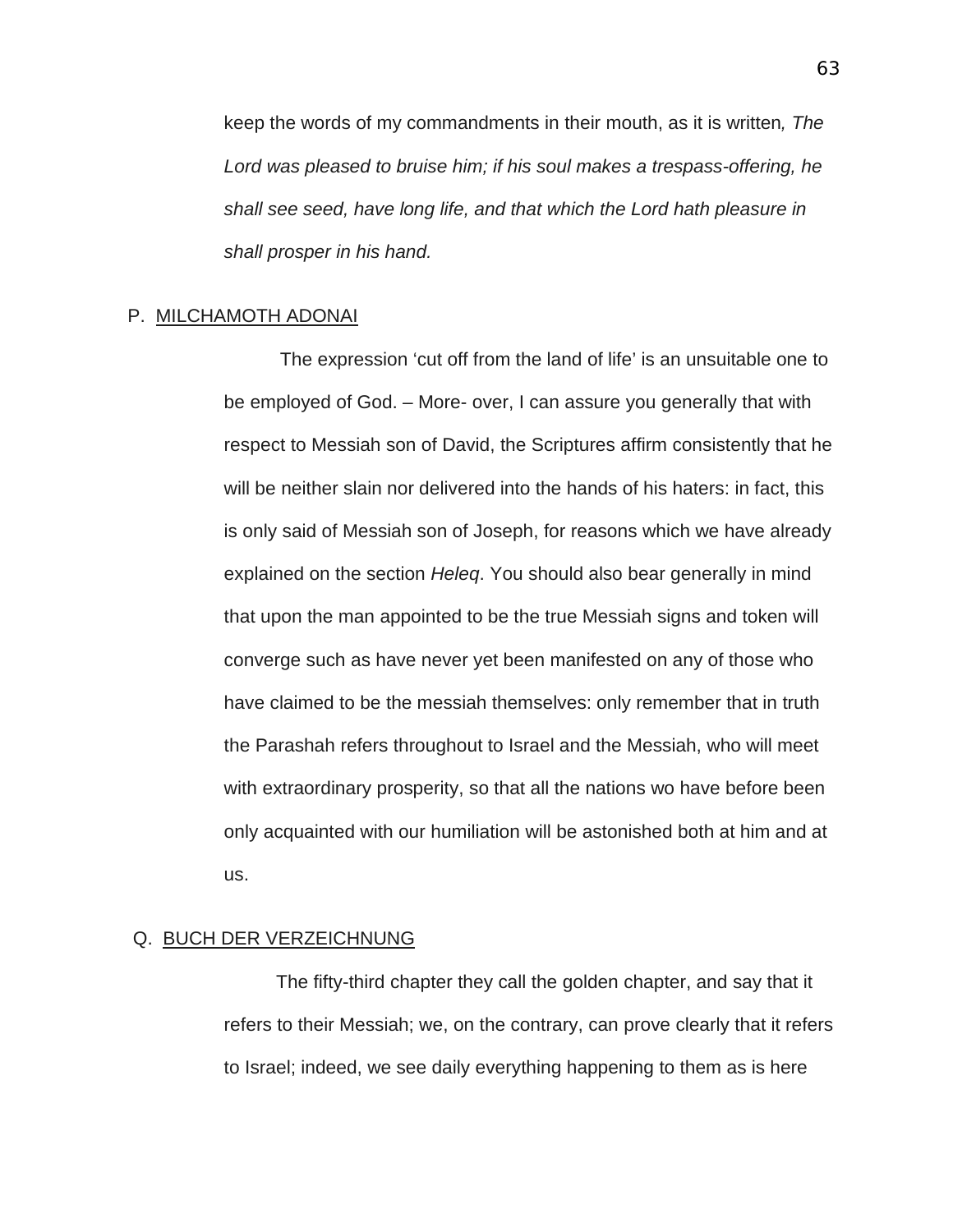described: besides, chapters fifty-two and fifty-four cannot relate to their Messiah. They say that their Messiah is God, whilst this Parashah begins "My *servant* shall act prudently; but a servant cannot be God: Moses, again, is called the 'servant of God,' and Scripture says that 'none arose like him; They say, further, that he gave himself up willingly as a sacrifice for their sins, whereas in St. john's Gospel (viii. 59), when they threw stones at him, it is recorded that he went out of the way. At the end of the chapter it is written, *He shall see seed and prolong his days;* but how can God have 'seed,' and how long was his life? Much more might be adduced in order to shew that the Christians cannot go far with their arguments; but I prefer not to waste time by protracting the discussion further.

# AN EXCEPTION: R. RABBI YAQOB YOSEPH MORD'CHAI CHAYYIM PASSANI

I am much surprised at those commentators who have applied themselves to investigate the meaning of this Parashah. One, for example, maintains that it was the intention of the prophet to allude to Moses; another, that he referred to the Israelite people, a third applies it to king Josiah; a fourth swells much upon the King Josiah; a fourth swells much upon the King Messiah, and so brings the Midrash into the text: four ourselves, however, we know with certainty that Scripture never nears any other than the simple and literal meaning; a different supposition will not enable us to 'reply to Epicurus.' Moreover, not one of the explanations mentioned is in the complete accordance with the language of the text, or succeeds in satisfying us, still less does the opinion of the disbelievers what make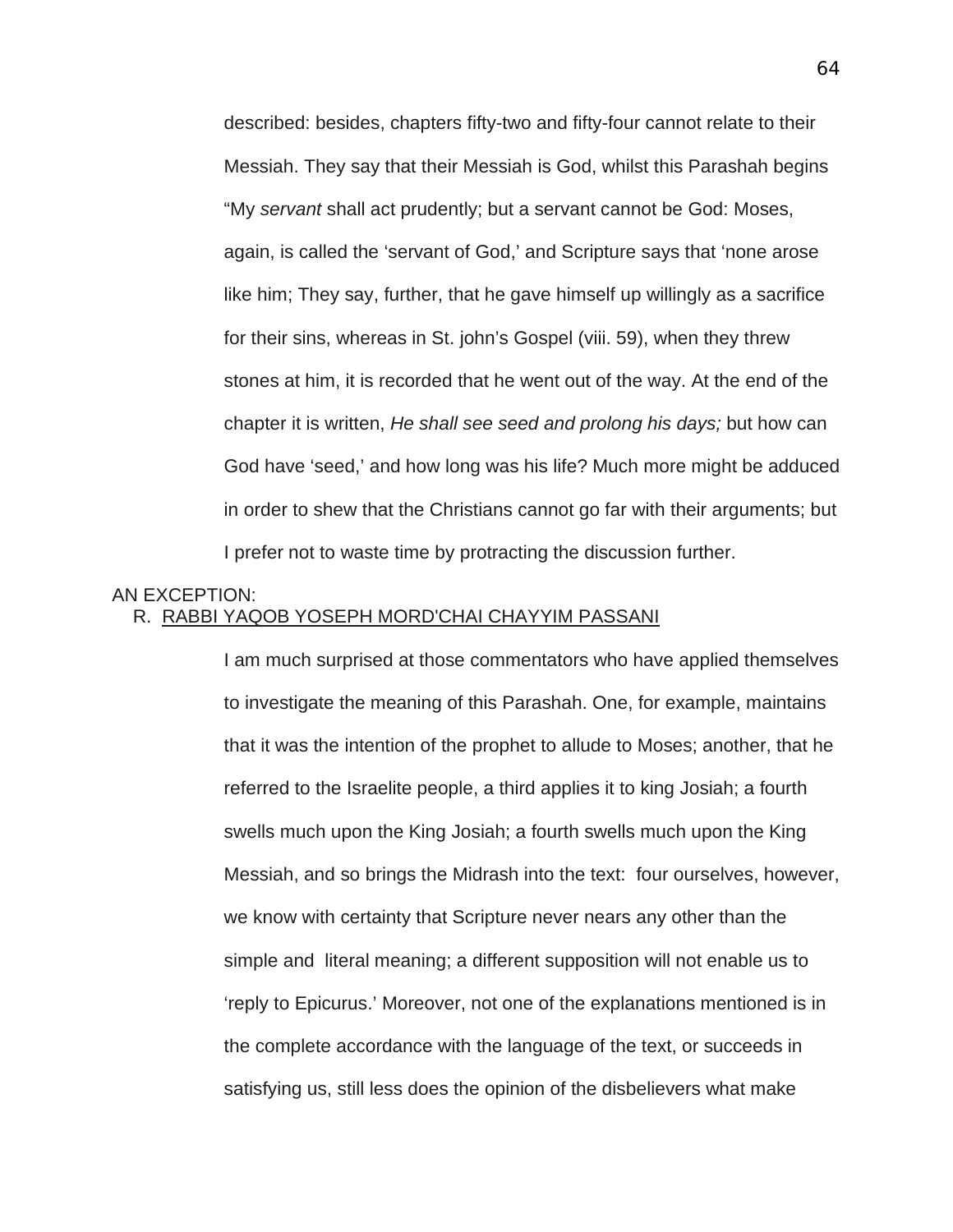these verses the foundation of their faith. And as regard the explanation which refers it to the Messiah, we may say, take heed, O wise men, in your words, even though the language be meant to be metaphorical and indirect. I have therefore been left to the conviction that the Parashah may after all be referred intelligibly and naturally to Hezekiah. For although, like all other prophecies, most of Isaiah's also point to the latter days, when the Messiah will have appeared, still there are particular ones which have reference to that monarch, and to the fall of Sanherib, which took place in his days and through his merits.

*Behold my servant shall prosper,* as it is said, 2 Chron. Xxxii. 30, 'And Hezekiah *prospered* in all his works:' he is rightly also called God's 'servant,' for he not only turned himself, but also brought back Judah, and a great part of Israel as well, to the service of God - an achievement which none of his ancestors, in spite of all their excellent intentions, ever contemplated. For he put away the high places, and 'sent letters into every tribe of Israel, saying, Turn ye to the Lord God of Abraham, 'etc. (ib. xxx.6), and restored the crown to its former state, entreating the favour of his princes and ministers, almost prostrating himself before them, while he said, :Hear me, ye Levites, now sanctify yourselves, and sanctify the house of the Lord God of your fathers, and carry out the impurity form the holy place,' etc. (ib.xxix5f.) *He shall be high and exalted, and lofty exceedingly*; for so it is said (xxxii. 23), 'And many brought gits to the Lord, and presents unto Hezekiah king of Judah, and he was exalted in the eyes